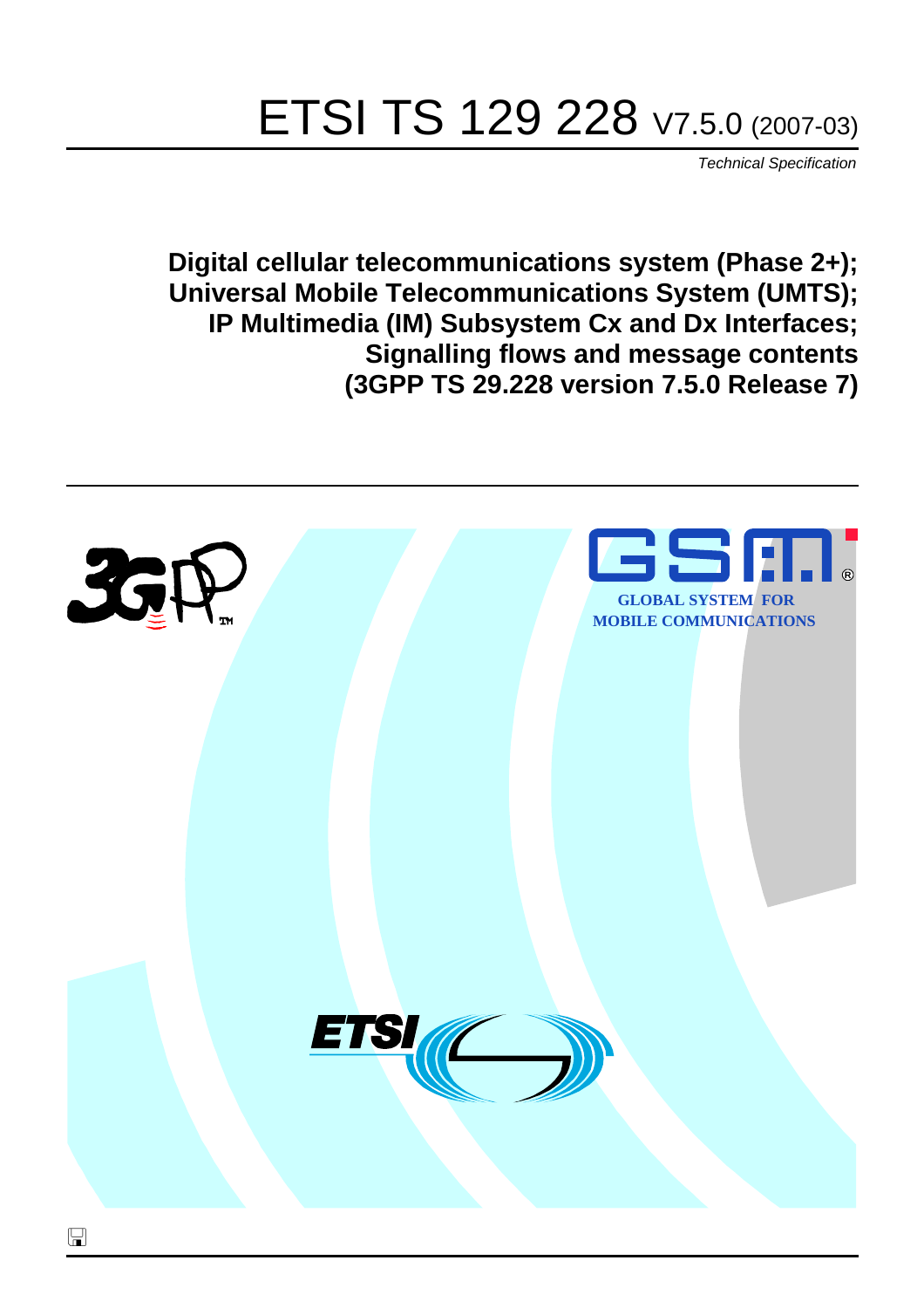Reference RTS/TSGC-0429228v750

> Keywords GSM, UMTS

#### **ETSI**

#### 650 Route des Lucioles F-06921 Sophia Antipolis Cedex - FRANCE

Tel.: +33 4 92 94 42 00 Fax: +33 4 93 65 47 16

Siret N° 348 623 562 00017 - NAF 742 C Association à but non lucratif enregistrée à la Sous-Préfecture de Grasse (06) N° 7803/88

#### **Important notice**

Individual copies of the present document can be downloaded from: [http://www.etsi.org](http://www.etsi.org/)

The present document may be made available in more than one electronic version or in print. In any case of existing or perceived difference in contents between such versions, the reference version is the Portable Document Format (PDF). In case of dispute, the reference shall be the printing on ETSI printers of the PDF version kept on a specific network drive within ETSI Secretariat.

Users of the present document should be aware that the document may be subject to revision or change of status. Information on the current status of this and other ETSI documents is available at <http://portal.etsi.org/tb/status/status.asp>

If you find errors in the present document, please send your comment to one of the following services: [http://portal.etsi.org/chaircor/ETSI\\_support.asp](http://portal.etsi.org/chaircor/ETSI_support.asp)

#### **Copyright Notification**

No part may be reproduced except as authorized by written permission. The copyright and the foregoing restriction extend to reproduction in all media.

> © European Telecommunications Standards Institute 2007. All rights reserved.

**DECT**TM, **PLUGTESTS**TM and **UMTS**TM are Trade Marks of ETSI registered for the benefit of its Members. **TIPHON**TM and the **TIPHON logo** are Trade Marks currently being registered by ETSI for the benefit of its Members. **3GPP**TM is a Trade Mark of ETSI registered for the benefit of its Members and of the 3GPP Organizational Partners.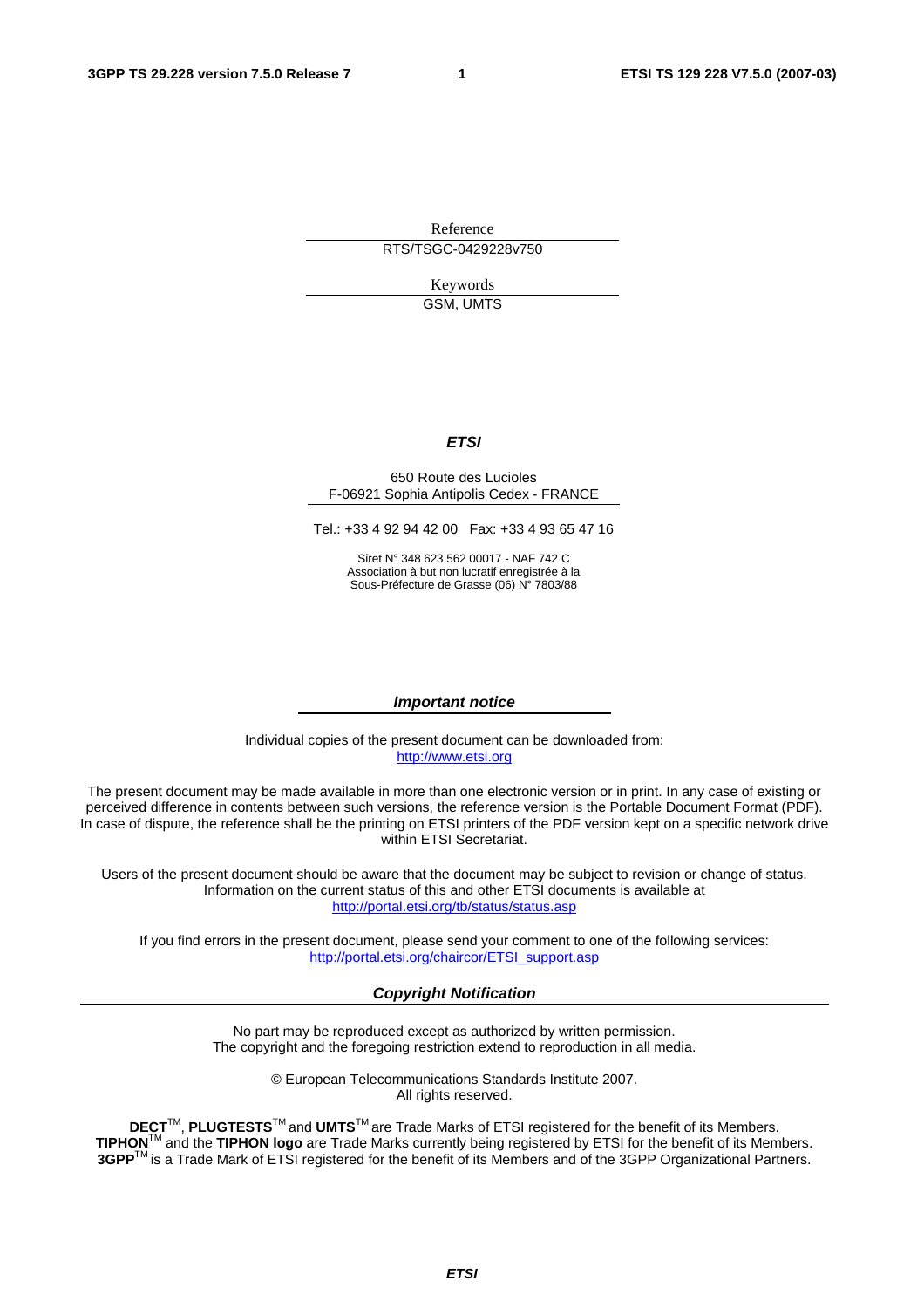# Intellectual Property Rights

IPRs essential or potentially essential to the present document may have been declared to ETSI. The information pertaining to these essential IPRs, if any, is publicly available for **ETSI members and non-members**, and can be found in ETSI SR 000 314: *"Intellectual Property Rights (IPRs); Essential, or potentially Essential, IPRs notified to ETSI in respect of ETSI standards"*, which is available from the ETSI Secretariat. Latest updates are available on the ETSI Web server ([http://webapp.etsi.org/IPR/home.asp\)](http://webapp.etsi.org/IPR/home.asp).

Pursuant to the ETSI IPR Policy, no investigation, including IPR searches, has been carried out by ETSI. No guarantee can be given as to the existence of other IPRs not referenced in ETSI SR 000 314 (or the updates on the ETSI Web server) which are, or may be, or may become, essential to the present document.

## Foreword

This Technical Specification (TS) has been produced by ETSI 3rd Generation Partnership Project (3GPP).

The present document may refer to technical specifications or reports using their 3GPP identities, UMTS identities or GSM identities. These should be interpreted as being references to the corresponding ETSI deliverables.

The cross reference between GSM, UMTS, 3GPP and ETSI identities can be found under [http://webapp.etsi.org/key/queryform.asp.](http://webapp.etsi.org/key/queryform.asp)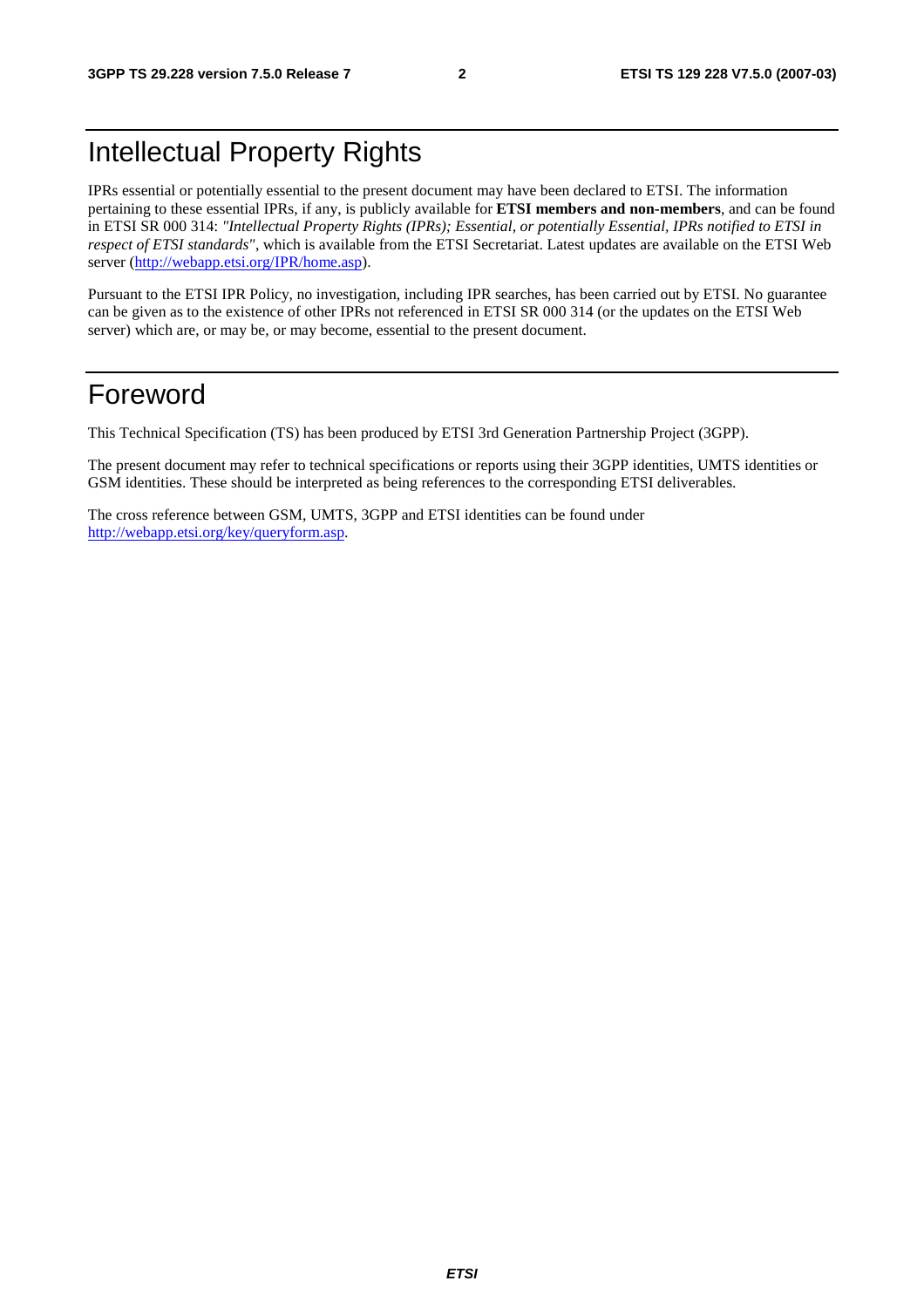#### $\mathbf{3}$

# Contents

| 1       |  |  |  |  |  |  |  |
|---------|--|--|--|--|--|--|--|
| 2       |  |  |  |  |  |  |  |
| 3       |  |  |  |  |  |  |  |
| 3.1     |  |  |  |  |  |  |  |
| 3.2     |  |  |  |  |  |  |  |
| 4       |  |  |  |  |  |  |  |
| 5       |  |  |  |  |  |  |  |
| 5.1     |  |  |  |  |  |  |  |
| 5.1.1   |  |  |  |  |  |  |  |
| 5.1.2   |  |  |  |  |  |  |  |
| 5.1.3   |  |  |  |  |  |  |  |
| 5.1.4   |  |  |  |  |  |  |  |
| 5.1.5   |  |  |  |  |  |  |  |
| 5.1.6   |  |  |  |  |  |  |  |
| 6       |  |  |  |  |  |  |  |
| 6.1     |  |  |  |  |  |  |  |
| 6.1.1   |  |  |  |  |  |  |  |
| 6.1.1.1 |  |  |  |  |  |  |  |
| 6.1.2   |  |  |  |  |  |  |  |
| 6.1.2.1 |  |  |  |  |  |  |  |
| 6.1.3   |  |  |  |  |  |  |  |
| 6.1.3.1 |  |  |  |  |  |  |  |
| 6.1.4   |  |  |  |  |  |  |  |
| 6.1.4.1 |  |  |  |  |  |  |  |
| 6.2     |  |  |  |  |  |  |  |
| 6.2.1   |  |  |  |  |  |  |  |
| 6.2.2   |  |  |  |  |  |  |  |
|         |  |  |  |  |  |  |  |
| 6.3     |  |  |  |  |  |  |  |
| 6.3.1   |  |  |  |  |  |  |  |
| 6.4     |  |  |  |  |  |  |  |
| 6.5     |  |  |  |  |  |  |  |
| 6.5.1   |  |  |  |  |  |  |  |
| 6.5.1.1 |  |  |  |  |  |  |  |
| 6.5.1.2 |  |  |  |  |  |  |  |
| 6.5.1.3 |  |  |  |  |  |  |  |
| 6.5.1.4 |  |  |  |  |  |  |  |
| 6.5.1.5 |  |  |  |  |  |  |  |
| 6.5.2   |  |  |  |  |  |  |  |
| 6.5.2.1 |  |  |  |  |  |  |  |
| 6.5.2.2 |  |  |  |  |  |  |  |
| 6.5.2.3 |  |  |  |  |  |  |  |
| 6.6     |  |  |  |  |  |  |  |
| 6.6.1   |  |  |  |  |  |  |  |
| 6.6.2   |  |  |  |  |  |  |  |
| 6.7     |  |  |  |  |  |  |  |
|         |  |  |  |  |  |  |  |
| 7       |  |  |  |  |  |  |  |
| 7.1     |  |  |  |  |  |  |  |
|         |  |  |  |  |  |  |  |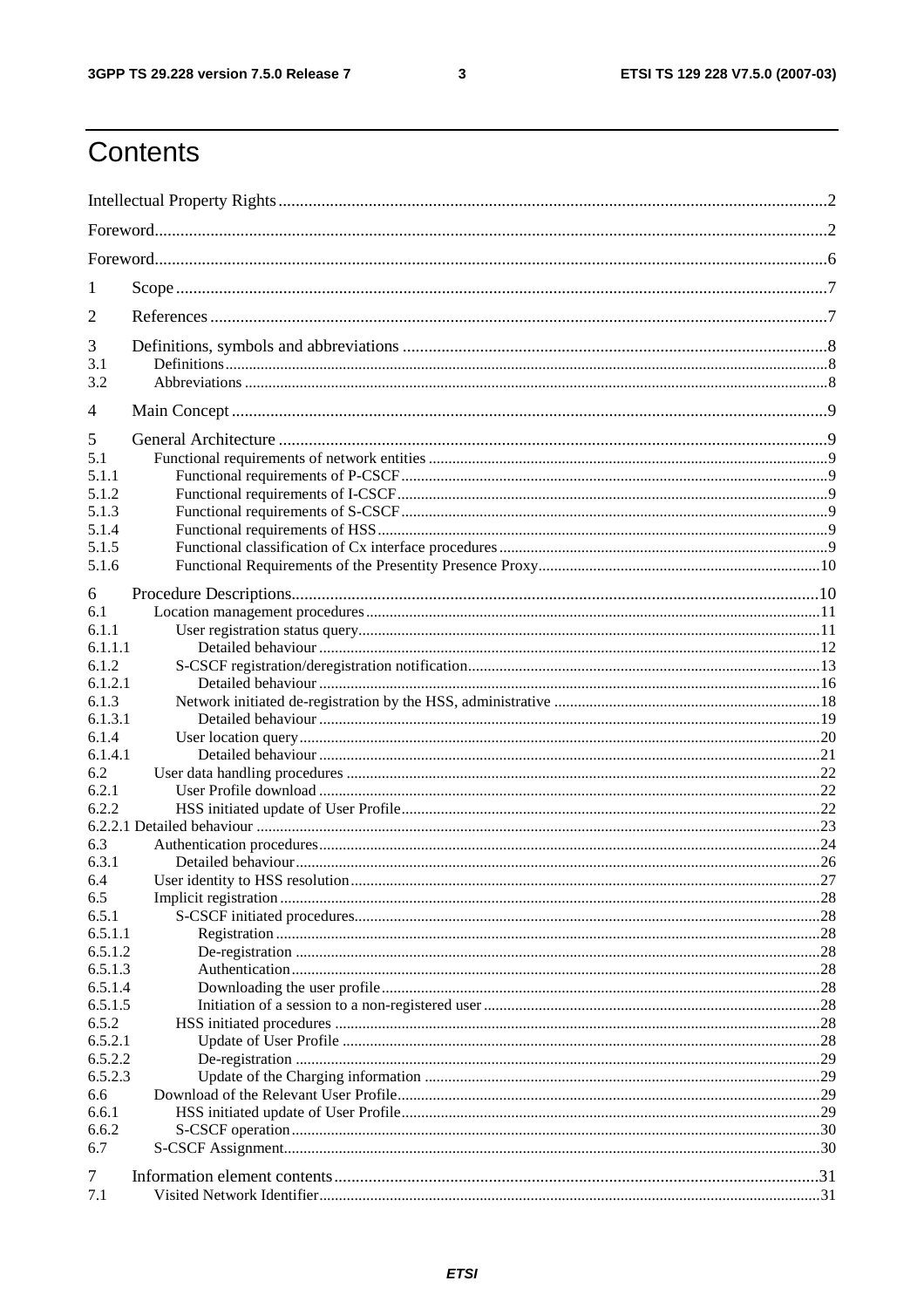#### $\overline{\mathbf{4}}$

| 7.2              |                                                                                        |  |
|------------------|----------------------------------------------------------------------------------------|--|
| 7.2a             |                                                                                        |  |
| 7.2 <sub>b</sub> |                                                                                        |  |
| 7.3              |                                                                                        |  |
| 7.3a             |                                                                                        |  |
| 7.4              |                                                                                        |  |
| 7.4a             |                                                                                        |  |
| 7.5              |                                                                                        |  |
| 7.6              |                                                                                        |  |
| 7.7              |                                                                                        |  |
| 7.8              |                                                                                        |  |
| 7.9              |                                                                                        |  |
| 7.9.1            |                                                                                        |  |
| 7.9.2            |                                                                                        |  |
| 7.9.3            |                                                                                        |  |
| 7.9.4            |                                                                                        |  |
| 7.9.5            |                                                                                        |  |
| 7.9.6            |                                                                                        |  |
| 7.9.7            |                                                                                        |  |
| 7.10             |                                                                                        |  |
| 7.11             |                                                                                        |  |
| 7.12             |                                                                                        |  |
| 7.13             |                                                                                        |  |
| 7.14             |                                                                                        |  |
| 7.15             |                                                                                        |  |
| 7.16             |                                                                                        |  |
| 7.17             |                                                                                        |  |
| 7.18             |                                                                                        |  |
| 8                |                                                                                        |  |
| 8.1              |                                                                                        |  |
| 8.1.1            |                                                                                        |  |
| 8.1.2            |                                                                                        |  |
| 8.1.3            |                                                                                        |  |
|                  |                                                                                        |  |
| 9                |                                                                                        |  |
| 10               |                                                                                        |  |
|                  | Mapping of Cx operations and terminology to Diameter 36<br><b>Annex A (normative):</b> |  |
| A.1              |                                                                                        |  |
|                  |                                                                                        |  |
| A.2              |                                                                                        |  |
| A.3              |                                                                                        |  |
| A.4              |                                                                                        |  |
| A.4.1            |                                                                                        |  |
| A.4.2            |                                                                                        |  |
| A.4.3            |                                                                                        |  |
| A.4.4            |                                                                                        |  |
| A.4.4.1          |                                                                                        |  |
| A.4.4.2          |                                                                                        |  |
| A.4.4.3          |                                                                                        |  |
| A.4.5            |                                                                                        |  |
| A.4.6            |                                                                                        |  |
| A.4.6a           |                                                                                        |  |
| A.4.7            |                                                                                        |  |
|                  | <b>Annex B</b> (informative):                                                          |  |
| B.1              |                                                                                        |  |
| B.2              |                                                                                        |  |
|                  |                                                                                        |  |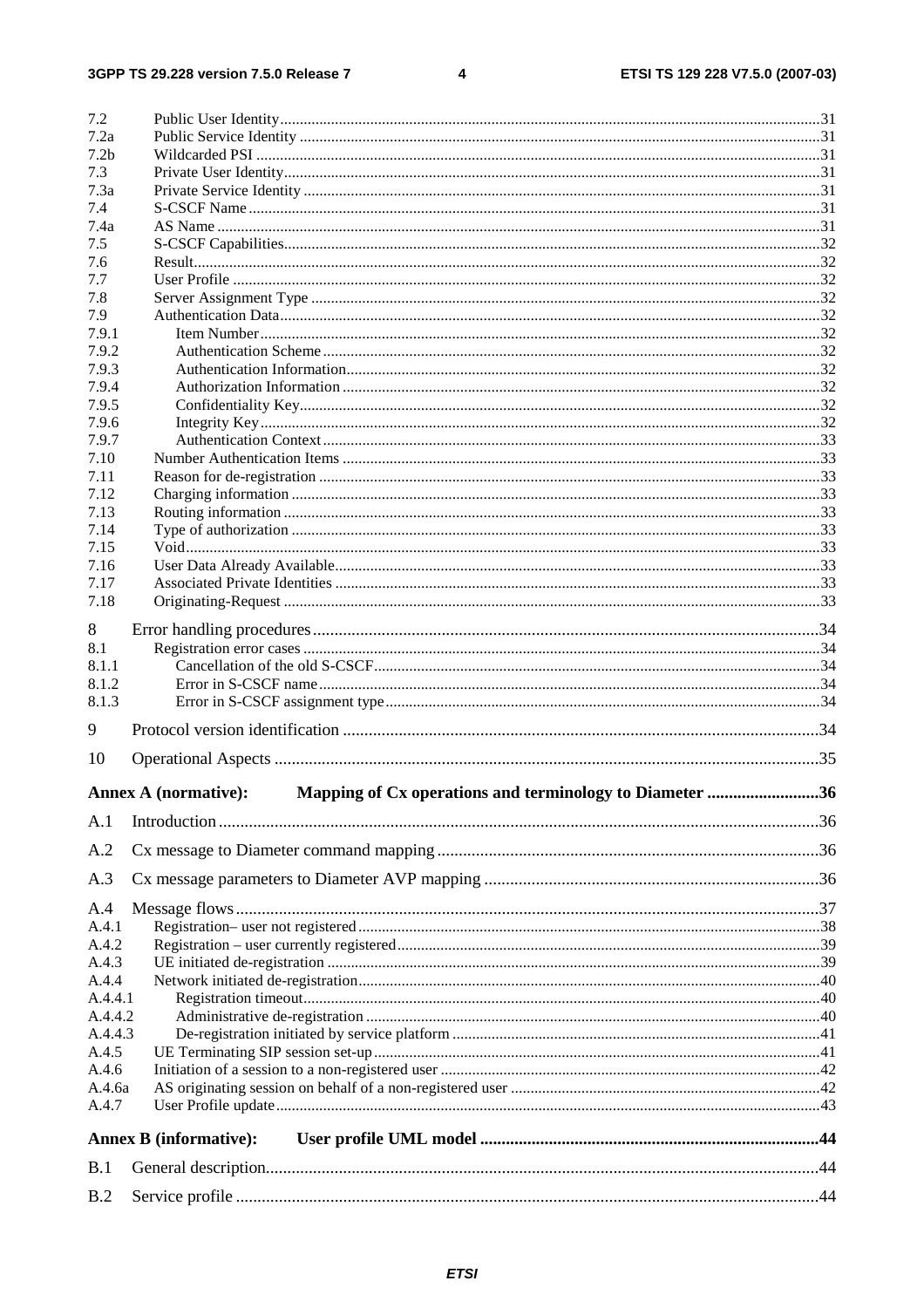| B.2.1 |                               |                                                               |  |
|-------|-------------------------------|---------------------------------------------------------------|--|
| B.2.2 |                               |                                                               |  |
| B.2.3 |                               |                                                               |  |
|       | <b>Annex C</b> (informative): |                                                               |  |
|       | <b>Annex D</b> (informative): |                                                               |  |
|       | <b>Annex E</b> (normative):   |                                                               |  |
|       | <b>Annex F</b> (normative):   | Definition of parameters for service point trigger matching58 |  |
|       | <b>Annex G (informative):</b> |                                                               |  |
|       |                               |                                                               |  |
|       |                               |                                                               |  |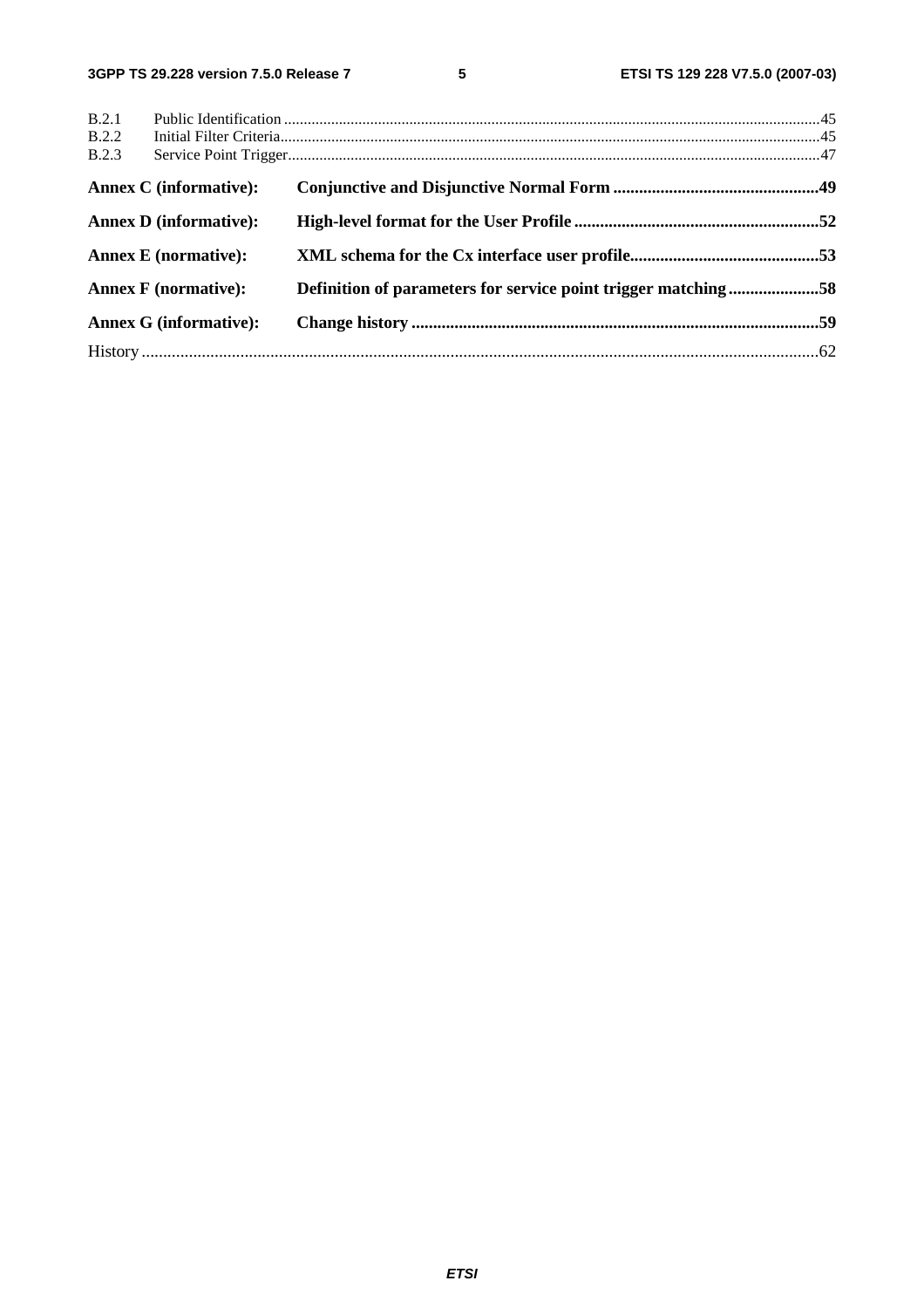## Foreword

This Technical Specification has been produced by the 3<sup>rd</sup> Generation Partnership Project (3GPP).

The contents of the present document are subject to continuing work within the TSG and may change following formal TSG approval. Should the TSG modify the contents of the present document, it will be re-released by the TSG with an identifying change of release date and an increase in version number as follows:

Version x.y.z

where:

- x the first digit:
	- 1 presented to TSG for information;
	- 2 presented to TSG for approval;
	- 3 or greater indicates TSG approved document under change control.
- y the second digit is incremented for all changes of substance, i.e. technical enhancements, corrections, updates, etc.
- z the third digit is incremented when editorial only changes have been incorporated in the document.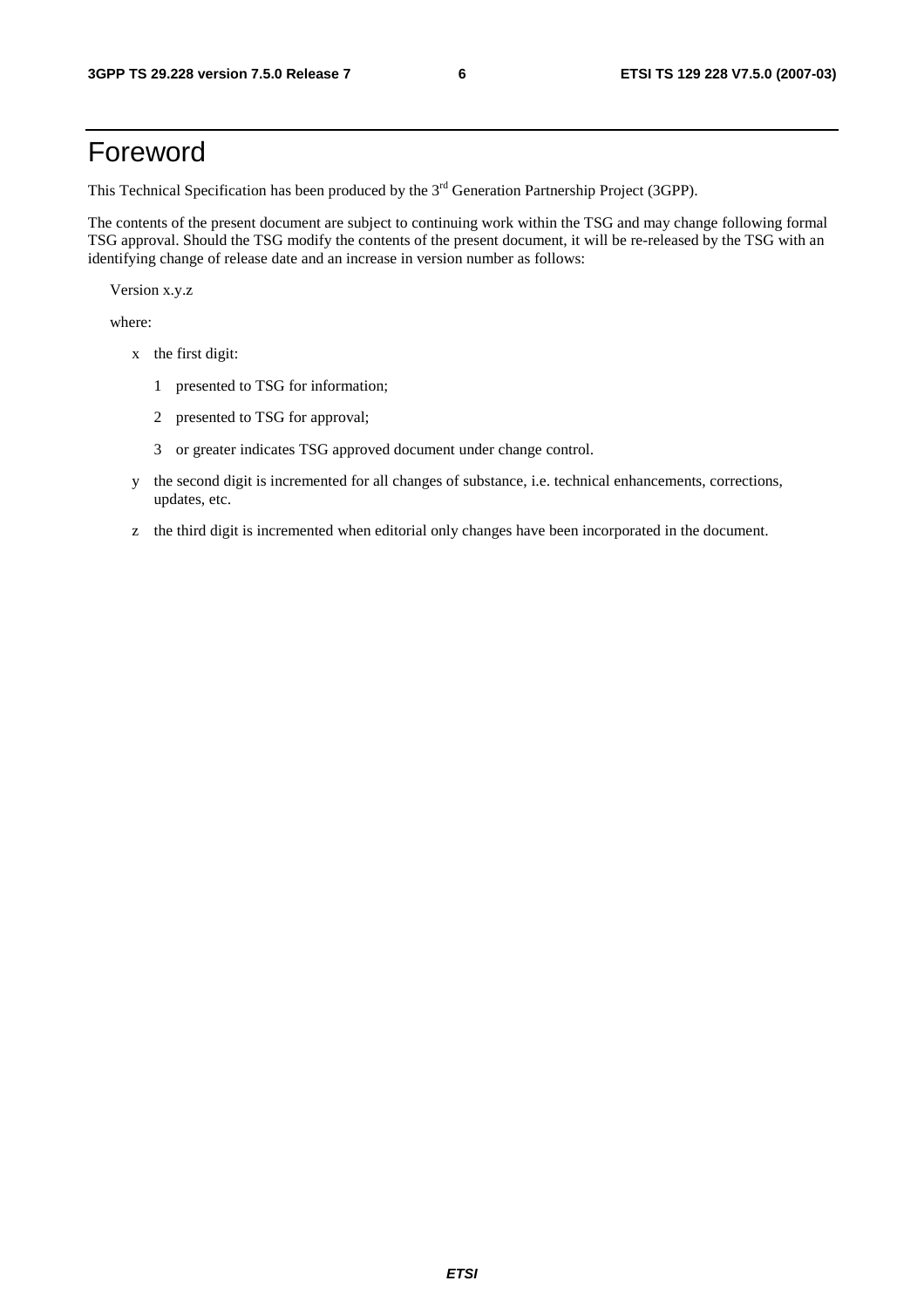## 1 Scope

This 3GPP Technical Specification (TS) specifies:

- 1. The interactions between the HSS (Home Subscriber Server) and the CSCF (Call Session Control Functions), referred to as the Cx interface.
- 2. The interactions between the CSCF and the SLF (Server Locator Function), referred to as the Dx interface.

The IP Multimedia (IM) Subsystem stage 2 is specified in 3GPP TS 23.228 [1] and the signalling flows for the IP multimedia call control based on SIP and SDP are specified in 3GPP TS 24.228 [2].

This document addresses the signalling flows for Cx and Dx interfaces.

This document also addresses how the functionality of Px interface is accomplished.

The Presence Service Stage 2 description (architecture and functional solution) is specified in 3GPP TS 23.141 [10].

#### 2 References

- [1] 3GPP TS 23.228: "IP Multimedia (IM) Subsystem Stage 2"
- [2] 3GPP TS 24.228: "Signalling flows for the IP multimedia call control based on SIP and SDP"
- [3] 3GPP TS 33.203: "Access security for IP-based services"
- [4] 3GPP TS 23.002: "Network architecture"
- [5] 3GPP TS 29.229: "Cx Interface based on Diameter Protocol details"
- [6] 3GPP TS 23.218: "IP Multimedia (IM) Session Handling; IP Multimedia (IM) call model"
- [7] IETF RFC 2045 "Multipurpose Internet Mail Extensions (MIME) Part One: Format of Internet Message Bodies"
- [8] 3GPP TS 24.229: "IP Multimedia Call Control Protocol based on SIP and SDP" stage 3
- [9] IETF RFC 3588 "Diameter Base Protocol"
- [10] 3GPP TS 23.141: "Presence Service; Architecture and Functional Description"
- [11] IETF RFC 3261 "SIP: Session Initiation Protocol"
- [12] IETF RFC 4566 "SDP: Session Description Protocol"
- [13] IEEE 1003.1-2004, Part 1: Base Definitions
- [14] IETF RFC 2486 "The Network Access Identifier"
- [15] IETF RFC 3966 "The tel URI for Telephone Numbers"
- [16] IETF RFC 2617 "HTTP Authentication: Basic and Digest Access Authentication"
- [17] 3GPP TS 23.003: "Numbering, addressing and identification"
- [18] 3GPP TS 23.008: "Organization of subscriber data"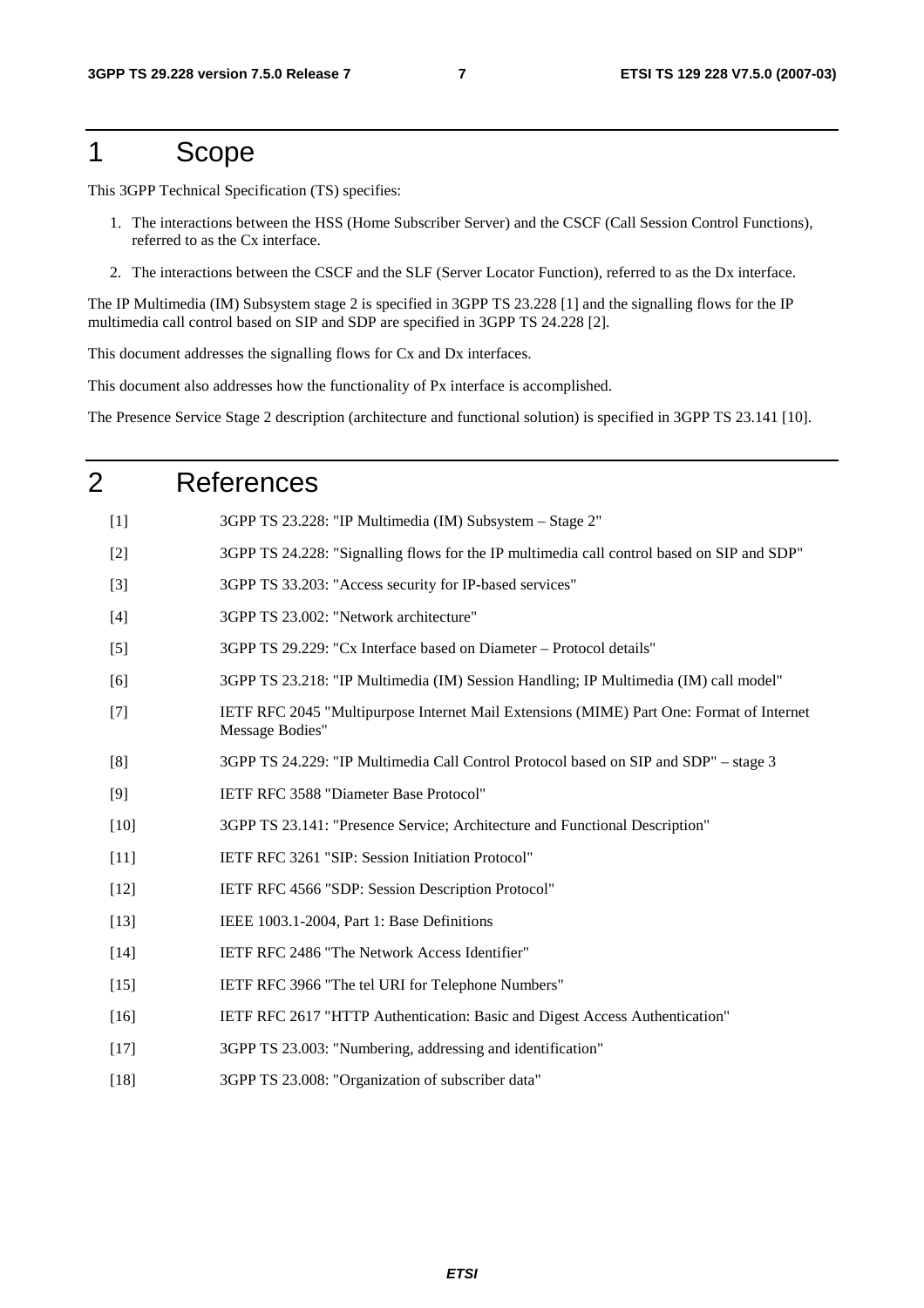# 3 Definitions, symbols and abbreviations

## 3.1 Definitions

For the purposes of the present document, the following terms and definitions apply.

**Common Part** (of a user profile): Contains Initial Filter Criteria instances that should be evaluated both for registered and unregistered Public User Identities, or for unregistered Public Service Identities in the S-CSCF.

**Complete user profile**: Contains the Initial Filter Criteria instances of all three different user profile parts; registered part, unregistered part and common part.

**Distinct Public Service Identity**: An individual Public Service Identity that is stored in the HSS as such.

**IP Multimedia session:** IP Multimedia session and IP Multimedia call are treated as equivalent in this specification.

**Authentication pending flag**: A flag that indicates that the authentication of a Public User Identity - Private User Identity pair is pending and waiting for confirmation.

**Charging information**: Data that is sent in the Charging-Information AVP.

**Implicitly registered Public User Identity set:** A set of Public User Identities, which are registered and de-registered simultaneously when any of the Public User Identities belonging to that set is registered or de-registered.

**Not Registered State:** Public Identity is not Registered and has no S-CSCF assigned.

Private Identity: Either a Private User Identity or a Private Service Identity.

Public Identity: Either a Public User Identity or a Public Service Identity.

**Registered Part** (of a user profile): Contains Initial Filter Criteria instances that should be evaluated only for registered Public User Identities in the S-CSCF. iFCs from the registered part need not be evaluated when the Public Identity is unregistered.

**Registered State:** Public User Identity is Registered at the request of the user and has an S-CSCF assigned.

**Unregistered part** (of a user profile): Contains Initial Filter Criteria instances that should be evaluated only for unregistered Public Identities in the S-CSCF. iFCs from the unregistered part need not be evaluated when the Public User Identity is registered.

**Unregistered State:** Public Identity is not Registered but has a serving S-CSCF assigned to execute Unregistered state services as a consequence of a terminating call or there is an S-CSCF keeping the user profile stored.

**User information:** The user related data that the S-CSCF requests from the HSS or HSS pushes to the S-CSCF, e.g. user profile and charging information.

**User profile**: Data that is sent in the User-Data AVP.

### 3.2 Abbreviations

For the purposes of the present document, the following abbreviations apply:

| <b>AVP</b>  | Attribute Value Pair                 |
|-------------|--------------------------------------|
| C           | Conditional                          |
| <b>CSCF</b> | <b>Call Session Control Function</b> |
| <b>HSS</b>  | Home Subscriber Server               |
| IE          | <b>Information Element</b>           |
| <b>IP</b>   | Internet Protocol                    |
| I-CSCF      | <b>Interrogating CSCF</b>            |
| <b>IM</b>   | IP Multimedia                        |
| <b>IMS</b>  | IP Multimedia Subsystem              |
| M           | Mandatory                            |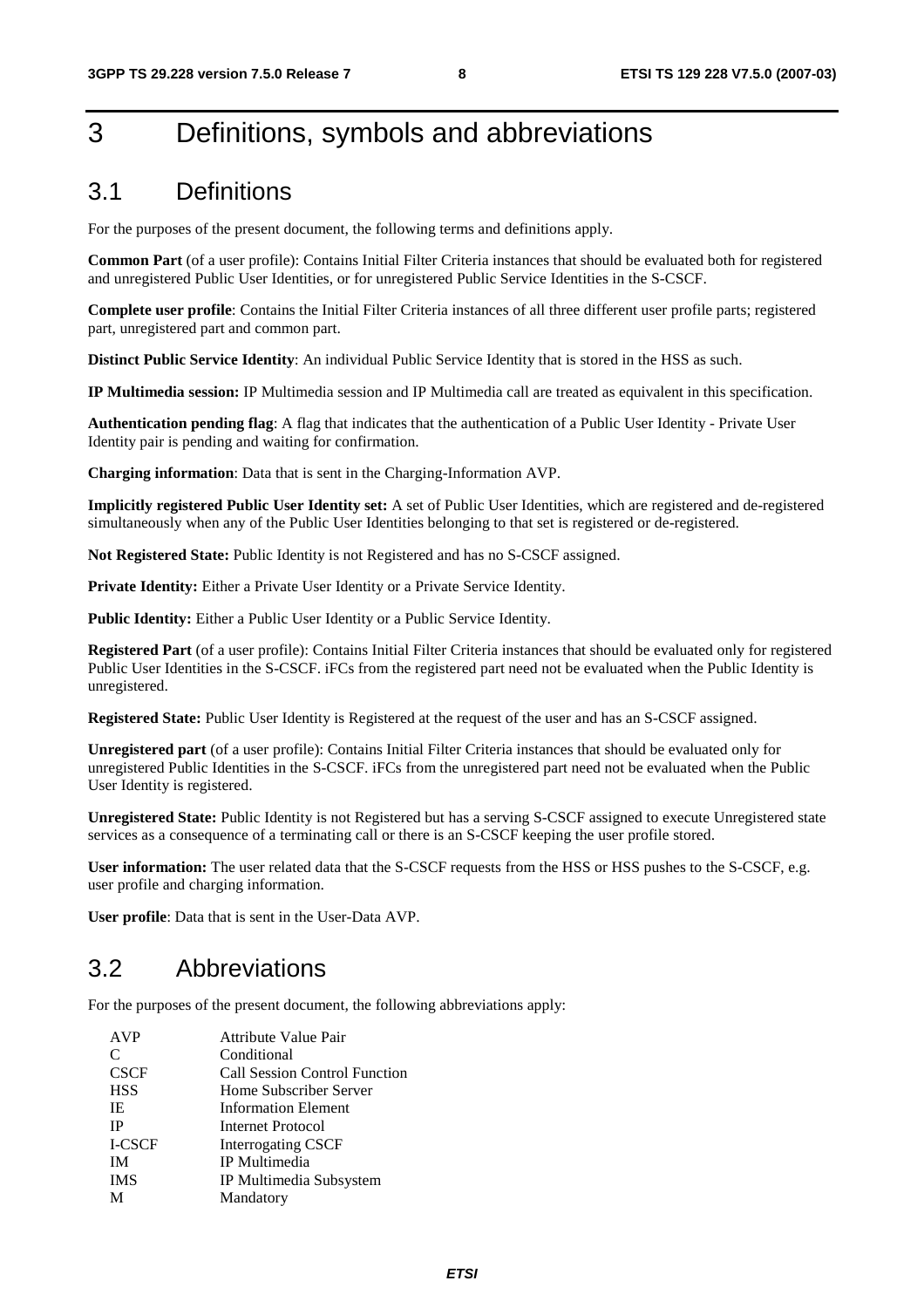| Optional                           |
|------------------------------------|
| Proxy CSCF                         |
| <b>Session Initiation Protocol</b> |
| <b>Server Locator Function</b>     |
| Serving CSCF                       |
|                                    |

# 4 Main Concept

This document presents the Cx interface related functional requirements of the communicating entities.

It gives a functional classification of the procedures and describes the procedures and message parameters.

Error handling flows, protocol version identification, etc. procedures are also included.

# 5 General Architecture

This clause further specifies the architectural assumptions associated with the Cx reference point, building on 3GPP TS 23.228 [1] and also the Px reference point building upon 3GPP TS 23.141 [10].

## 5.1 Functional requirements of network entities

## 5.1.1 Functional requirements of P-CSCF

There is no requirement for the interaction between the P-CSCF and the HSS.

## 5.1.2 Functional requirements of I-CSCF

The I-CSCF communicates with the HSS over the Cx interface.

For functionality of the I-CSCF refer to 3GPP TS 23.002 [4].

### 5.1.3 Functional requirements of S-CSCF

The S-CSCF communicates with the HSS over the Cx interface.

For functionality of the S-CSCF refer to 3GPP TS 23.002 [4].

#### 5.1.4 Functional requirements of HSS

The HSS communicates with the I-CSCF and the S-CSCF over the Cx interface.

For functionality of the HSS refer to 3GPP TS 23.002 [4].

#### 5.1.5 Functional classification of Cx interface procedures

Operations on the Cx interface are classified in functional groups:

- 1. Location management procedures
	- The operations regarding registration and de-registration.
	- Location retrieval operation.
- 2. User data handling procedures
	- The download of user information during registration and to support recovery mechanisms.
	- Operations to support the updating of user data and recovery mechanisms.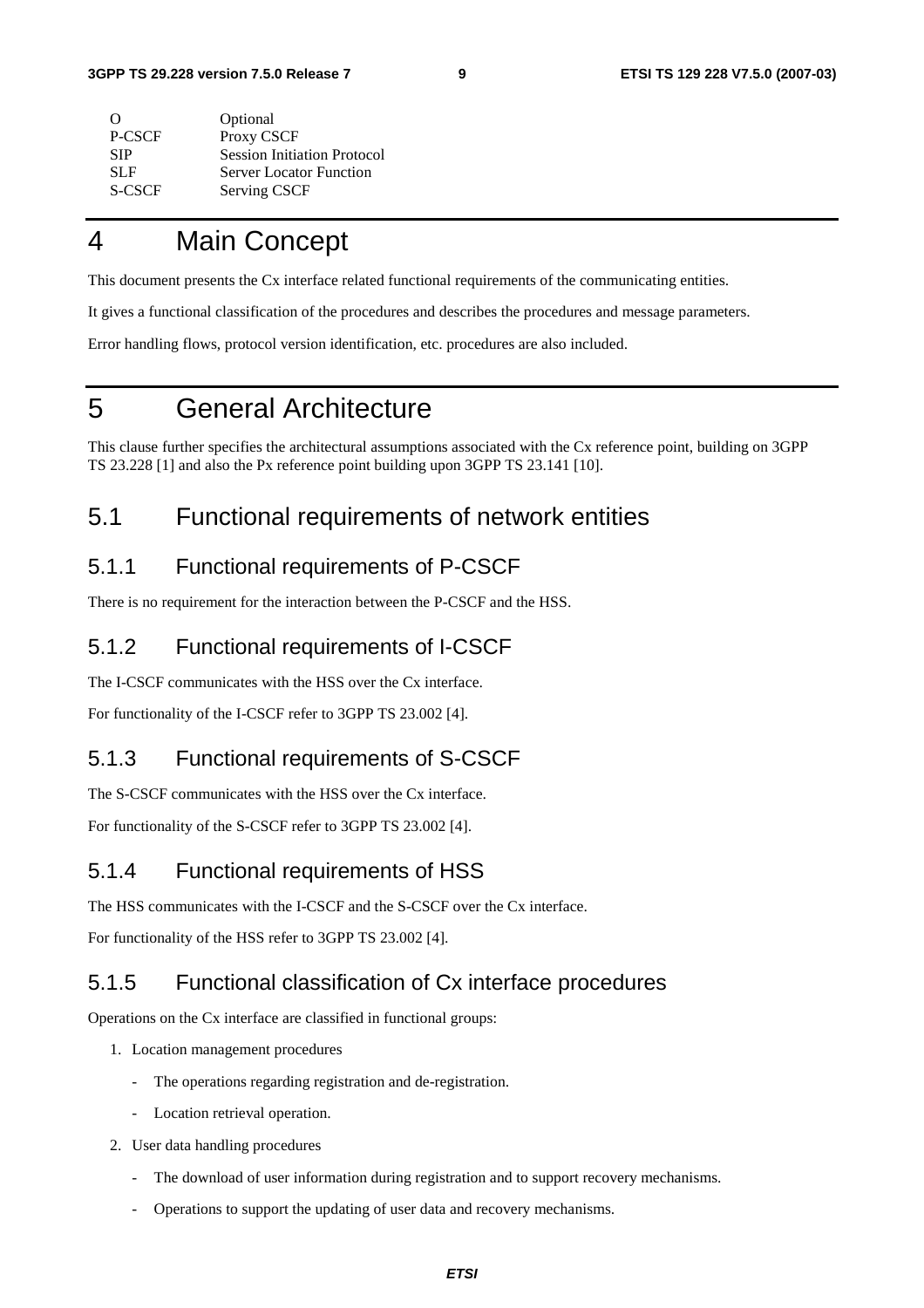Editor's Note: Recovery mechanisms have not been specified in SA2 yet.

3. User authentication procedures

#### 5.1.6 Functional Requirements of the Presentity Presence Proxy

The interaction between the Presentity Presence Proxy and the HSS, referred to as the Px interface, is handled using the mechanisms defined for the Cx interface.

## 6 Procedure Descriptions

In the tables that describe the Information Elements transported by each command, each Information Element is marked as (M) Mandatory, (C) Conditional or (O) Optional.

- A mandatory Information Element shall always be present in the command. If this Information Element is absent, an application error occurs at the receiver and an answer message shall be sent back to the originator of the request with the Result-Code set to DIAMETER\_MISSING\_AVP. This message shall also include a Failed-AVP AVP containing the missing Information Element i.e. the corresponding Diameter AVP defined by the AVP Code and the other fields set as expected for this Information Element.
- A conditional Information Element (marked as (C) in the table) shall be present in the command if certain conditions are fulfilled.
	- If the receiver detects that those conditions are fulfilled and the Information Element is absent, an application error occurs and an answer message shall be sent back to the originator of the request with the Result-Code set to DIAMETER\_MISSING\_AVP. This message shall also include a Failed-AVP AVP containing the missing Information Element i.e. the corresponding Diameter AVP defined by the AVP Code and the other fields set as expected for this Information Element.
	- If those conditions are not fulfilled, the Information Element shall be absent. If however this Information Element appears in the message, it shall not cause an application error and it may be ignored by the receiver if this is not explicitly defined as an error case. Otherwise, an application error occurs at the receiver and an answer message with the Result-Code set to DIAMETER\_AVP\_NOT\_ALLOWED shall be sent back to the originator of the request. A Failed-AVP AVP containing a copy of the corresponding Diameter AVP shall be included in this message.
- An optional Information Element (marked as (O) in the table) may be present or absent in the command, at the discretion of the application at the sending entity. Absence or presence of this Information Element shall not cause an application error and may be ignored by the receiver.

When a procedure is required to determine whether two S-CSCF names are equal, the rules for SIP URI comparison specified in RFC 3261 chapter 19.1.4 shall apply.

When a procedure is required to determine the Public Identity used for an identity lookup in HSS and SLF, the HSS and SLF shall derive the Public Identity from the SIP URI or Tel URI contained in the Public-Identity AVP, if not already in canonical form as per 3GPP TS 23.003 [17], as described below:

- If the Public-Identity AVP contains a SIP URI, the HSS and SLF shall follow rules for conversion of SIP URI into canonical form as specified in IETF RFC 3261 [11] chapter 10.3.
- If the Public-Identity AVP contains a Tel URI in E.164 format, the HSS and SLF shall remove visual separators and remove all URI parameters.

Unknown permanent failure error codes shall be treated in the same way as DIAMETER\_UNABLE\_TO\_COMPLY. For unknown transient failure error codes the request may be repeated, or handled in the same way as DIAMETER\_UNABLE\_TO\_COMPLY.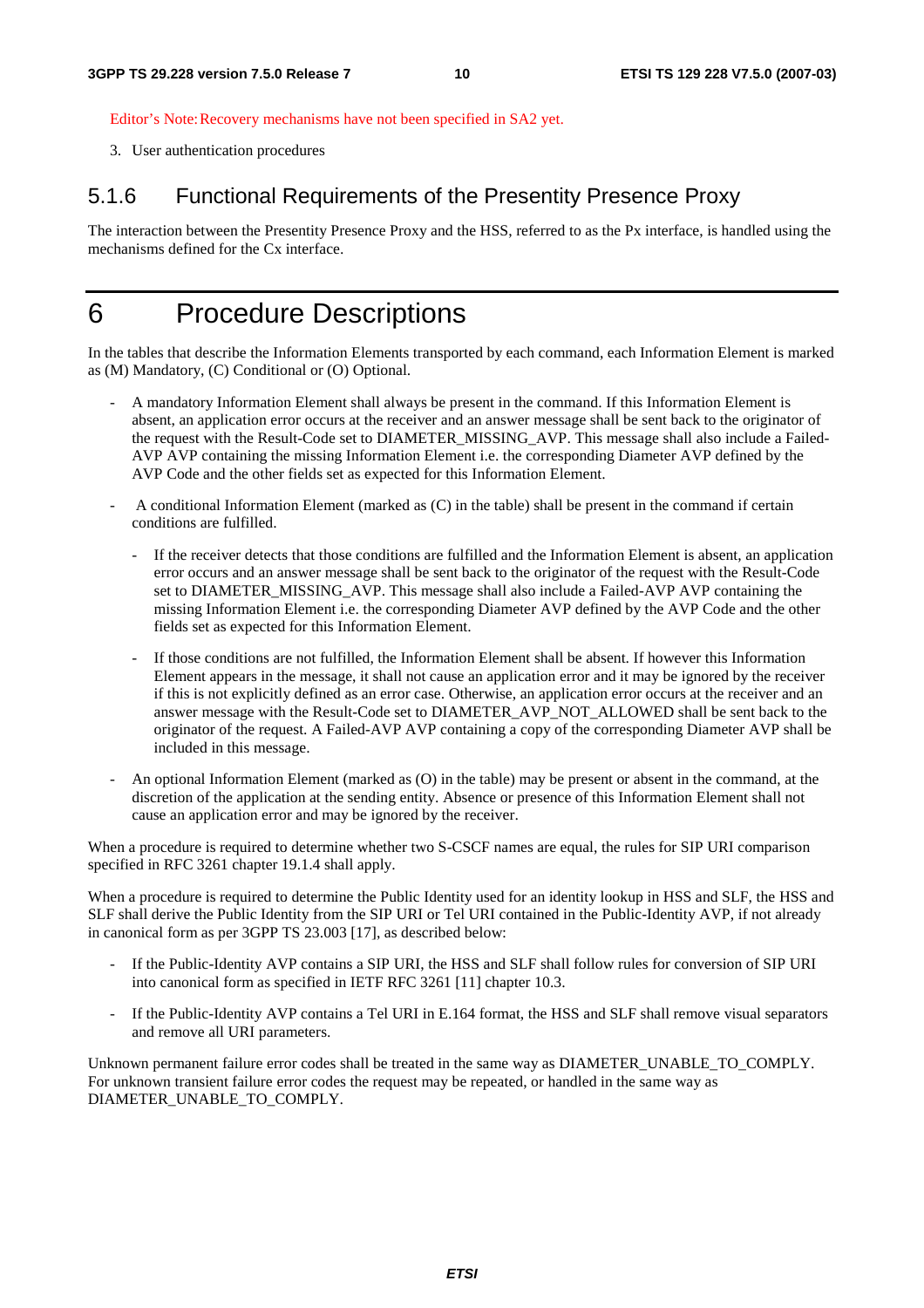## 6.1 Location management procedures

## 6.1.1 User registration status query

This procedure is used between the I-CSCF and the HSS during SIP registrations. The procedure is invoked by the I-CSCF, corresponds to the combination of the functional level operations Cx-Query and Cx-Select-Pull (see 3GPP TS 23.228 [1]) and is used:

- To authorize the registration of the Public User Identity, checking multimedia subsystem access permissions and roaming agreements.
- To perform a first security check, determining whether the Public User Identity in the message is associated with the Private User Identity sent in the message.
- To obtain either the S-CSCF where the Public User Identity is registered or unregistered (i.e. registered as a consequence of a terminating call or there is a S-CSCF keeping the user profile stored), or the list of capabilities that the S-CSCF has to support.

This procedure is mapped to the commands User-Authorization-Request/Answer in the Diameter application specified in 3GPP TS 29.229 [5]. Tables 6.1.1.1 and 6.1.1.2 detail the involved information elements.

| <b>Information</b><br>element name            | <b>Mapping to</b><br><b>Diameter</b><br><b>AVP</b> | Cat.         | <b>Description</b>                                                                                                                                                                                                                                                                                                                                                                                                                                                                                                                                                                                                                                                                                                                                                                                                                                                                                                                                                                                                       |  |
|-----------------------------------------------|----------------------------------------------------|--------------|--------------------------------------------------------------------------------------------------------------------------------------------------------------------------------------------------------------------------------------------------------------------------------------------------------------------------------------------------------------------------------------------------------------------------------------------------------------------------------------------------------------------------------------------------------------------------------------------------------------------------------------------------------------------------------------------------------------------------------------------------------------------------------------------------------------------------------------------------------------------------------------------------------------------------------------------------------------------------------------------------------------------------|--|
| Public User<br>Identity<br>(See 7.2)          | Public-Identity                                    | M            | Public User Identity to be registered                                                                                                                                                                                                                                                                                                                                                                                                                                                                                                                                                                                                                                                                                                                                                                                                                                                                                                                                                                                    |  |
| Visited<br>Network<br>Identifier<br>(See 7.1) | Visited-<br>Network-<br>Identifier                 | M            | Identifier that allows the home network to identify the visited network                                                                                                                                                                                                                                                                                                                                                                                                                                                                                                                                                                                                                                                                                                                                                                                                                                                                                                                                                  |  |
| Type of<br>Authorization<br>(See 7.14)        | User-<br>Authorization-<br>Type                    | $\mathsf{C}$ | Type of authorization requested by the I-CSCF.<br>If the request corresponds to a de-registration, i.e. Expires field or expires<br>parameter in Contact field in the REGISTER method is equal to zero, this<br>AVP shall be present in the command and the value shall be set to DE-<br>REGISTRATION.<br>If the request corresponds to an initial registration or a re-registration, i.e.<br>Expires field or expires parameter in Contact field in the REGISTER<br>method is not equal to zero then this AVP may be absent from the<br>command. If present its value shall be set to REGISTRATION.<br>If the request corresponds to an initial registration and the I-CSCF<br>explicitly queries the S-CSCF capabilities, then this AVP shall be present<br>in the command and the value shall be set to<br>REGISTRATION_AND_CAPABILITIES. The I-CSCF shall use this<br>value when the S-CSCF currently assigned to the Public User Identity in<br>the HSS, cannot be contacted and a new S-CSCF needs to be selected. |  |
| Private User<br>Identity<br>(See 7.3)         | User-Name                                          | M            | Private User Identity                                                                                                                                                                                                                                                                                                                                                                                                                                                                                                                                                                                                                                                                                                                                                                                                                                                                                                                                                                                                    |  |
| Routing<br>Information<br>(See 7.13)          | Destination-<br>Host,<br>Destination-<br>Realm     | $\mathsf{C}$ | If the I-CSCF knows HSS name Destination-Host AVP shall be present in<br>the command. Otherwise, only Destination-Realm AVP shall be present<br>and the command shall be routed to the next Diameter node, e.g. SLF,<br>based on the Diameter routing table in the I-CSCF.                                                                                                                                                                                                                                                                                                                                                                                                                                                                                                                                                                                                                                                                                                                                               |  |

**Table 6.1.1.1: User registration status query**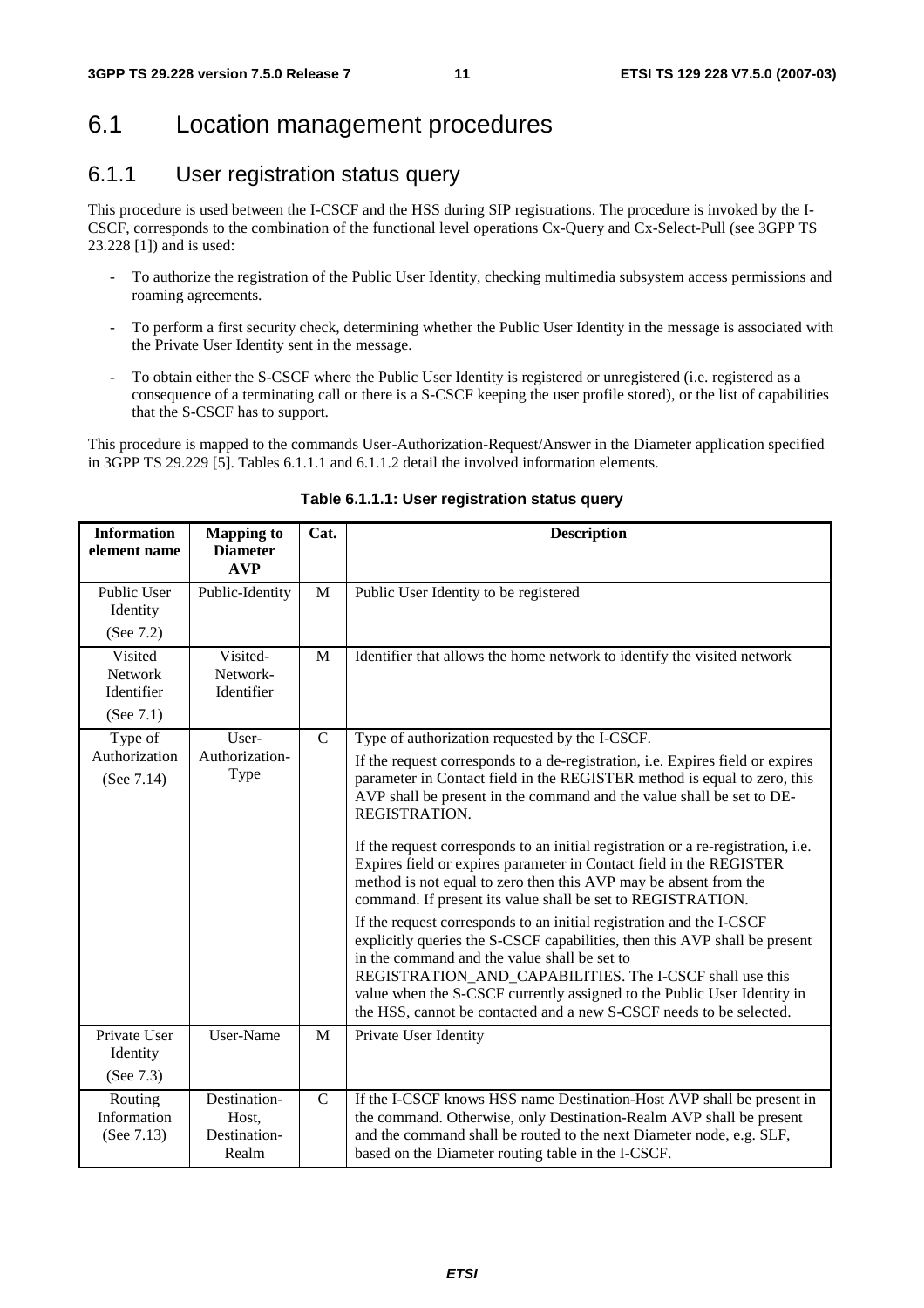| <b>Information</b><br>element name | <b>Mapping to</b><br><b>Diameter</b><br><b>AVP</b> | Cat.     | <b>Description</b>                                                                                                                                                                                    |
|------------------------------------|----------------------------------------------------|----------|-------------------------------------------------------------------------------------------------------------------------------------------------------------------------------------------------------|
| Result                             | Result-Code                                        | M        | Result of the operation.                                                                                                                                                                              |
| (See $7.6$ )                       | Experimental-<br>Result                            |          | Result-Code AVP shall be used for errors defined in the Diameter Base<br>Protocol.                                                                                                                    |
|                                    |                                                    |          | Experimental-Result AVP shall be used for $Cx/Dx$ errors. This is a<br>grouped AVP which contains the 3GPP Vendor ID in the Vendor-Id AVP,<br>and the error code in the Experimental-Result-Code AVP. |
| <b>S-CSCF</b><br>capabilities      | Server-<br>Capabilities                            | $\Omega$ | Required capabilities of the S-CSCF to be assigned to the IMS<br>Subscription.                                                                                                                        |
| (See $7.5$ )                       |                                                    |          |                                                                                                                                                                                                       |
| <b>S-CSCF Name</b>                 | Server-Name                                        | C        | Name of the assigned S-CSCF.                                                                                                                                                                          |
| (See $7.4$ )                       |                                                    |          |                                                                                                                                                                                                       |

**Table 6.1.1.2: User registration status response** 

#### 6.1.1.1 Detailed behaviour

The HSS shall, in the following order (if there is an error in any of the following steps the HSS shall stop processing and return the corresponding error code, see 3GPP TS 29.229 [5]):

- 1. Check that the Private User Identity and the Public User Identity exists in the HSS. If not Experimental-Result-Code shall be set to DIAMETER\_ERROR\_USER\_UNKNOWN.
- 2. Check that the Public User Identity received in the request is associated with the Private User Identity received in the request. If not Experimental-Result-Code shall be set to DIAMETER\_ERROR \_IDENTITIES\_DONT\_MATCH.
- 3. Check whether the Public User Identity received in the request is barred for the establishment of multimedia sessions.
	- If it is, the HSS shall check whether there are other non-barred Public User Identities to be implicitly registered with that one.
		- If so, continue to step 4.
		- If not, Result-Code shall be set to DIAMETER\_AUTHORIZATION\_REJECTED.
- 4. Check the User-Authorization-Type received in the request:
	- If it is REGISTRATION or if User-Authorization-Type is absent from the request, the HSS shall check whether the Public User Identity is an Emergency Public User Identity as defined in 3GPP TS 23.003 [17]:
		- If it is not, and the Public User Identity is allowed to roam in the visited network (if not Experimental-Result-Code shall be set to DIAMETER\_ERROR \_ROAMING\_NOT\_ALLOWED) and authorized to register (if not Result-Code shall be set to DIAMETER\_AUTHORIZATION\_REJECTED) then continue to step 5.
		- If it is an Emergency Public User Identity, authorization shall be granted and the HSS shall not perform any check regarding roaming. Continue to step 5.
	- If it is DE\_REGISTRATION, the HSS may not perform any check regarding roaming. Continue to step 5.
	- If it is REGISTRATION\_AND\_CAPABILITIES, the HSS shall check whether the Public User Identity is an Emergency Public User Identity:
		- If it is not, and the Public User Identity is allowed to roam in the visited network (if not Experimental-Result-Code shall be set to DIAMETER\_ERROR \_ROAMING\_NOT\_ALLOWED) and authorized to register (if not Result-Code shall be set to DIAMETER\_AUTHORIZATION\_REJECTED). The HSS shall return the Server-Capabilities AVP, which enables the I-CSCF to select an S-CSCF. The returned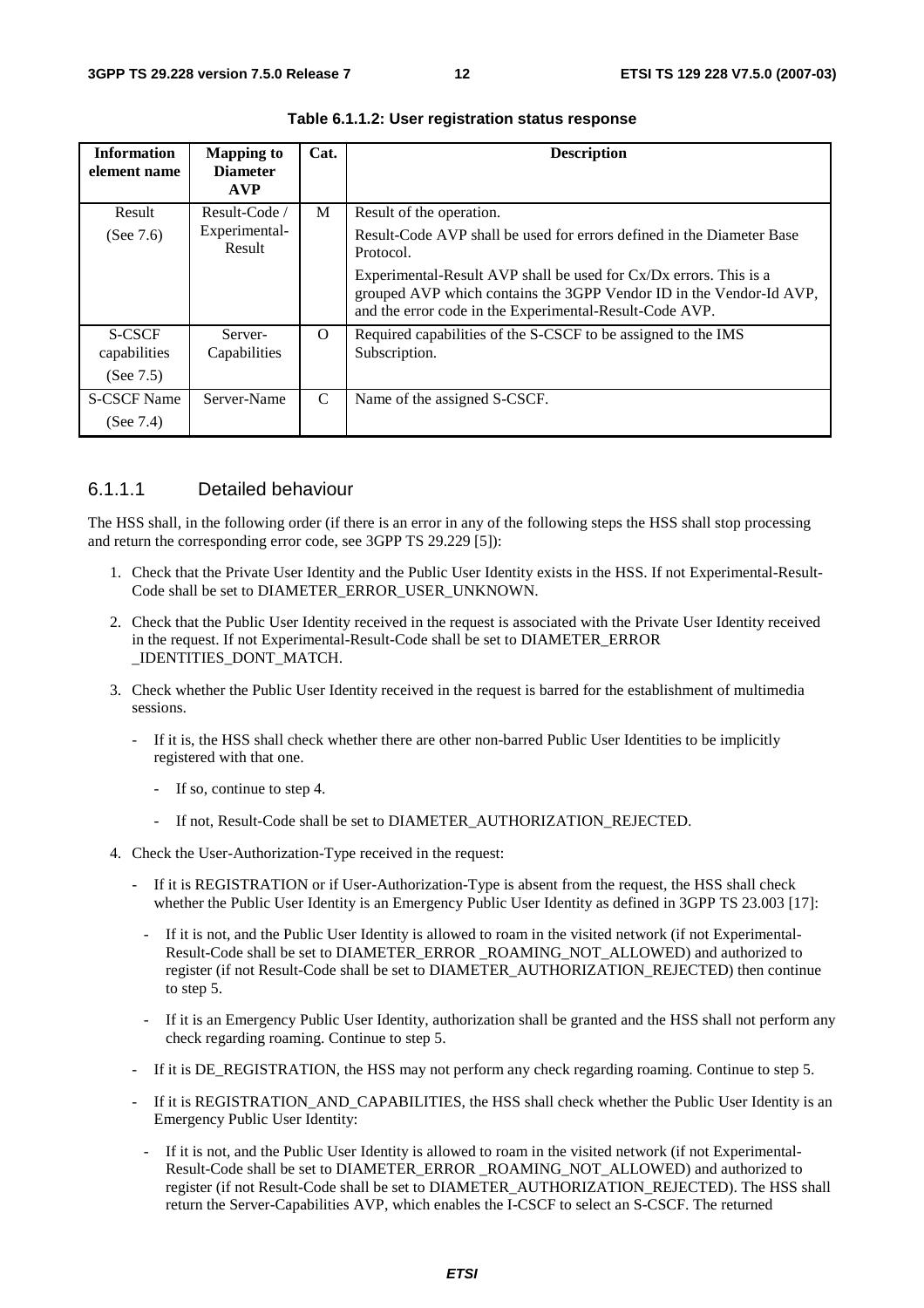capabilities must satisfy all the requirements of all the service profiles associated with the IMS Subscription. The Server-Capabilities AVP may be absent, to indicate to the I-CSCF that it can select any available S-CSCF. Result-Code shall be set to DIAMETER\_SUCCESS. The HSS shall not return any S-CSCF name. Stop processing.

- If it is an Emergency Public User Identity, authorization shall be granted and the HSS shall not perform any check regarding roaming. Continue to step 5.
- 5. Check the state of the Public User Identity received in the request:
	- If it is registered, the HSS shall return the stored S-CSCF name. No S-CSCF capabilities shall be present in the response. If User-Authorization-Type is equal to REGISTRATION, Experimental-Result-Code shall be set to DIAMETER\_SUBSEQUENT\_REGISTRATION. If User-Authorization-Type is equal to DE-REGISTRATION, Result-Code shall be set to DIAMETER\_SUCCESS.
	- If it is unregistered (i.e. registered as a consequence of a terminating call or there is an S-CSCF keeping the user profile stored) and User-Authorization-Type is equal to DE-REGISTRATION, the HSS shall return the stored S-CSCF name and the Result-Code shall be set to DIAMETER\_SUCCESS. If the User-Authorization-Type is equal to REGISTRATION, then the HSS shall return the stored S-CSCF name and the Experimental-Result-Code set to DIAMETER\_SUBSEQUENT\_REGISTRATION. The HSS shall not return any S-CSCF capabilities.
	- If it is not registered yet, the HSS shall check the value of User-Authorization-Type received in the request:
		- If the value of User-Authorization-Type is DE\_REGISTRATION, then the HSS shall not return any S-CSCF name or S-CSCF capabilities. The HSS shall set the Experimental-Result-Code to DIAMETER\_ERROR\_IDENTITY\_NOT\_REGISTERED in the response.
		- If the value of User-Authorization-Type is REGISTRATION, then the HSS shall check if there is at least one Public User Identity within the IMS Subscription with an S-CSCF name assigned.
			- If there is at least one Public User Identity within the IMS Subscription that is registered, the HSS shall return the S-CSCF name assigned for that Public User Identity and Experimental-Result-Code set to DIAMETER\_SUBSEQUENT\_REGISTRATION. The HSS shall not return any S-CSCF capabilities.
			- If there is at least one Public User Identity within the IMS Subscription that is unregistered (i.e. registered as a consequence of a terminating call or there is an S-CSCF keeping the user profile stored), then the HSS shall return the stored S-CSCF name and the Experimental-Result-Code set to DIAMETER\_SUBSEQUENT\_REGISTRATION. The HSS shall not return any S-CSCF capabilities.
			- If there is no identity of the user within the same IMS Subscription that is registered or unregistered, the HSS shall check if there is an S-CSCF name stored for the user (e.g. the user is being authenticated by the S-CSCF as indicated by the Authentication pending flag). If it is, the HSS shall return the stored S-CSCF name and Experimental-Result-Code set to DIAMETER\_SUBSEQUENT\_REGISTRATION. The HSS shall not return any S-CSCF capabilities.
			- If there is not any Public User Identity within the IMS Subscription with an S-CSCF name assigned, then the HSS shall return the Server-Capabilities AVP, which enables the I-CSCF to select an S-CSCF. The returned capabilities shall satisfy all the requirements of all the service profiles associated with the IMS Subscription. The Server-Capabilities AVP may be absent, to indicate to the I-CSCF that it may select any available S-CSCF. Experimental-Result-Code shall be set to DIAMETER\_FIRST\_REGISTRATION. The HSS shall not return any S-CSCF name.

If the HSS cannot fulfil received request, e.g. due to database error, it shall set Result-Code to DIAMETER\_UNABLE\_TO\_COMPLY. No S-CSCF name or S-CSCF capabilities shall be present in the response.

#### 6.1.2 S-CSCF registration/deregistration notification

This procedure is used between the S-CSCF and the HSS. The procedure is invoked by the S-CSCF, corresponds to the combination of the operations Cx-Put and Cx-Pull (see 3GPP TS 23.228 [1]) and is used:

- To assign an S-CSCF to a Public Identity, or to clear the name of the S-CSCF assigned to one or more Public Identities.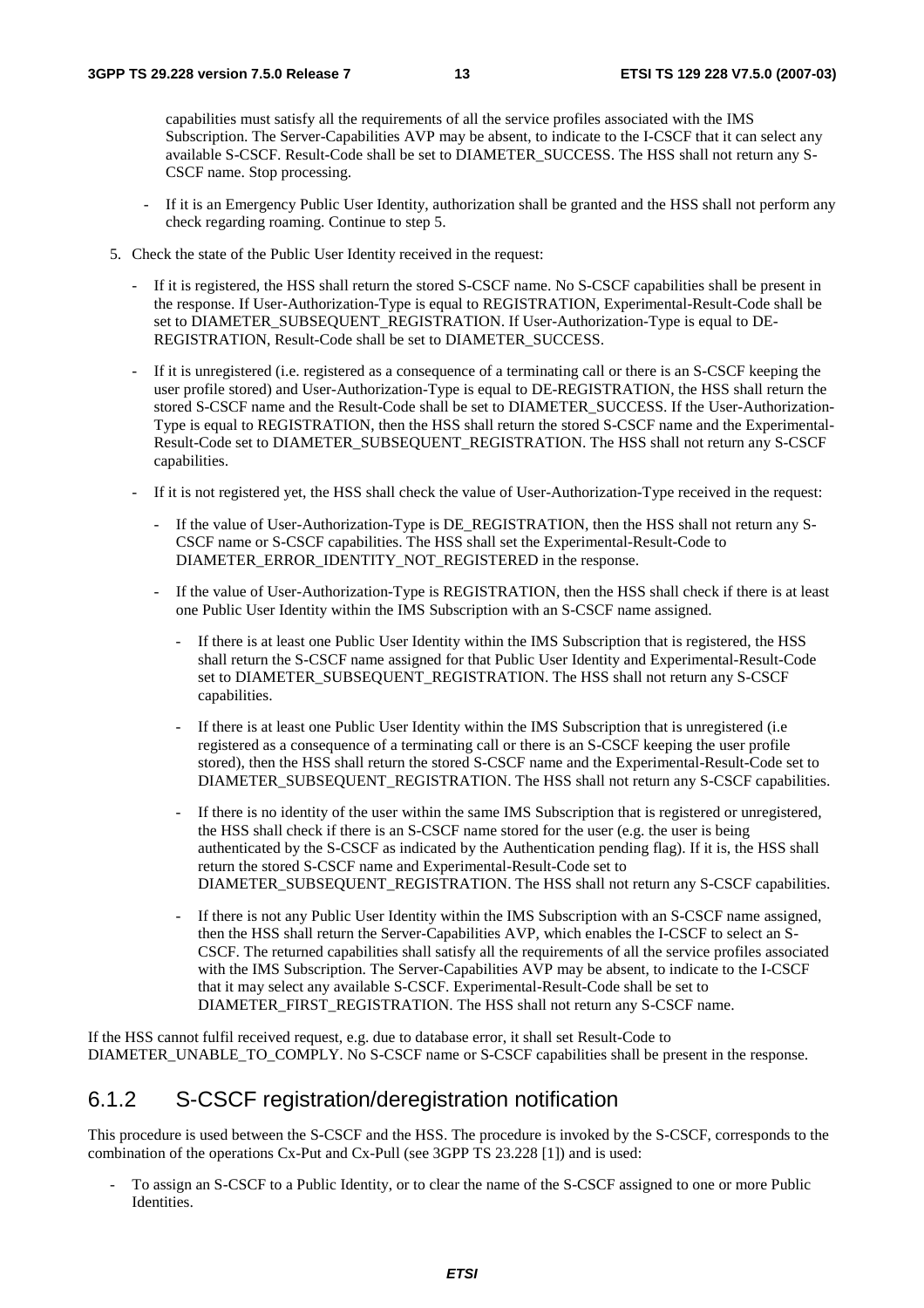- To download from HSS the relevant user information for the S-CSCF.

This procedure is mapped to the commands Server-Assignment-Request/Answer in the Diameter application specified in 3GPP TS 29.229 [5]. Tables 6.1.2.1 and 6.1.2.2 describe the involved information elements.

| <b>Information</b><br>element name                                                    | <b>Mapping to</b><br><b>Diameter</b> | Cat.         | <b>Description</b>                                                                                                                                                                                                                                                                                                                                                                                                                                                                                                                                                                                                                              |  |
|---------------------------------------------------------------------------------------|--------------------------------------|--------------|-------------------------------------------------------------------------------------------------------------------------------------------------------------------------------------------------------------------------------------------------------------------------------------------------------------------------------------------------------------------------------------------------------------------------------------------------------------------------------------------------------------------------------------------------------------------------------------------------------------------------------------------------|--|
|                                                                                       | <b>AVP</b>                           |              |                                                                                                                                                                                                                                                                                                                                                                                                                                                                                                                                                                                                                                                 |  |
| Public User<br>Identity /<br>Public Service<br>Identity<br>(See 7.2 and<br>7.2a)      | Public-Identity                      | $\mathbf C$  | Public Identity or list of Public Identities.<br>One and only one Public Identity shall be present if the Server-<br>Assignment-Type is any value other than<br>TIMEOUT_DEREGISTRATION, USER_DEREGISTRATION,<br>DEREGISTRATION_TOO_MUCH_DATA,<br>TIMEOUT_DEREGISTRATION_STORE_SERVER_NAME,<br>USER_DEREGISTRATION_STORE_SERVER_NAME or<br>ADMINISTRATIVE_DEREGISTRATION.<br>If Server-Assignment-Type indicates deregistration of some type and<br>Private Identity is not present in the request, at least one Public Identity                                                                                                                 |  |
|                                                                                       |                                      |              | shall be present.                                                                                                                                                                                                                                                                                                                                                                                                                                                                                                                                                                                                                               |  |
| <b>S-CSCF Name</b><br>(See 7.4)                                                       | Server-Name                          | $\mathbf{M}$ | Name of the S-CSCF.                                                                                                                                                                                                                                                                                                                                                                                                                                                                                                                                                                                                                             |  |
| Private User<br>Identity /<br>Private<br>Service<br>Identity<br>(See 7.3 and<br>7.3a) | User-Name                            | $\mathbf C$  | Private Identity.<br>It shall be present if it is available when the S-CSCF issues the request.<br>It may be absent during the initiation of a session to an unregistered Public<br>Identity. In such situation, Server-Assignment-Type shall contain the value<br>UNREGISTERED_USER.<br>In case of de-registration, Server-Assignment-Type equal to<br>TIMEOUT_DEREGISTRATION, USER_DEREGISTRATION,<br>ADMINISTRATIVE_DEREGISTRATION,<br>DEREGISTRATION_TOO_MUCH_DATA,<br>TIMEOUT_DEREGISTRATION_STORE_SERVER_NAME or<br>USER_DEREGISTRATION_STORE_SERVER_NAME if no Public-<br>Identity AVPs are present then User-Name AVP shall be present. |  |
| Server<br>Assignment<br>Type<br>(See 7.8)                                             | Server-<br>Assignment-<br>Type       | $\mathbf M$  | Type of update that the S-CSCF requests in the HSS (e.g: de-registration).<br>See 3GPP TS 29.229 [5] for all the possible values.                                                                                                                                                                                                                                                                                                                                                                                                                                                                                                               |  |
| <b>User Data</b><br>Already<br>Available<br>(See 7.16)                                | User-Data-<br>Already-<br>Available  | $\mathbf{M}$ | This indicates if the user profile is already available in the S-CSCF.<br>In the case where Server-Assignment-Type is not equal to<br>NO_ASSIGNMENT, REGISTRATION, RE_REGISTRATION or<br>UNREGISTERED_USER, the HSS shall not use User Data Already<br>Available when processing the request.                                                                                                                                                                                                                                                                                                                                                   |  |

|  | Table 6.1.2.1: S-CSCF registration/deregistration notification request |  |
|--|------------------------------------------------------------------------|--|
|--|------------------------------------------------------------------------|--|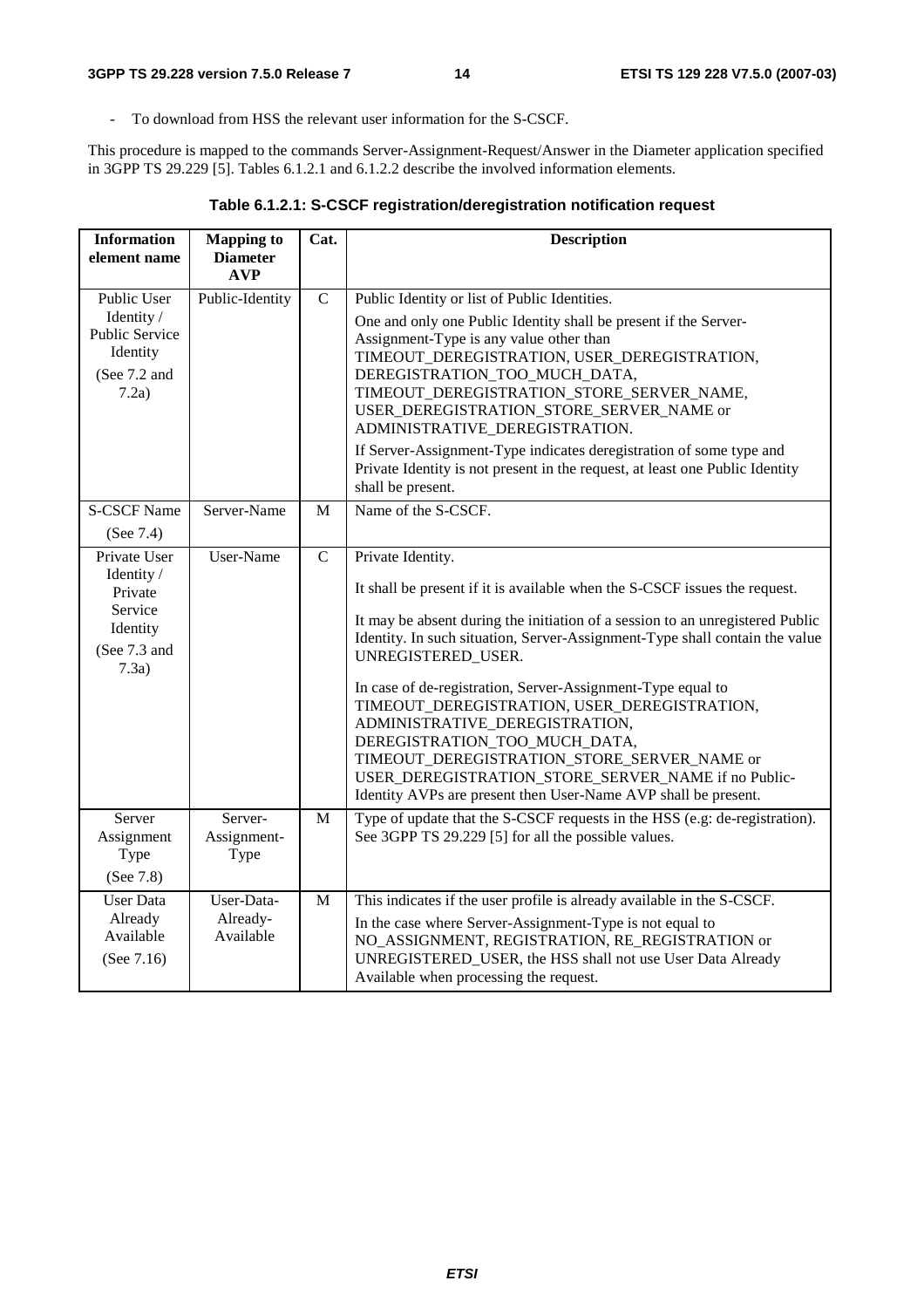| Routing<br>Information<br>(See $7.13$ ) | Destination-<br>Host      | $\mathcal{C}$ | If the S-CSCF knows the HSS name, the Destination-Host AVP shall be<br>present in the command.<br>This information is available if the request belongs to an already existing<br>registration, e.g. in case of the re-registration, where the HSS name is<br>stored in the S-CSCF. The HSS name is obtained from the Origin-Host                                                                            |
|-----------------------------------------|---------------------------|---------------|-------------------------------------------------------------------------------------------------------------------------------------------------------------------------------------------------------------------------------------------------------------------------------------------------------------------------------------------------------------------------------------------------------------|
|                                         |                           |               | AVP, which is received from the HSS, e.g. included in the MAA<br>command.<br>This information may not be available if the command is sent as a<br>consequence of a session termination for an unregistered Public Identity.<br>In this case the Destination-Host AVP is not present and the command is<br>routed to the next Diameter node, e.g. SLF, based on the Diameter routing<br>table in the S-CSCF. |
| Wildcarded<br>$PSI$ (See 7.2b)          | Wildcarded-<br><b>PSI</b> | $\Omega$      | If the request refers to a Wildcarded PSI, the S-CSCF may include the<br>corresponding Wildcarded PSI in this information element.<br>If this element is present, it should be used by the HSS to identify the<br>identity affected by the request. If that is the case, the terms Public<br>Identity or Public Service Identity in the detailed behaviour refer to the<br>Wildcarded PSI.                  |

#### **Table 6.1.2.2: S-CSCF registration/deregistration notification response**

| <b>Information</b><br>element name                                                    | <b>Mapping to</b><br><b>Diameter</b><br><b>AVP</b> | Cat.          | <b>Description</b>                                                                                                                                                                                                                                                                                                                                                                                                                                                                                                                                                                                                  |  |
|---------------------------------------------------------------------------------------|----------------------------------------------------|---------------|---------------------------------------------------------------------------------------------------------------------------------------------------------------------------------------------------------------------------------------------------------------------------------------------------------------------------------------------------------------------------------------------------------------------------------------------------------------------------------------------------------------------------------------------------------------------------------------------------------------------|--|
| Private User<br>Identity /<br>Private<br>Service<br>Identity<br>(See 7.3 and<br>7.3a) | User-Name                                          | $\mathsf{C}$  | Private Identity.<br>It shall be present if it is available when the HSS sends the response.<br>It may be absent in the following error case: when the Server-Assignment-<br>Type of the request is UNREGISTERED_USER and the received Public<br>Identity is not known by the HSS.                                                                                                                                                                                                                                                                                                                                  |  |
| Registration<br>result<br>(See 7.6)                                                   | Result-Code /<br>Experimental-<br>Result           | M             | Result of registration.<br>Result-Code AVP shall be used for errors defined in the Diameter Base<br>Protocol.<br>Experimental-Result AVP shall be used for Cx/Dx errors. This is a<br>grouped AVP which contains the 3GPP Vendor ID in the Vendor-Id AVP,<br>and the error code in the Experimental-Result-Code AVP.                                                                                                                                                                                                                                                                                                |  |
| <b>User Profile</b><br>(See 7.7)                                                      | User-Data                                          | $\mathcal{C}$ | Relevant user profile.<br>It shall be present when Server-Assignment-Type in the request is equal to<br>NO_ASSIGNMENT, REGISTRATION, RE_REGISTRATION or<br>UNREGISTERED_USER according to the rules defined in section 6.6.<br>If the S-CSCF receives more data than it is prepared to accept, it shall<br>perform the de-registration of the Private Identity with Server-Assignment-<br>Type set to DEREGISTRATION_TOO_MUCH_DATA and send back a<br>SIP 3xx or 480 (Temporarily Unavailable) response, which shall trigger<br>the selection of a new S-CSCF by the I-CSCF, as specified in 3GPP TS<br>24.229 [8]. |  |
| Charging<br>Information<br>(See 7.12)                                                 | Charging-<br>Information                           | $\mathcal{C}$ | Addresses of the charging functions.<br>It shall be present when the User-Data AVP is sent to the S-CSCF.<br>When this parameter is included, either the Primary-Charging-Collection-<br>Function-Name AVP or the Primary-Event-Charging-Function-Name<br>AVP shall be included. All other elements shall be included if they are<br>available.                                                                                                                                                                                                                                                                     |  |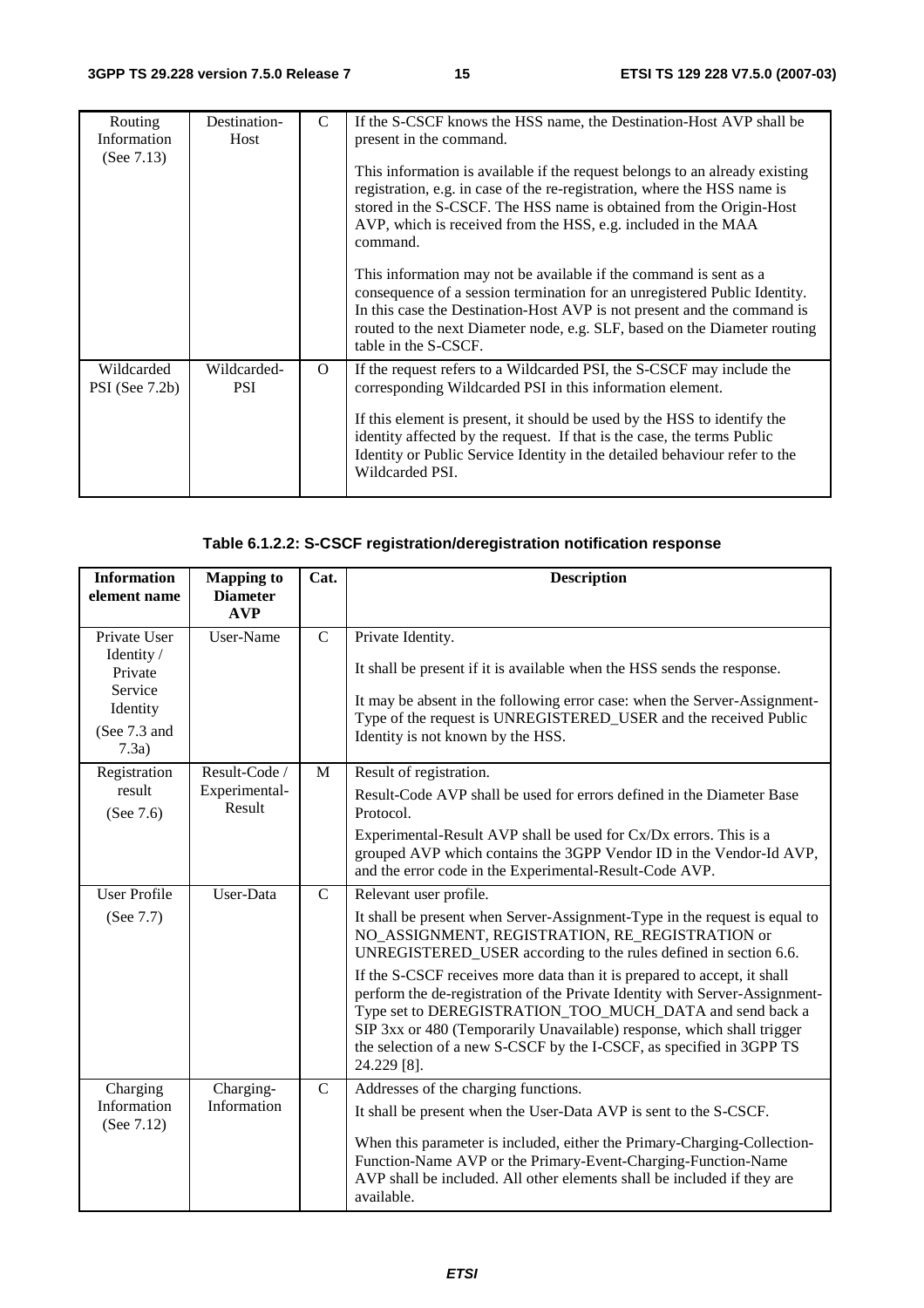| Associated<br>Private<br><b>Identities</b> | Associated-<br><b>Identities</b> | This AVP contains all Private Identities, which belong to the same IMS<br>subscription as the Private Identity or Public Identity received in the SAR<br>command. |
|--------------------------------------------|----------------------------------|-------------------------------------------------------------------------------------------------------------------------------------------------------------------|
|                                            |                                  | If the IMS subscription contains only single Private Identity this AVP shall<br>not be present.                                                                   |

#### 6.1.2.1 Detailed behaviour

On registering/deregistering a Public Identity the S-CSCF shall inform the HSS. The same procedure is used by the S-CSCF to get the user information which contains the user profile and the charging information. The relevant user profile downloaded is described in more detailed in sections 6.5.1 and 6.6. The Public-Identity AVP and User-Data AVPs in this command pair shall contain only one type of identities i.e. either only Public User Identities, or only Public Service Identities. The HSS holds information about the state of registration of all the identities related to an IMS Subscription. The S-CSCF uses this procedure to update such states. For Shared Public User Identities, the S-CSCF shall initiate this procedure towards the HSS for each Private User Identity undergoing a Registration or Deregistration related to the Shared Public User Identity. For implicitly registered identities, the rules defined in Section 6.5.1 shall apply. The HSS shall, in the following order (in case of an error in any of the steps the HSS shall stop processing and return the corresponding error code, see 3GPP TS 29.229 [5]):

- 1. Check that the Public Identity and Private Identity exist in the HSS. If not Experimental-Result-Code shall be set to DIAMETER\_ERROR\_USER\_UNKNOWN.
- 2. The HSS may check whether the Private and Public Identities received in the request are associated in the HSS. If not Experimental-Result-Code shall be set to DIAMETER\_ERROR\_IDENTITIES\_DONT\_MATCH.
- 3. If more than one Public-Identity AVP is present and the Server-Assignment-Type is one of the values defined in Table 6.1.2.1 as applying for only one identity, then the Result Code shall be set to DIAMETER\_AVP\_OCCURS\_TOO\_MANY\_TIMES and no user information shall be returned.
- 4. If the identity in the request is a Public Service Identity, then check if the PSI Activation State for that identity is active. If not, then the response shall contain Experimental-Result-Code set to DIAMETER\_ERROR\_USER\_UNKNOWN.
- 5. Check the Server Assignment Type value received in the request:
	- If it indicates REGISTRATION or RE\_REGISTRATION, the HSS shall download the relevant user information. If the Public User Identity's authentication pending flag which is specific for the Private User Identity is set, the HSS shall clear it. The Result-Code shall be set to DIAMETER\_SUCCESS and the HSS shall set the registration state of the Public User Identity as registered (if not already registered). If there are multiple Private User Identities, which belong to the served IMS subscription the Associated-Identities AVP should be added to the answer message and it shall contain all Private User Identities associated to the IMS subscription.
	- If it indicates UNREGISTERED\_USER, the HSS shall store the S-CSCF name, set the registration state of the Public Identity as unregistered, i.e. registered as a consequence of a terminating call and download the relevant user information. If there are multiple Private User Identities associated to the Public User Identity in the HSS, the HSS shall arbitrarily select one of the Private User Identities and put it into the response message. The Result-Code shall be set to DIAMETER\_SUCCESS. If there are multiple Private User Identities, which belong to the served IMS subscription the Associated-Identities AVP should be added to the answer message and it shall contain all Private User Identities associated to the IMS subscription.

If the HSS sends a Wildcarded PSI in the response or the S-CSCF receives a Wildcarded PSI from the I-CSCF, the S-CSCF may do the wildcard matching using the wildcarded PSI received in this first Server-Assignment-Answer or from the I-CSCF and omit the Server-Assignment-Request for subsequent requests matching the same Wildcarded PSI.

If it indicates TIMEOUT\_DEREGISTRATION, USER\_DEREGISTRATION, DEREGISTRATION\_TOO\_MUCH\_DATA or ADMINISTRATIVE\_DEREGISTRATION, the HSS shall check the registration state for all the Public Identities in the request. If the request did not contain Public Identities the HSS shall check the registration state of the Public Identities associated with the Private Identity identified in the request. For each Public Identity;-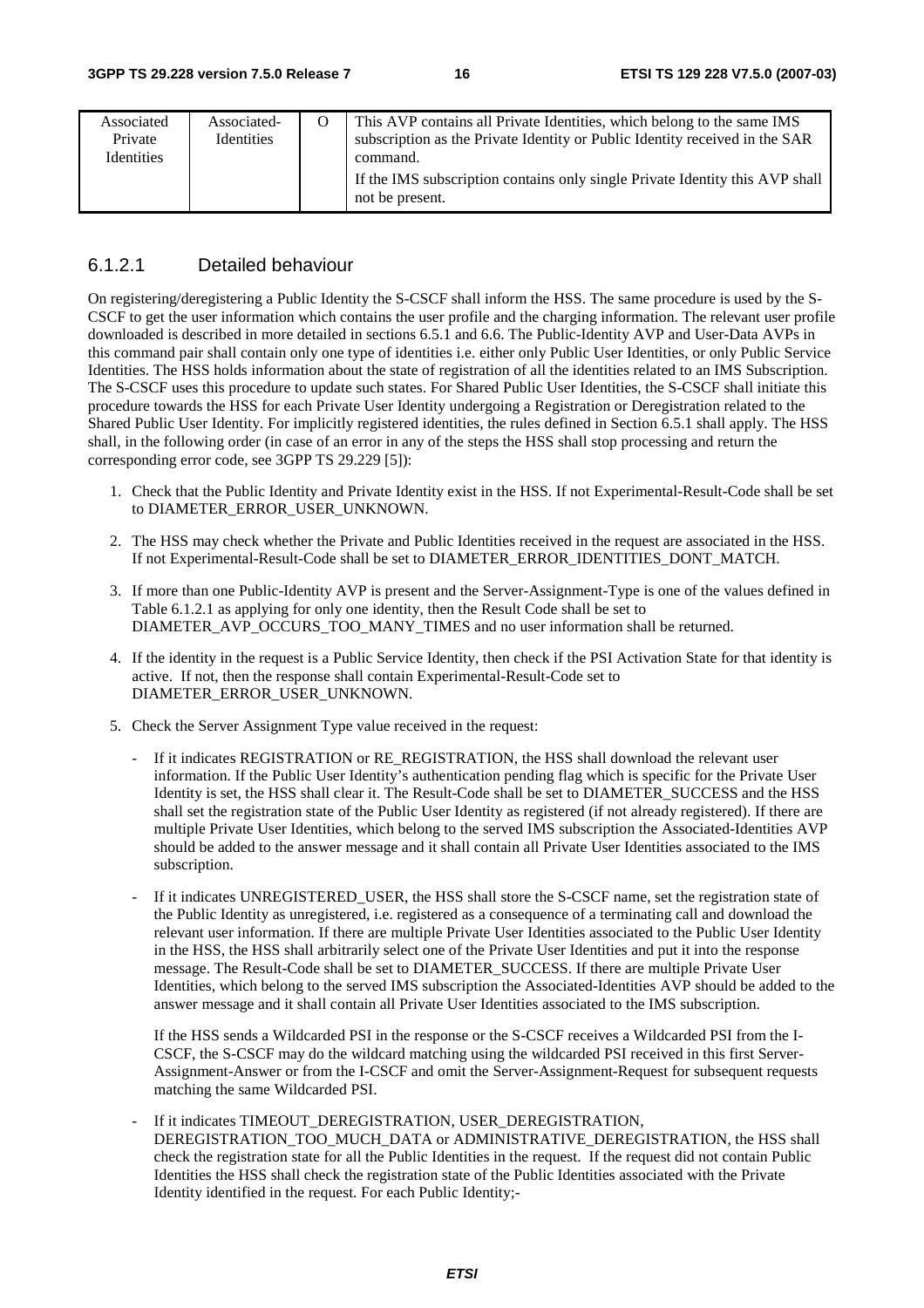- if the registration state of the Public User Identity is Registered, the HSS shall check if the Public User Identity is currently registered with one or more Private User Identities.
	- If the Public User Identity is currently registered with only one Private User Identity, the HSS shall set the registration state of the Public User Identity to Not Registered and clear the S-CSCF name associated with the Public User Identity.
	- If the Public User Identity is currently registered with more than one Private User Identity, the HSS shall keep the registration state of the Public User Identity as Registered and retain the S-CSCF name associated with the Public User Identity.
- if the registration state of the Public Identity is Unregistered, the HSS shall set the registration state of the Public Identity to Not Registered and clear the S-CSCF name associated with the Public Identity.

#### The Result-Code shall be set to DIAMETER\_SUCCESS

- If it indicates TIMEOUT\_DEREGISTRATION\_STORE\_SERVER\_NAME or USER\_DEREGISTRATION\_STORE\_SERVER\_NAME the HSS decides whether to keep the S-CSCF name associated to the Private User Identity stored or not for all the Public User Identities that the S-CSCF indicated in the request. If no Public User Identity is present in the request, the Private User Identity shall be present.
	- If the HSS decides to keep the S-CSCF name stored the HSS shall keep the S-CSCF name stored for all the Public User Identities associated to the Private User Identity. The Result-Code shall be set to DIAMETER\_SUCCESS.

The HSS shall check if each Public User Identity in the request is currently registered with one or more Private User Identities. If the request did not contain Public User Identities the HSS shall check if each Public User Identity associated with the Private User Identity in the request is currently registered with one or more Private User Identities. For each Public User Identity;-

- If only one Private User Identity associated with the Public User Identity is currently registered with the Public User Identity, the HSS shall set the registration state of the Public User Identity to Unregistered.
- If more than one Private User Identity that shares that Public User Identity is currently registered with the Public User Identity the HSS shall keep the registration state of the Public User Identity as Registered.
- If the HSS decides not to keep the S-CSCF name the Experimental-Result-Code shall be set to DIAMETER\_SUCCESS\_SERVER\_NAME\_NOT\_STORED.

The HSS shall check if each Public User Identity in the request is currently registered with one or more Private User Identities. If the request did not contain Public User Identities the HSS shall check if each Public User Identity associated with the Private User Identity in the request is currently registered with one or more Private User Identities. For each Public User Identity;-

- If only one Private User Identity associated with the Public User Identity is currently registered with the Public User Identity, the HSS shall set the registration state of the Public User Identity to Not Registered and clear the S-CSCF name associated with Public User Identity.
- If more than one Private User Identity that shares that Public User Identity is currently registered with the Public User Identity the HSS shall keep the registration state of the Public User Identity as Registered.
- If it indicates NO\_ASSIGNMENT, the HSS checks whether the Public Identity is assigned for the S-CSCF requesting the data and download the relevant user information. The Result-Code shall be set to DIAMETER\_SUCCESS. If the requesting S-CSCF is not the same as the assigned S-CSCF, the Result-Code shall be set to DIAMETER\_UNABLE\_TO COMPLY. If there are multiple Private User Identities, which belong to the served IMS subscription the Associated-Identities AVP should be added to the answer message and it shall contain all Private User Identities associated to the IMS subscription.
- If it indicates AUTHENTICATION FAILURE or AUTHENTICATION TIMEOUT, the HSS shall check the registration state for the Public User Identity in the request. For the Public User Identity;-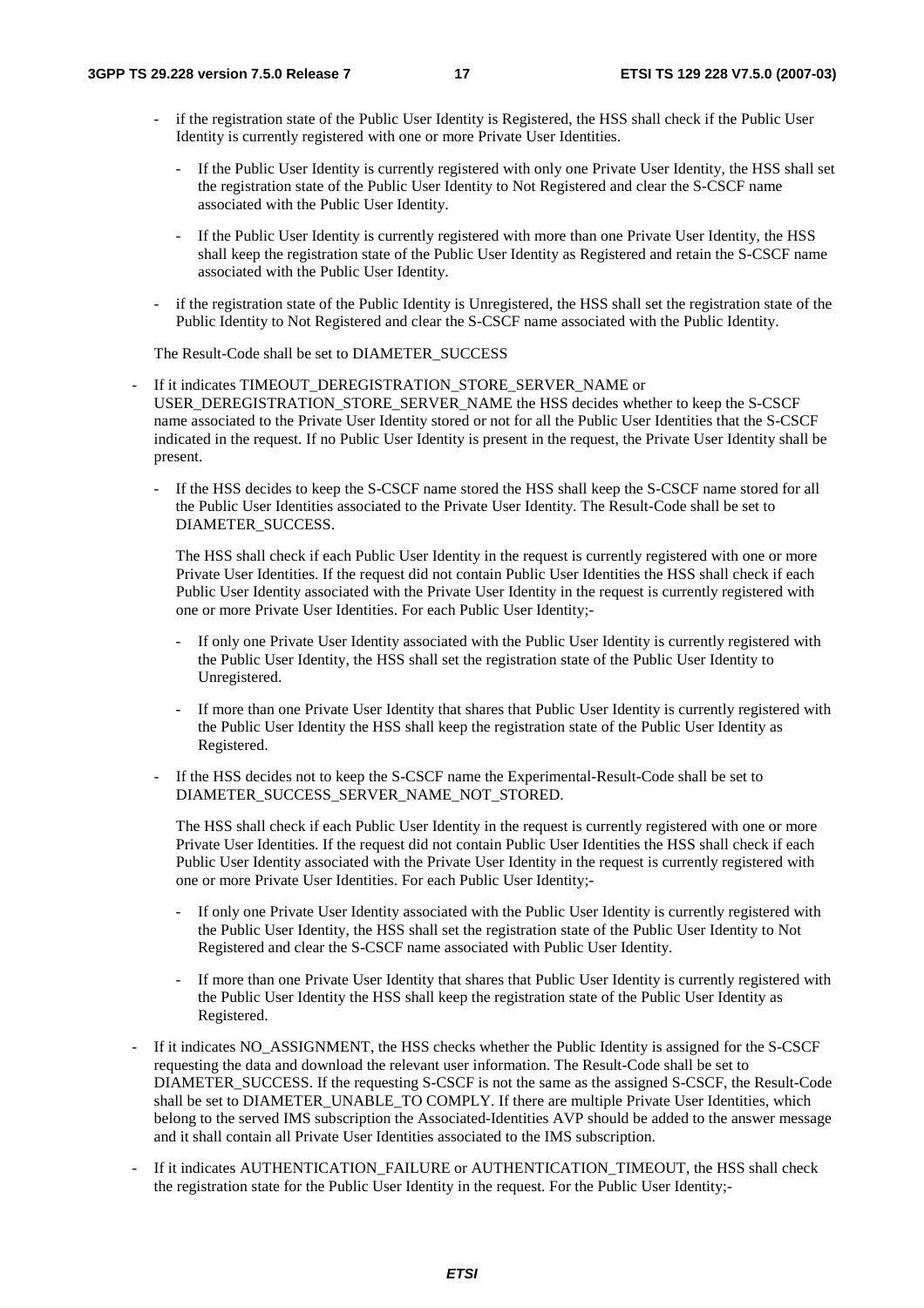- if the registration state of the Public User Identity is Registered, the HSS shall check if the Public User Identity is currently registered with one or more Private User Identities.
	- If the Public User Identity is currently registered with only one Private User Identity, the HSS shall set the registration state of the Public User Identity to Not Registered and clear the S-CSCF name associated with the Public User Identity.
	- If the Public User Identity is currently registered with more than one Private User Identity, the HSS shall keep the registration state of the Public User Identity as Registered and retain the S-CSCF name associated with the Public User Identity.
- if the registration state of the Public User Identity is Unregistered, the HSS shall set the registration state of the Public User Identity to Not Registered and clear the S-CSCF name associated with the Public User Identity.

If the Public User Identity's authentication pending flag which is specific for the Private User Identity is set, the HSS shall clear it. The Result-Code shall be set to DIAMETER\_SUCCESS.

If the HSS cannot fulfil the received request, e.g. due to database error, it shall set the Result-Code to DIAMETER\_UNABLE\_TO\_COMPLY. The HSS shall not modify any registration state nor download any Public Identity information to the S-CSCF.

See chapter 8.1.2 and 8.1.3 for the description of the handling of the error situations: reception of an S-CSCF name different from the one stored in the HSS and reception of a Server-Assignment-Type value not compatible with the registration state of the Public Identity.

#### 6.1.3 Network initiated de-registration by the HSS, administrative

In case of network initiated de-registration of by the HSS, the HSS change the state of the Public Identities to Not Registered and send a notification to the S-CSCF indicating the identities that shall be de-registered. The procedure is invoked by the HSS, corresponds to the functional level operation Cx-Deregister (see 3GPP TS 23.228 [1]).

This procedure is mapped to the commands Registration-Termination-Request/Answer in the Diameter application specified in 3GPP TS 29.229 [5]. Tables 6.1.3.1 and 6.1.3.2 describe the involved information elements.

| <b>Information</b><br>element name                                                                 | <b>Mapping to</b><br><b>Diameter</b><br><b>AVP</b> | Cat.          | <b>Description</b>                                                                                                                                                                                                                                                                                                                    |
|----------------------------------------------------------------------------------------------------|----------------------------------------------------|---------------|---------------------------------------------------------------------------------------------------------------------------------------------------------------------------------------------------------------------------------------------------------------------------------------------------------------------------------------|
| Public User<br>Identity $\sqrt{ }$<br><b>Public Service</b><br>Identity<br>(See $7.2$ and<br>7.2a) | Public-Identity                                    | $\mathcal{C}$ | It contains the list of Public Identities that are de-registered, in the form of<br>SIP URL or TEL URL.<br>Public-Identity AVP shall be present if the de-registration reason code is<br>NEW_SERVER_ASSIGNED. It may be present with the other reason<br>codes.                                                                       |
| Private User<br>Identity /<br>Private<br>Service<br>Identity<br>(See $7.3$ and<br>7.3a)            | User-Name                                          | M             | It contains the Private Identity in the form of a NAI. The HSS shall always<br>send a Private Identity that is known to the S-CSCF based on an earlier<br>SAR/SAA procedure.                                                                                                                                                          |
| Reason for de-<br>registration<br>(See $7.11$ )                                                    | Deregistration<br>-Reason                          | M             | The HSS shall send to the S-CSCF a reason for the de-registration. The de-<br>registration reason is composed of two parts: one textual message (if<br>available) that is intended to be forwarded to the user that is de-registered,<br>and one reason code (see 3GPP TS 29.229 [5]) that determines the<br>behaviour of the S-CSCF. |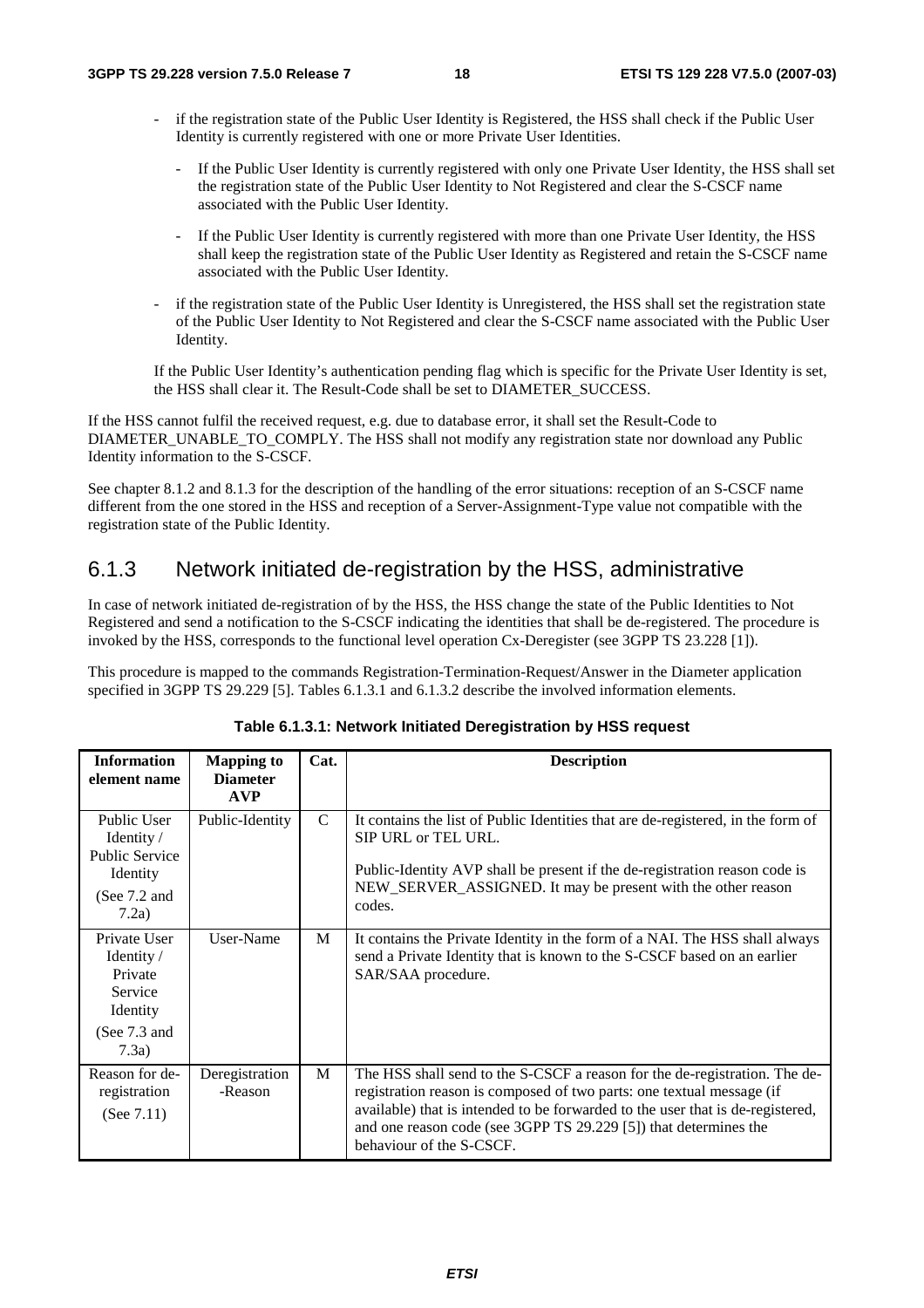| Routing<br>Information<br>(See $7.13$ )    | Destination-<br>Host             | M        | It contains the name of the S-CSCF which originated the last update of the<br>name of the multimedia server stored in the HSS for a given IMS<br>Subscription. The address of the S-CSCF is the same as the Origin-Host<br>AVP in the message sent from the S-CSCF.                          |
|--------------------------------------------|----------------------------------|----------|----------------------------------------------------------------------------------------------------------------------------------------------------------------------------------------------------------------------------------------------------------------------------------------------|
| Associated<br>Private<br><b>Identities</b> | Associated-<br><b>Identities</b> | $\Omega$ | This AVP contains Private Identities, which belong to the same IMS<br>subscription as the Private Identity in the User-Name AVP and should be<br>de-registered together with that one.<br>If the IMS subscription contains only a single Private Identity, this AVP<br>shall not be present. |

#### **Table 6.1.3.2: Network Initiated Deregistration by HSS response**

| <b>Information</b><br>element name         | <b>Mapping to</b><br><b>Diameter</b><br><b>AVP</b> | Cat.          | <b>Description</b>                                                                                                                                                                                                                                                                                                                                             |
|--------------------------------------------|----------------------------------------------------|---------------|----------------------------------------------------------------------------------------------------------------------------------------------------------------------------------------------------------------------------------------------------------------------------------------------------------------------------------------------------------------|
| Result<br>(See $7.6$ )                     | Result-Code<br>Experimental-<br>Result             | M             | This information element indicates the result of de-registration.<br>Result-Code AVP shall be used for errors defined in the Diameter Base<br>Protocol.<br>Experimental-Result AVP shall be used for Cx/Dx errors. This is a<br>grouped AVP which contains the 3GPP Vendor ID in the Vendor-Id AVP,<br>and the error code in the Experimental-Result-Code AVP. |
| Associated<br>Private<br><b>Identities</b> | Associated-<br><b>Identities</b>                   | $\mathcal{C}$ | This AVP shall be present if the S-CSCF de-registered more than one<br>Private Identity with the request. It contains all Private Identities that have<br>been deregistered together with the one in the User-Name AVP of the<br>request.                                                                                                                      |

#### 6.1.3.1 Detailed behaviour

The HSS shall de-register the affected identities and invoke this procedure to inform the S-CSCF. The S-CSCF shall remove all the information stored in the S-CSCF for the affected identities.

The HSS may de-register:

- One Public Identity or a list of Public Identities. HSS may include all Public User Identities associated with the User-Name AVP to the request. This option is applicable with all reason codes.
- One or more Private Identities of the IMS Subscription with all associated Public Identities. No Public-Identity AVPs shall be present in this case. This option is applicable with reason codes PERMANENT\_TERMINATION, SERVER\_CHANGE, and REMOVE\_S-CSCF.
- All Public Service Identities that match a Wildcarded Public Service Identity. In this case the HSS may send one of the Public Service Identities that was received in the Server Assignment Request for that Wildcarded Public Service Identity and the associated Private Service Identity.

The HSS shall send in the Deregistration-Reason AVP the reason for the de-registration, composed by a textual message (if available) aimed for the user and a reason code that determines the action the S-CSCF has to perform. The possible reason codes are:

PERMANENT\_TERMINATION: The HSS indicates to the S-CSCF that the S-CSCF will no longer be assigned to the Public Identity and associated implicitly registered Public Identities for the Private Indentity(ies) indicated in the request (e.g. due to an IMS subscription modification).

The HSS shall check the registration state of the Public Identities. If no Public Identities are involved, the HSS shall check the registration state of the Public Identities associated with the Private User Identity identified. For each Public Identity:

- If the registration state of the Public Identity is Registered, the HSS shall check if the Public User Identity is currently registered with one or more Private User Identities.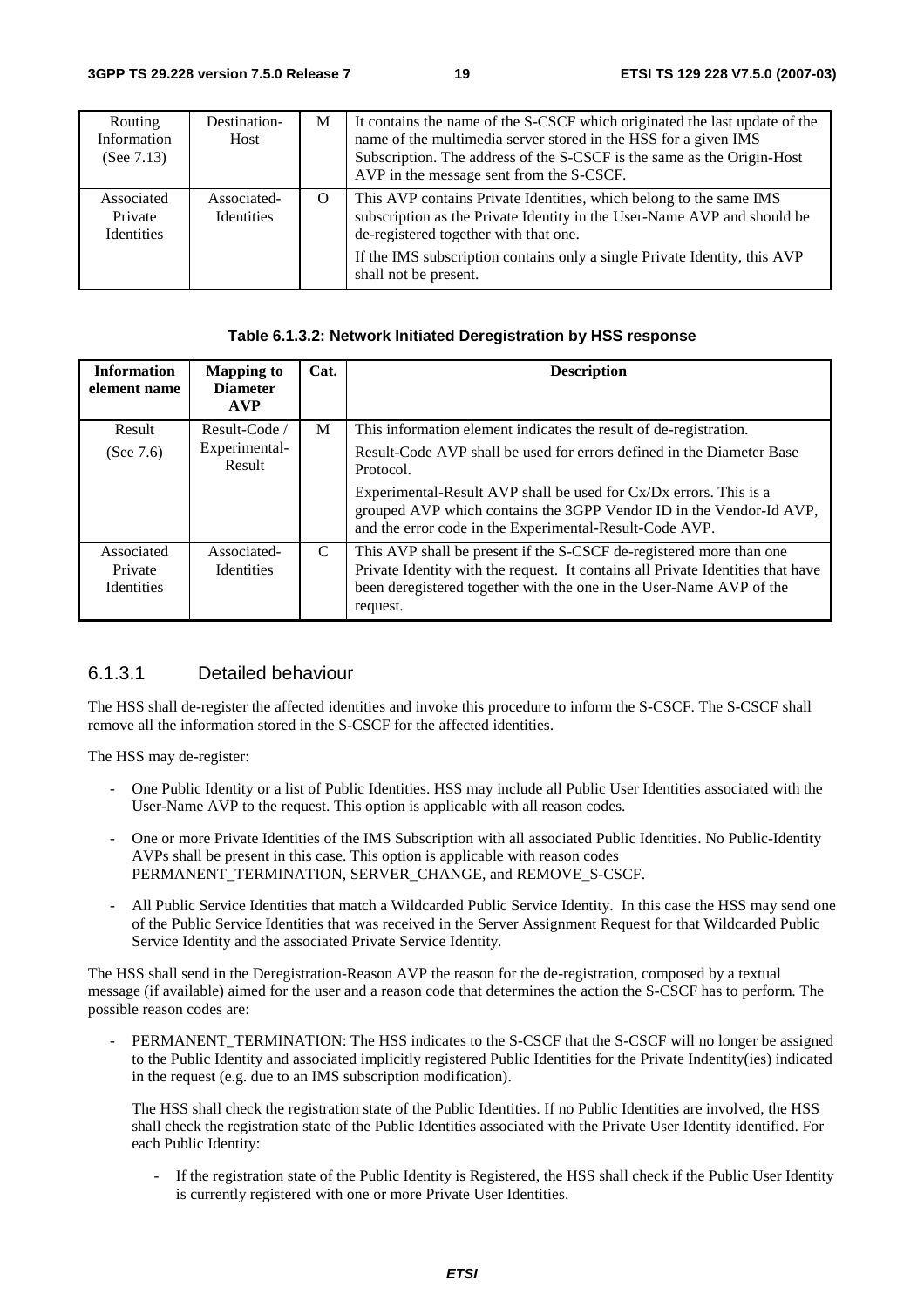- If the Public User Identity is currently registered with only one Private User Identity, the HSS shall set the registration state of the Public User Identity to Not Registered and clear the S-CSCF name associated with the Public User Identity. The S-CSCF initiates the de-registration of the Public User Identity.
- If the Public User Identity is currently registered with more than one Private User Identity, the HSS shall keep the registration state of the Public User Identity as Registered and retain the S-CSCF name associated with the Public User Identity. The S-CSCF initiates the de-registration of the Public User Identity.
- If the registration state of the Public Identity is Unregistered, the HSS shall set the registration state of the Public Identity to Not Registered and clear the S-CSCF name associated with the Public Identity.
- NEW\_SERVER\_ASSIGNED: The HSS indicates to the S-CSCF that a new S-CSCF has been allocated to the IMS Subscription e.g. because the previous assigned S-CSCF was unavailable during a registration procedure. The S-CSCF shall remove all information for all of the Public Identities indicated in the request.
- SERVER\_CHANGE: The HSS indicates to the S-CSCF that the de-registration is requested to force the selection of new S-CSCF to assign to the IMS Subscription (e.g. when the S-CSCF capabilities are changed in the HSS or when the S-CSCF indicates that it has not enough memory for the updated User Profile). The HSS shall set the registration state to "Not Registered" and clear the S-CSCF name for all of the Public Identities affected by the request. If the S-CSCF does not indicate in the response all the Private Identities that were in the request, the HSS shall repeat this request for each of the remaining Private Identities in the IMS Subscription that are known to the S-CSCF. The S-CSCF should start the network initiated de-registration towards the user, i.e. all registrations within the IMS Subscription are de-registered and the user is asked to re-register to all existing registrations.
- REMOVE\_S-CSCF: The HSS indicates to the S-CSCF that the S-CSCF will no longer be assigned to an unregistered Public Identity(ies) (i.e registered as a consequence of a terminating call or there is a S-CSCF keeping the user profile stored) for a given IMS Subscription. For each Public Identity contained within the request the HSS shall set the registration state of the Public Identity to Not Registered and clear the S-CSCF name associated with the Public Identity. The S-CSCF shall remove all information related to the Public User Identity contained within the request.

The detailed de-registration procedures performed by the S-CSCF for each reason code are described in the 3GPP TS 24.229 [8].

#### 6.1.4 User location query

This procedure is used between the I-CSCF and the HSS to obtain the name of the S-CSCF assigned to a Public Identity, or the name of the AS hosting a PSI for direct routing. The procedure is invoked by the I-CSCF, is performed per Public Identity, and corresponds to the functional level operation Cx-Location-Query (see 3GPP TS 23.228 [1]).

This procedure is mapped to the commands Location Info Request/Answer in the Diameter application specified in 3GPP TS 29.229 [5]. Tables 6.1.4.1 and 6.1.4.2 detail the involved information elements.

| <b>Information</b><br>element name                             | <b>Mapping to</b><br><b>Diameter</b><br><b>AVP</b> | Cat. | <b>Description</b>                                                                                                                                                                                                                                                         |
|----------------------------------------------------------------|----------------------------------------------------|------|----------------------------------------------------------------------------------------------------------------------------------------------------------------------------------------------------------------------------------------------------------------------------|
| Public User<br>Identity /<br><b>Public Service</b><br>Identity | Public-Identity                                    | M    | Public Identity                                                                                                                                                                                                                                                            |
| (See $7.2$ and<br>7.2a)                                        |                                                    |      |                                                                                                                                                                                                                                                                            |
| Routing<br>information<br>(See $7.13$ )                        | Destination-<br>Host,<br>Destination-<br>Realm     | C    | If the I-CSCF knows HSS name Destination-Host AVP shall be present in<br>the command. Otherwise, only Destination-Realm AVP shall be present<br>and the command shall be routed to the next Diameter node, e.g. SLF,<br>based on the Diameter routing table in the I-CSCF. |

#### **Table 6.1.4.1: User Location query**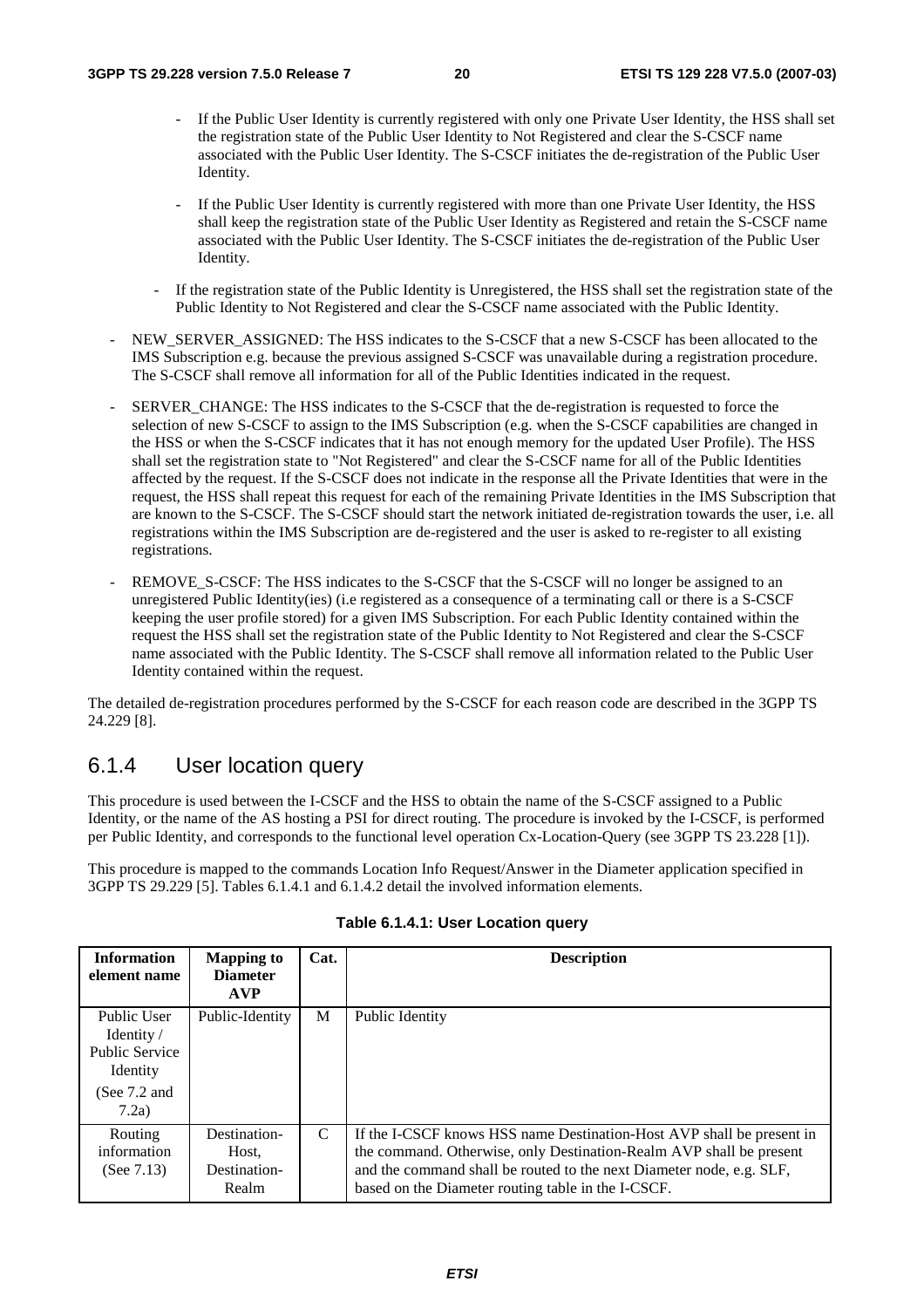| Originating | Originating- | It indicates that the request is related to an originating SIP message. |
|-------------|--------------|-------------------------------------------------------------------------|
| Request     | Request      |                                                                         |
| (See 7.18)  |              |                                                                         |

#### **Table 6.1.4.2: User Location response**

| <b>Information</b><br>element name | <b>Mapping to</b><br><b>Diameter</b><br><b>AVP</b> | Cat.          | <b>Description</b>                                                                                                                                                                                             |
|------------------------------------|----------------------------------------------------|---------------|----------------------------------------------------------------------------------------------------------------------------------------------------------------------------------------------------------------|
| Result                             | Result-Code /<br>Experimental-                     | M             | Result of the operation.                                                                                                                                                                                       |
| (See $7.6$ )                       | Result                                             |               | Result-Code AVP shall be used for errors defined in the Diameter Base<br>Protocol.                                                                                                                             |
|                                    |                                                    |               | Experimental-Result AVP shall be used for $Cx/Dx$ errors. This is a<br>grouped AVP which contains the 3GPP Vendor ID in the Vendor-Id AVP,<br>and the error code in the Experimental-Result-Code AVP.          |
| <b>S-CSCF Name</b><br>/ AS name    | Server-Name                                        | $\mathcal{C}$ | Name of the assigned S-CSCF for basic IMS routing or the name of the<br>AS for direct routing.                                                                                                                 |
| (See $7.4$ and<br>7.4a)            |                                                    |               |                                                                                                                                                                                                                |
| S-CSCF<br>capabilities             | Server-<br>Capabilities                            | $\Omega$      | It contains the information to help the I-CSCF in the selection of the S-<br>CSCF.                                                                                                                             |
| (See $7.5$ )                       |                                                    |               |                                                                                                                                                                                                                |
| Wildcarded<br>PSI (See $7.2x$ )    | Wildcarded-<br><b>PSI</b>                          | $\Omega$      | If the requests refers to a Wildcarded PSI (the Public Identity in the<br>request matches a Wildcarded PSI in the HSS), the HSS shall include the<br>corresponding Wildcarded PSI in this information element. |

#### 6.1.4.1 Detailed behaviour

The HSS shall, in the following order (if an error occurs in any of the steps the HSS shall stop processing and return the corresponding error code, see 3GPP TS 29.229 [5]):

- 1. Check that the Public Identity is known. If not the Experimental-Result-Code shall be set to DIAMETER\_ERROR\_USER\_UNKNOWN.
- 2. If the identity in the request is a Public Service Identity, then check if the PSI Activation State for that identity is active. If not, then the response shall contain Experimental-Result-Code set to DIAMETER\_ERROR\_USER\_UNKNOWN.
- 2A. the name of the AS hosting the Public Service Identity is stored in the HSS and the request does not contain the Originating-Request AVP, the AS name shall be returned and the Result-Code AVP shall be set to DIAMETER\_SUCCESS.
- 3. Check the state of the Public Identity received in the request, and where necessary, check if the Public Identity has services related to the unregistered state.
	- If it is registered, the HSS shall return the stored S-CSCF name. The Server-Name AVP shall contain the SIP URI of the server. The Server-Capabilities AVP shall not be present. The Result-Code AVP shall be set to DIAMETER\_SUCCESS.
	- If it is unregistered (i.e. registered as a consequence of a terminating call or there is a S-CSCF keeping the user profile stored) and either the request contains the Originating-Request AVP or the Public Identity has services related to the unregistered state, then the HSS shall return the S-CSCF name assigned for that Public Identity. The Server-Name AVP shall contain the SIP URI of the server. The Server-Capabilities AVP shall not be present. The Result-Code shall be set to DIAMETER\_SUCCESS.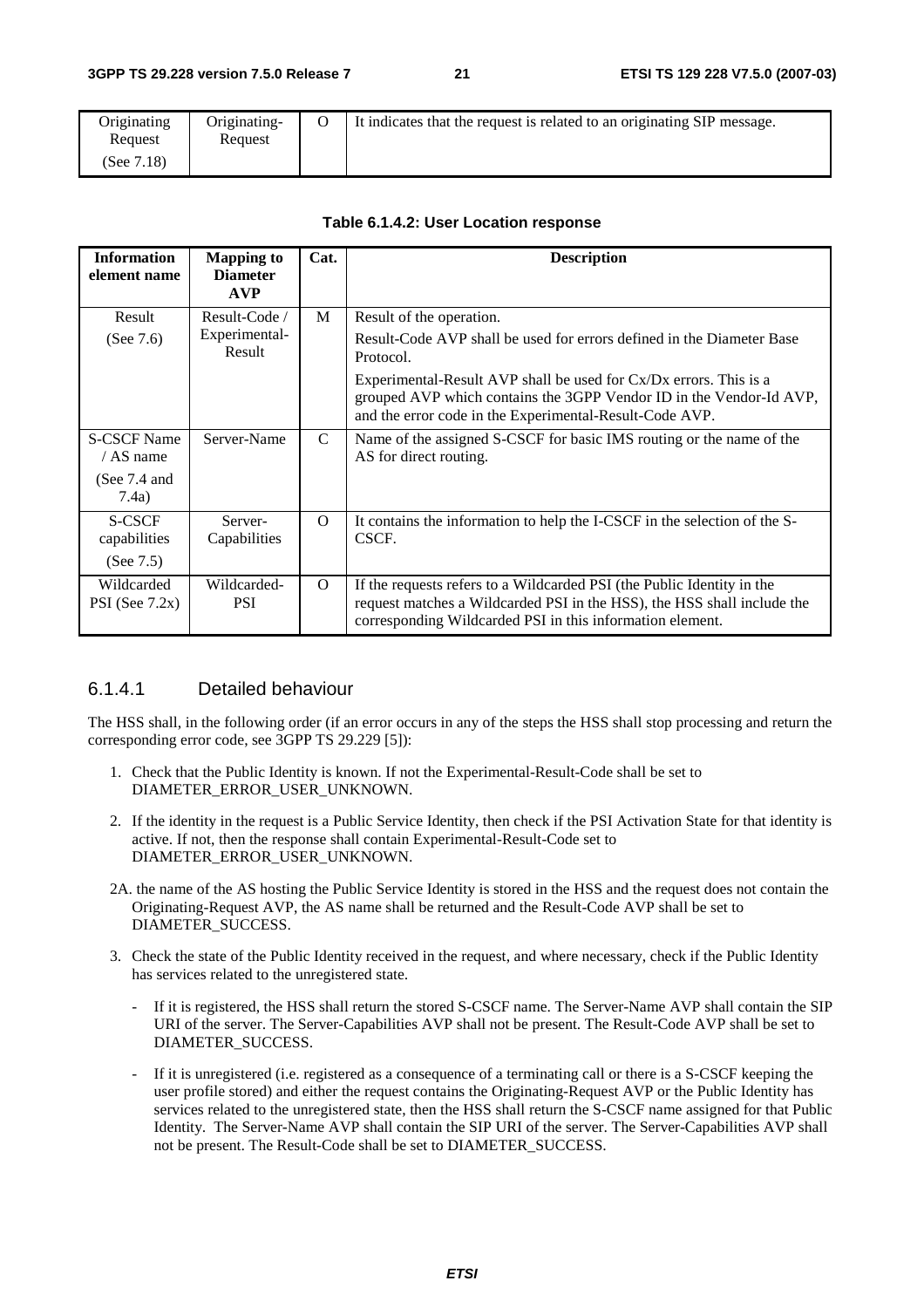- If it is not registered, but either it has services related to unregistered state or the request contains the Originating-Request AVP, the HSS shall check if there is at least one Public Identity within the IMS Subscription with an S-CSCF name assigned:
	- If this is the case the HSS shall return the S-CSCF name assigned for that Public Identity. The Server-Name AVP shall contain the SIP URI of the server. The Server-Capabilities AVP shall not be present. The Result-Code shall be set to DIAMETER\_SUCCESS.
	- If there is not any S-CSCF name assigned to a Public Identity within the IMS Subscription, the HSS may return information about the required S-CSCF capabilities, which enables the I-CSCF to select an S-CSCF. The Server-Capabilities AVP may be present. The HSS shall send the same server capability set that is sent in the user registration status response during the registration. If Server-Capabilities AVP is not present, the I-CSCF shall understand that any S-CSCF is suitable for the IMS Subscription. The Server-Name AVP shall not be present. The Experimental-Result-Code shall be set to DIAMETER\_UNREGISTERED\_SERVICE.
- If it is not registered or unregistered, and the Public Identity has no services related to the unregistered state and the request does not contain the Originating-Request AVP, the response shall contain Experimental-Result-Code set to DIAMETER\_ERROR\_IDENTITY\_NOT\_REGISTERED.

If the HSS cannot fulfil the received request, e.g. due to database error, it shall set Result-Code to DIAMETER\_UNABLE\_TO\_COMPLY. No S-CSCF name or S-CSCF capabilities shall be present in the response.

## 6.2 User data handling procedures

#### 6.2.1 User Profile download

As part of the registration procedure (3GPP TS 23.228 [1]) S-CSCF obtains user data and service related information by means of the Cx-Put Resp operation (see 6.1.2).

### 6.2.2 HSS initiated update of User Profile

This procedure is initiated by the HSS to update user profile information and/or charging information in the S-CSCF. This procedure corresponds to the functional level operation Cx-Update\_Subscr\_Data (see 3GPP TS 23.228 [1]).

This procedure is mapped to the commands Push-Profile-Request/Answer in the Diameter application specified in 3GPP TS 29.229 [5]. Tables 6.2.2.1 and 6.2.2.2 describe the involved information elements.

| <b>Information</b><br>element name                                                      | <b>Mapping to</b><br><b>Diameter</b><br><b>AVP</b> | Cat. | <b>Description</b>                                                                                                                                                                                                                                               |
|-----------------------------------------------------------------------------------------|----------------------------------------------------|------|------------------------------------------------------------------------------------------------------------------------------------------------------------------------------------------------------------------------------------------------------------------|
| Private User<br>Identity /<br>Private<br>Service<br>Identity<br>(See $7.3$ and<br>7.3a) | User-Name                                          | M    | Private Identity.<br>The HSS shall always send a Private Identity that is known to the S-CSCF<br>based on an earlier SAR/SAA procedure.                                                                                                                          |
| User profile<br>(See $7.7$ )                                                            | User-Data                                          | C    | Updated user profile (see sections $6.5.2.1$ and $6.6.1$ ), with the format<br>defined in chapter 7.7.<br>It shall be present if the user profile is changed in the HSS. If the User-<br>Data AVP is not present, the Charging-Information AVP shall be present. |

**Table 6.2.2.1: User Profile Update request**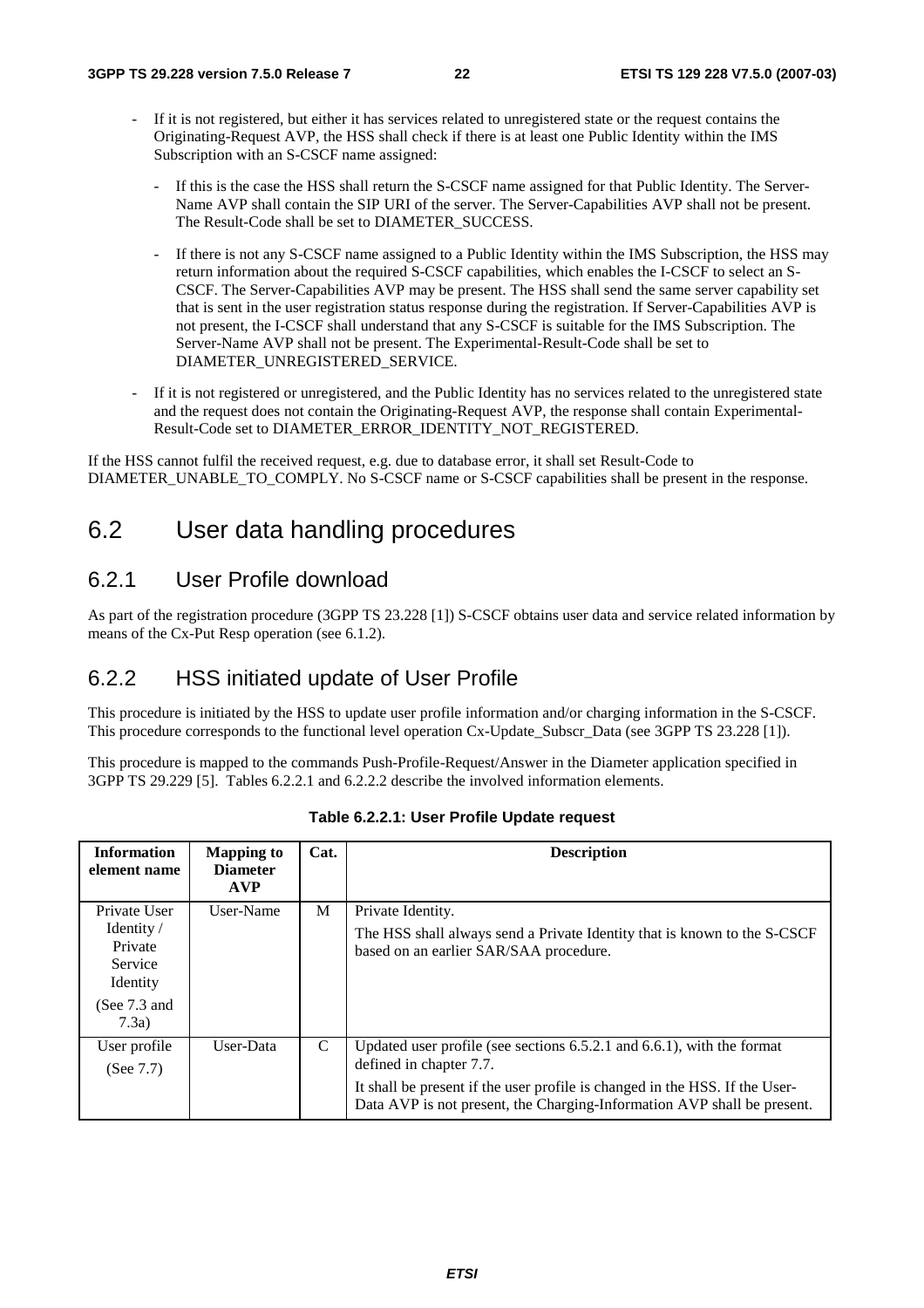| Charging                                | Charging-            | C | Addresses of the charging functions.                                                                                                                                                                                                                                |
|-----------------------------------------|----------------------|---|---------------------------------------------------------------------------------------------------------------------------------------------------------------------------------------------------------------------------------------------------------------------|
| Information<br>(See $7.12$ )            | Information          |   | It shall be present if the charging addresses are changed in the HSS. If the<br>Charging-Information AVP is not present, the User-Data AVP shall be<br>present.                                                                                                     |
|                                         |                      |   | When this parameter is included, either the Primary-Charging-Collection-<br>Function-Name AVP or the Primary-Event-Charging-Function-Name<br>AVP shall be included. All other charging information shall be included if<br>it is available.                         |
| Routing<br>Information<br>(See $7.13$ ) | Destination-<br>Host | M | It contains the name of the S-CSCF which originated the last update of the<br>name of the multimedia server stored in the HSS for a given IMS<br>Subscription. The address of the S-CSCF is the same as the Origin-Host<br>AVP in the message sent from the S-CSCF. |

#### **Table 6.2.2.2: User Profile Update response**

| <b>Information</b><br>element name | <b>Mapping to</b><br><b>Diameter</b><br><b>AVP</b> | Cat. | <b>Description</b>                                                                                                                                                                                  |
|------------------------------------|----------------------------------------------------|------|-----------------------------------------------------------------------------------------------------------------------------------------------------------------------------------------------------|
| Result<br>(See $7.6$ )             | Result-Code /<br>Experimental-                     | M    | This information element indicates the result of the update of User Profile<br>in the S-CSCF.                                                                                                       |
|                                    | Result                                             |      | Result-Code AVP shall be used for errors defined in the Diameter Base<br>Protocol.                                                                                                                  |
|                                    |                                                    |      | Experimental-Result AVP shall be used for Cx/Dx errors. This is a<br>grouped AVP which contains the 3GPP Vendor ID in the Vendor-Id AVP,<br>and the error code in the Experimental-Result-Code AVP. |

#### 6.2.2.1 Detailed behaviour

The HSS shall make use of this procedure to update the relevant user information to the S-CSCF. The user information contains the user profile. See chapters 6.5.2.1 and 6.6.1 for the rules of user profile updating. If there are multiple registered Private User Identities associated to the Public User Identity in the HSS, the HSS shall send only single request and select arbitrarily one of the Private User Identities and put it into the request. For updates of the profile of a Wildcarded Public Service Identity, the HSS shall send only one single request. That request shall contain the Wildcarded Public Service Identity (content within the Identity tag in the XML data shall be ignored by the S-CSCF).

The Charging-Information AVP and/or the User-Data AVP shall be present in the request. If the User-Data AVP is present in the request, the S-CSCF shall overwrite, for the Public Identities indicated in the User profile included in the request, current information with the information received from the HSS, except in the error situations detailed in table 6.2.2.1.1. If the Charging-Information AVP is present in the request, the S-CSCF shall replace the existing charging information with the information received from the HSS.

If the S-CSCF receives more data than it can accept, it shall return the corresponding error code to the HSS as indicated in table 6.2.2.1.1. The S-CSCF shall not overwrite the data that it already has to give service to the IMS Subscription. The HSS shall initiate a network-initiated de-registration procedure towards the S-CSCF with Deregistration-Reason set to SERVER\_CHANGE, which will trigger the assignment of a new S-CSCF.

Table 6.2.2.1.1 details the valid result codes that the S-CSCF can return in the response.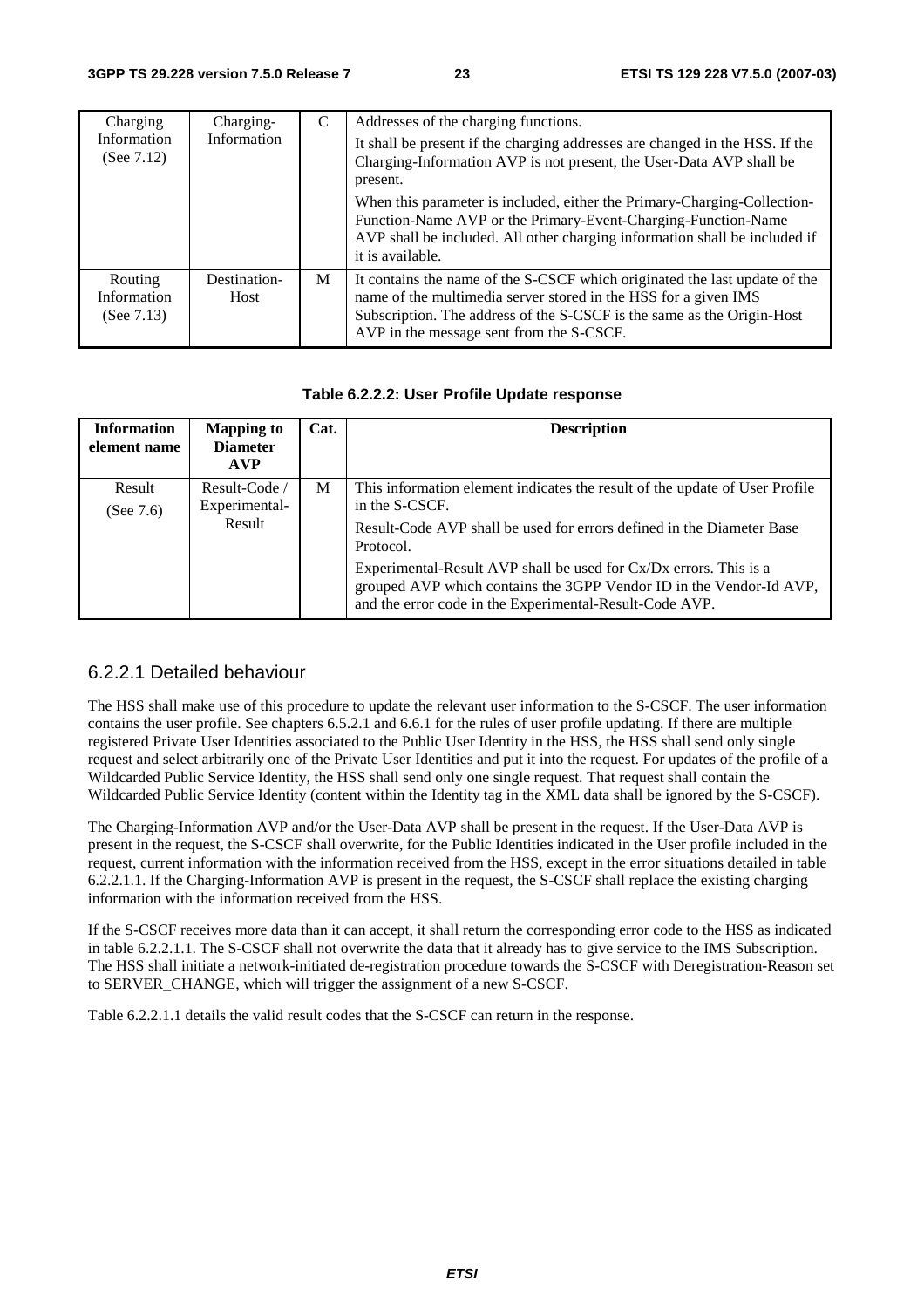| Result-Code AVP value                  | Condition                                                                                                                                                                                                     |
|----------------------------------------|---------------------------------------------------------------------------------------------------------------------------------------------------------------------------------------------------------------|
| <b>DIAMETER SUCCESS</b>                | The request succeeded.                                                                                                                                                                                        |
| DIAMETER_ERROR_NOT SUPPORTED_USER_DATA | The request failed. The S-CSCF informs the HSS that<br>the received user information contained information,<br>which was not recognised or supported by the S-CSCF<br>due to unsupported S-CSCF capabilities. |
| DIAMETER ERROR USER UNKNOWN            | The request failed because the Private Identity or one of<br>the Public Identities is not found in S-CSCF.                                                                                                    |
| DIAMETER ERROR TOO MUCH DATA           | The request failed. The S-CSCF informs to the HSS that<br>it tried to push too much data into the S-CSCF.                                                                                                     |
| DIAMETER UNABLE TO COMPLY              | The request failed.                                                                                                                                                                                           |

**Table 6.2.2.1.1: User profile response valid result codes** 

## 6.3 Authentication procedures

This procedure is used between the S-CSCF and the HSS to exchange information to support the authentication between the end user and the home IMS network. The procedure is invoked by the S-CSCF, corresponds to the combination of the operations Cx-AV-Req and Cx-AV-Req-Resp (see 3GPP TS 33.203 [3]) and is used:

- To retrieve authentication vectors from the HSS.
- To resolve synchronization failures between the sequence numbers in the UE and the HSS.

This procedure is mapped to the commands Multimedia-Auth-Request/Answer in the Diameter application specified in 3GPP TS 29.229 [5]. Tables  $6.3.1 - 6.3.5$  detail the involved information elements.

| <b>Information</b><br>element name                        | <b>Mapping to</b><br><b>Diameter</b><br><b>AVP</b> | Cat. | <b>Description</b>                                                                                                                                                                                                                                                                |
|-----------------------------------------------------------|----------------------------------------------------|------|-----------------------------------------------------------------------------------------------------------------------------------------------------------------------------------------------------------------------------------------------------------------------------------|
| Public User<br>Identity<br>(See $7.2$ )                   | Public-Identity                                    | M    | This information element contains the Public User Identity of the user                                                                                                                                                                                                            |
| Private User<br>Identity<br>(See $7.3$ )                  | User-Name                                          | M    | This information element contains the Private User Identity                                                                                                                                                                                                                       |
| Number<br>Authentication<br><b>Items</b><br>(See $7.10$ ) | SIP-Number-<br>Auth-Items                          | M    | This information element indicates the number of authentication vectors<br>requested                                                                                                                                                                                              |
| Authentication<br>Data<br>(See $7.9$ )                    | $SIP-Auth-$<br>Data-Item                           | M    | See Tables 6.3.2 and 6.3.3 for the contents of this information element.<br>The content shown in table 6.3.2 shall be used for a normal authentication<br>request; the content shown in table 6.3.3 shall be used for an authentication<br>request after synchronization failure. |
| <b>S-CSCF Name</b><br>(See $7.4$ )                        | Server-Name                                        | M    | This information element contains the name (SIP URL) of the S-CSCF.                                                                                                                                                                                                               |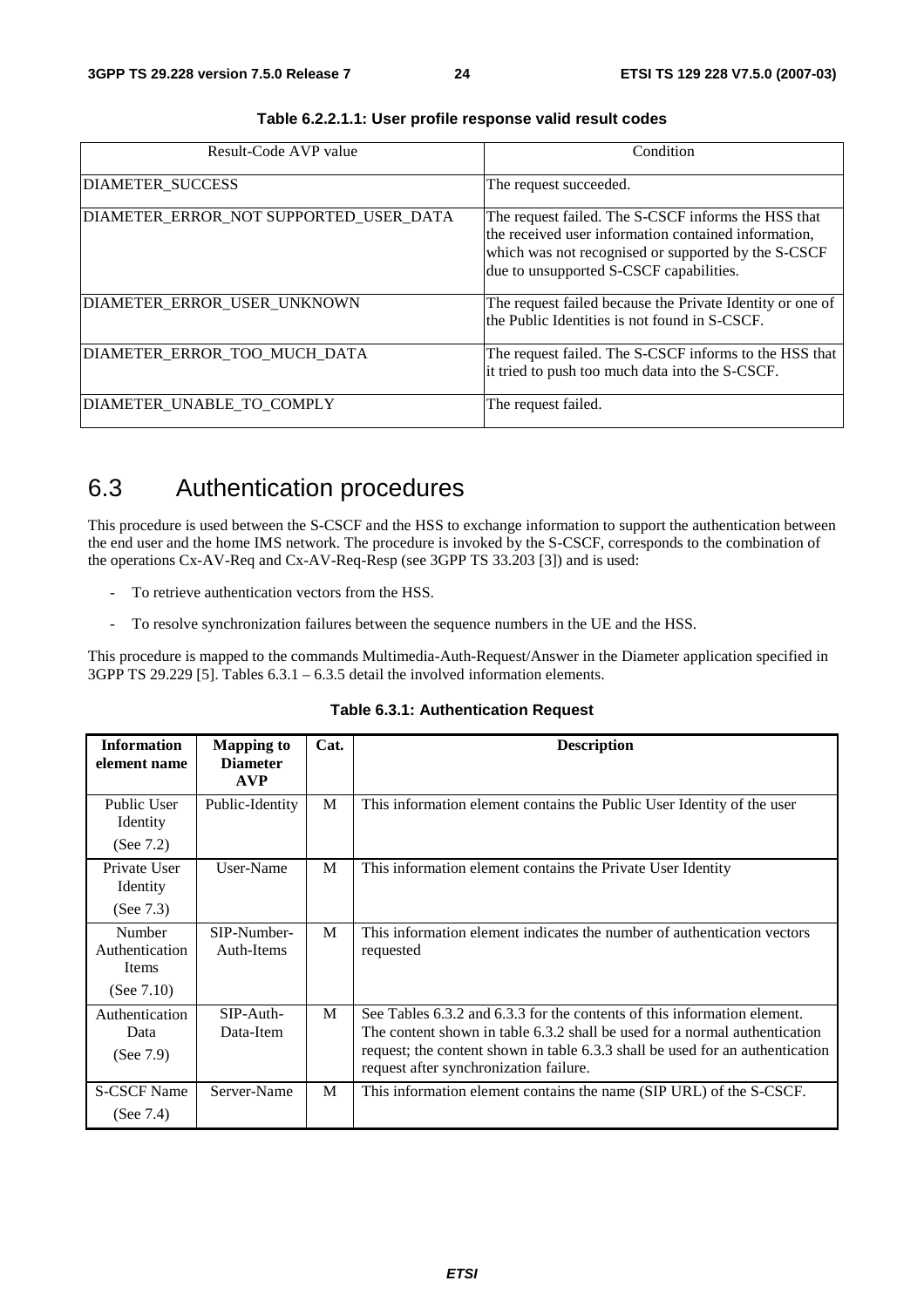| Routing                      | Destination- | If the S-CSCF knows the HSS name this AVP shall be present.                                                                                                                                                                                                                                             |  |
|------------------------------|--------------|---------------------------------------------------------------------------------------------------------------------------------------------------------------------------------------------------------------------------------------------------------------------------------------------------------|--|
| Information<br>(See $7.13$ ) | Host         | This information is available if the MAR belongs to an already existing<br>registration, e.g. in case of the re-registration, where the HSS name is<br>stored in the S-CSCF. The HSS name is obtained from the Origin-Host<br>AVP, which is received from the HSS, e.g. included in the MAA<br>command. |  |
|                              |              | This information may not be available if the command is sent in case of<br>the initial registration. In this case the Destination-Host AVP is not present<br>and the command is routed to the next Diameter node, e.g. SLF, based on<br>the Diameter routing table in the client.                       |  |

#### **Table 6.3.2: Authentication Data content – Request**

| <b>Information</b><br>element name          | <b>Mapping to</b><br><b>Diameter</b><br><b>AVP</b> | Cat. | <b>Description</b>                                                                                                                                                                                        |
|---------------------------------------------|----------------------------------------------------|------|-----------------------------------------------------------------------------------------------------------------------------------------------------------------------------------------------------------|
| Authentication<br>Scheme<br>(See $7.9.2$ )  | SIP-<br>Authentication<br>-Scheme                  | M    | This information element indicates the authentication scheme. It shall<br>contain "Digest-AKAv1-MD5".                                                                                                     |
| Authentication<br>Context<br>(See $7.9.7$ ) | SIP-<br>Authentication<br>-Context                 | C    | It shall contain authentication-related information relevant for performing<br>the authentication. When Authentication Scheme contains "Digest-<br>AKAv1-MD5", this AVP is not used and shall be missing. |

#### **Table 6.3.3: Authentication Data content – Request: Synchronization Failure**

| <b>Information</b><br>element name                | <b>Mapping to</b><br><b>Diameter</b><br><b>AVP</b> | Cat. | <b>Description</b>                                                                                                                                                                                                                 |
|---------------------------------------------------|----------------------------------------------------|------|------------------------------------------------------------------------------------------------------------------------------------------------------------------------------------------------------------------------------------|
| Authentication<br><b>Scheme</b><br>(See $7.9.2$ ) | SIP-<br>Authentication<br>-Scheme                  | M    | Authentication scheme. It shall contain "Digest-AKAv1-MD5".                                                                                                                                                                        |
| Authorization<br>Information<br>(See $7.9.4$ )    | SIP-<br>Authorization                              | M    | It shall contain the concatenation of RAND, as sent to the terminal, and<br>AUTS, as received from the terminal. RAND and AUTS shall both be<br>binary encoded. See 3GPP TS 33.203 [3] for further details about RAND<br>and AUTS. |

|  | <b>Table 6.3.4: Authentication Request Response</b> |  |
|--|-----------------------------------------------------|--|
|  |                                                     |  |

| <b>Mapping to</b><br><b>Diameter</b><br><b>AVP</b> | Cat.          | <b>Description</b>                                                                                                                                                               |
|----------------------------------------------------|---------------|----------------------------------------------------------------------------------------------------------------------------------------------------------------------------------|
| Public-Identity                                    | C             | Public User Identity. It shall be present when the result is<br>DIAMETER_SUCCESS.                                                                                                |
| User-Name                                          | C             | Private User Identity. It shall be present when the result is<br>DIAMETER SUCCESS.                                                                                               |
| SIP-Number-<br>Auth-Items                          | $\mathcal{C}$ | This AVP indicates the number of authentication vectors delivered in the<br>Authentication Data information element. It shall be present when the<br>result is DIAMETER SUCCESS. |
|                                                    |               |                                                                                                                                                                                  |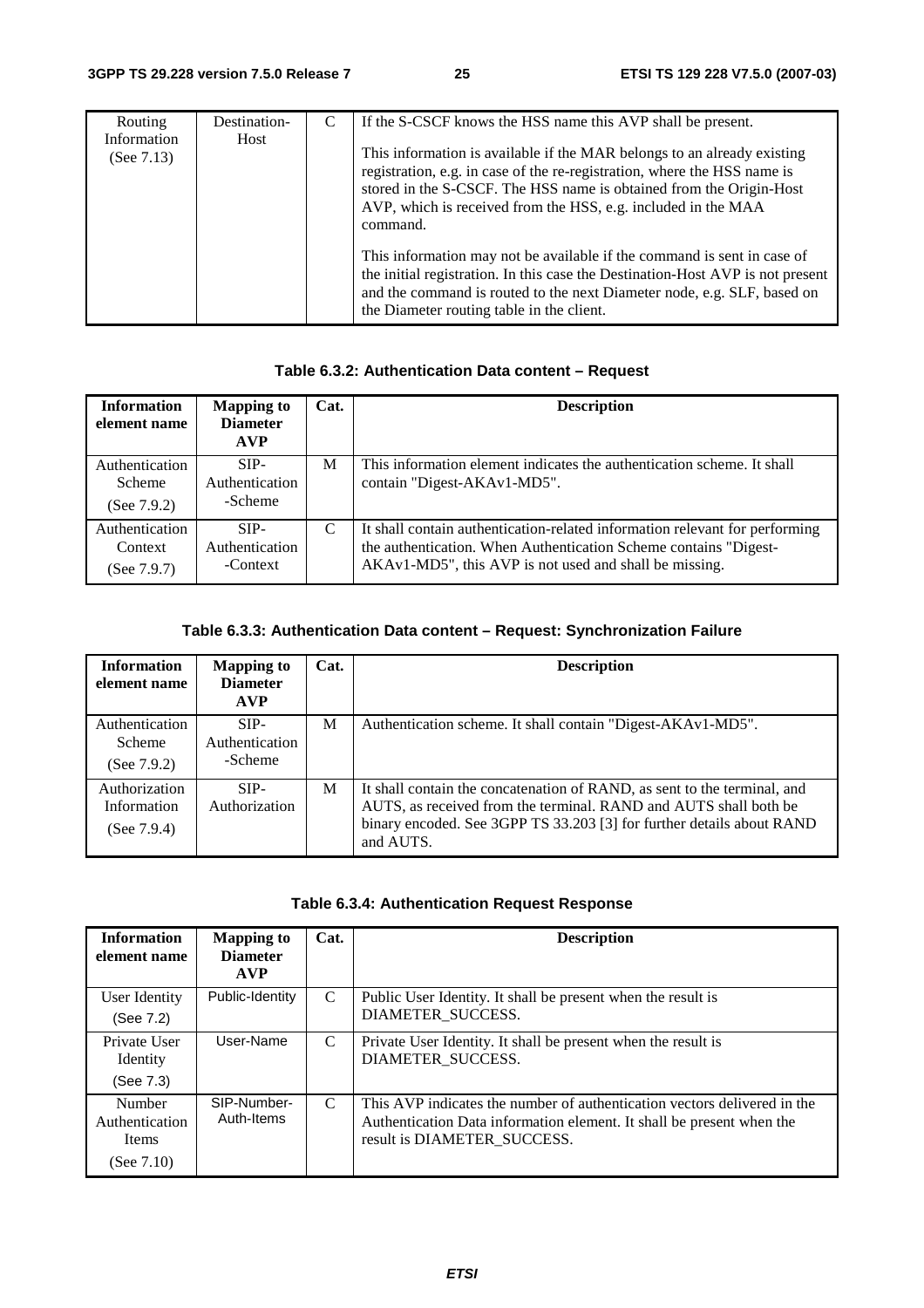| Authentication<br>Data | $SIP-Auth-$<br>Data-Item | C | If the SIP-Number-Auth-Items AVP is equal to zero or it is not present,<br>then this AVP shall not be present.                                                                                      |
|------------------------|--------------------------|---|-----------------------------------------------------------------------------------------------------------------------------------------------------------------------------------------------------|
| (See $7.9$ )           |                          |   | See Table 6.3.5 for the contents of this information element.                                                                                                                                       |
| Result                 | Result-Code /            | M | Result of the operation.                                                                                                                                                                            |
| (See $7.6$ )           | Experimental-<br>Result  |   | Result-Code AVP shall be used for errors defined in the Diameter Base<br>Protocol.                                                                                                                  |
|                        |                          |   | Experimental-Result AVP shall be used for Cx/Dx errors. This is a<br>grouped AVP which contains the 3GPP Vendor ID in the Vendor-Id AVP,<br>and the error code in the Experimental-Result-Code AVP. |

#### **Table 6.3.5: Authentication Data content – Response**

| <b>Information</b><br>element name              | <b>Mapping to</b><br><b>Diameter</b><br>AVP | Cat.          | <b>Description</b>                                                                                                                                                                                                                                                                                                                                                                                                |
|-------------------------------------------------|---------------------------------------------|---------------|-------------------------------------------------------------------------------------------------------------------------------------------------------------------------------------------------------------------------------------------------------------------------------------------------------------------------------------------------------------------------------------------------------------------|
| Item Number<br>(See 7.9.1)                      | SIP-Item-<br>Number                         | $\mathcal{C}$ | This information element shall be present in a SIP-Auth-Data-Item<br>grouped AVP in circumstances where there are multiple occurrences of<br>SIP-Auth-Data-Item AVPs, and the order in which they should be<br>processed is significant. In this scenario, SIP-Auth-Data-Item AVPs with a<br>low SIP-Item-Number value should be processed before SIP-Auth-Data-<br>Items AVPs with a high SIP-Item-Number value. |
| Authentication<br>Scheme<br>(See $7.9.2$ )      | SIP-<br>Authentication<br>-Scheme           | M             | Authentication scheme. It shall contain "Digest-AKAv1-MD5".                                                                                                                                                                                                                                                                                                                                                       |
| Authentication<br>Information<br>(See $7.9.3$ ) | SIP-<br>Authenticate                        | M             | It shall contain, binary encoded, the concatenation of the authentication<br>challenge RAND and the token AUTN. See 3GPP TS 33.203 [3] for<br>further details about RAND and AUTN.                                                                                                                                                                                                                                |
| Authorization<br>Information<br>(See $7.9.4$ )  | SIP-<br>Authorization                       | M             | It shall contain, binary encoded, the expected response XRES. See 3GPP<br>TS 33.203 [3] for further details about XRES.                                                                                                                                                                                                                                                                                           |
| Confidentialit<br>y Key<br>(See $7.9.5$ )       | Confidentialit<br>$y$ -Key                  | $\Omega$      | This information element, if present, shall contain the confidentiality key.<br>It shall be binary encoded.                                                                                                                                                                                                                                                                                                       |
| Integrity Key<br>(See $7.9.6$ )                 | Integrity-Key                               | M             | This information element shall contain the integrity key. It shall be binary<br>encoded.                                                                                                                                                                                                                                                                                                                          |

#### 6.3.1 Detailed behaviour

The HSS shall, in the following order (in case of an error in any of the steps the HSS shall stop processing and return the corresponding error code, see 3GPP TS 29.229 [5]):

- 1. Check that the Private User Identity and the Public User Identity exist in the HSS. If not Experimental-Result-Code shall be set to DIAMETER\_ERROR\_USER\_UNKNOWN.
- 2. Check whether the Private and Public User Identities in the request are associated in the HSS. If not Experimental-Result-Code shall be set to DIAMETER\_ERROR\_IDENTITIES\_DONT\_MATCH.
- 3. Check that the authentication scheme indicated in the request is supported. If not Experimental-Result-Code shall be set to DIAMETER\_ERROR\_AUTH\_SCHEME\_UNSUPPORTED.
- 4. If the request indicates there is a synchronization failure, the HSS shall compare the S-CSCF name received in the request to the S-CSCF name stored in the HSS: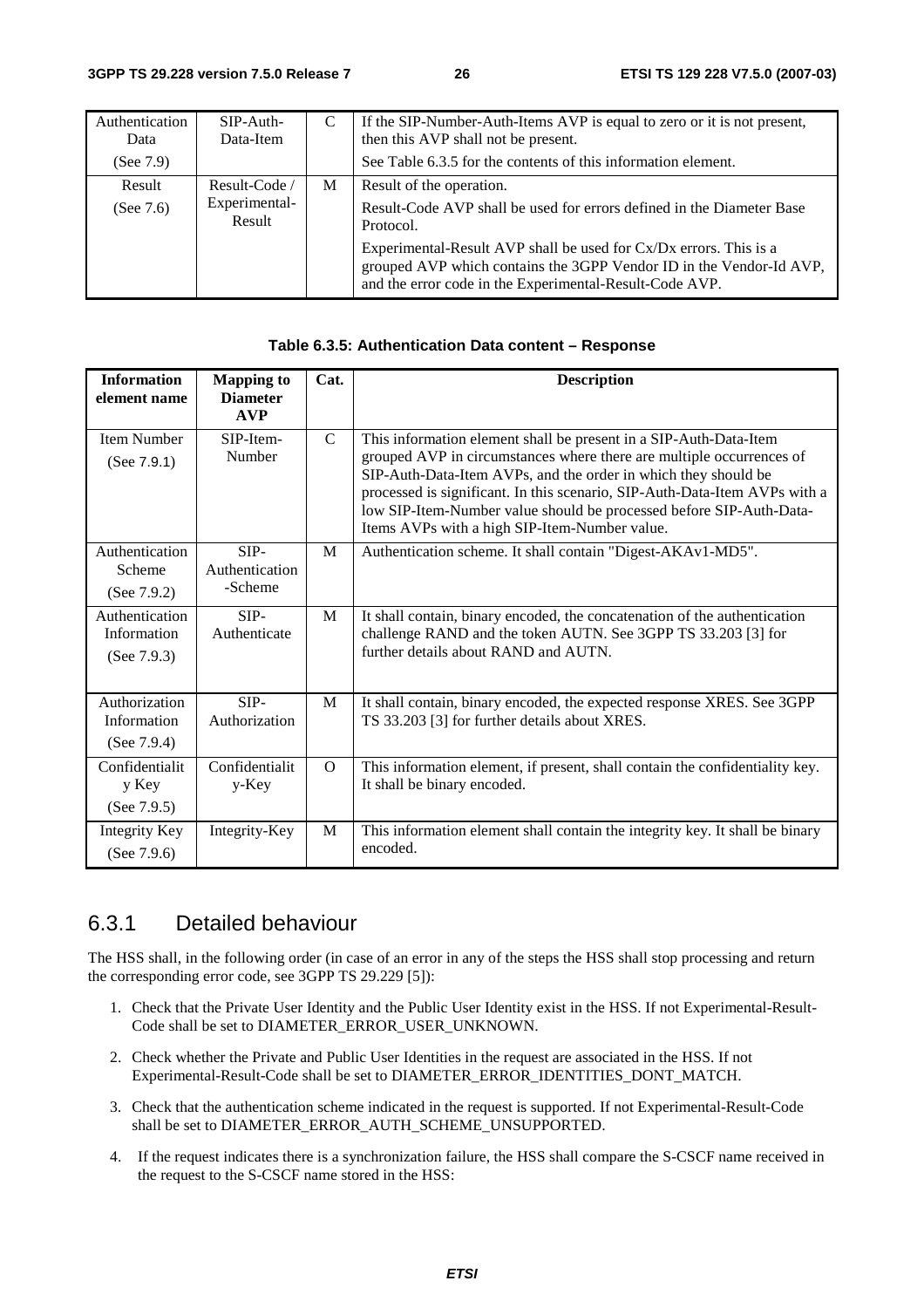- If they are identical the HSS shall process AUTS as described in 3GPP TS 33.203 [3] and return the requested authentication information. The Result-Code shall be set to DIAMETER\_SUCCESS.
- 5. Check the registration status of the Public User Identity received in the request:
	- If it is registered, the HSS shall compare the S-CSCF name received in the request to the S-CSCF name stored in the HSS:
		- If they are different, the HSS shall store the S-CSCF name. The HSS shall download SIP-Auth-Data-Item stored up to a maximum specified in SIP-Number-Auth-Items received in the command Multimedia-Auth-Request. The HSS shall set the Public User Identity's authentication pending flag which is specific to the Private User Identity received in the request. The Result-Code shall be set to DIAMETER\_SUCCESS.
		- If they are identical, the HSS shall download SIP-Auth-Data-Item stored up to a maximum specified in SIP-Number-Auth-Items received in the command Multimedia-Auth-Request. The Result-Code shall be set to DIAMETER\_SUCCESS.
	- If it is unregistered (i.e. registered as a consequence of a terminating call to an unregistered Public User Identity or there is an S-CSCF keeping the user profile stored) or not registered, the HSS shall compare the S-CSCF name received in the request to the S-CSCF name stored in the HSS:
		- If they are different or if there is no S-CSCF name stored in the HSS for any Public User Identity of the IMS subscription, the HSS shall store the S-CSCF name. The HSS shall download SIP-Auth-Data-Item stored up to a maximum specified in SIP-Number-Auth-Items received in the command Multimedia-Auth-Request. The HSS shall set the Public User Identity's authentication pending flag which is specific to the Private User Identity which was received in the request. The Result-Code shall be set to DIAMETER\_SUCCESS.
		- If they are identical, the HSS shall download SIP-Auth-Data-Item stored up to a maximum specified in SIP-Number-Auth-Items received in the command Multimedia-Auth-Request. The HSS shall set the Public User Identity's authentication pending flag which is specific to the Private User Identity that was received in the request. The Result-Code shall be set to DIAMETER\_SUCCESS.

Exceptions to the cases specified here shall be treated by HSS as error situations, the Result-Code shall be set to DIAMETER\_UNABLE\_TO\_COMPLY. No authentication information shall be returned.

## 6.4 User identity to HSS resolution

The User identity to HSS resolution mechanism enables the I-CSCF and the S-CSCF to find the address of the HSS, that holds the subscriber data for a given Public Identity when multiple and separately addressable HSSs have been deployed by the network operator. The resolution mechanism is not required in networks that utilise a single HSS. An example for a single HSS solution is server farm architecture.

The resolution mechanism described in 3GPP TS 23.228 is based on the Subscription Locator Function (SLF). The subscription locator is accessed via the Dx interface. The Dx interface is always used in conjunction with the Cx interface. The Dx interface is based on Diameter. Its functionality is implemented by means of the routing mechanism provided by an enhanced Diameter redirect agent, which is able to extract the Public Identity from the received requests.

To get the HSS address the I-CSCF and the S-CSCF send to the SLF the Cx requests aimed for the HSS. On receipt of the HSS address from the SLF, the I-CSCF and S-CSCF shall send the Cx requests to the HSS. While the I-CSCF is stateless, the S-CSCF shall store the HSS address/name, as specified in 3GPP TS 23.228. Further requests associated to the same user shall make use of the stored HSS address.

In networks where the use of the user identity to HSS resolution mechanism is required, each I-CSCF and S-CSCF shall be configured with the address/name of the SLF implementing this resolution mechanism.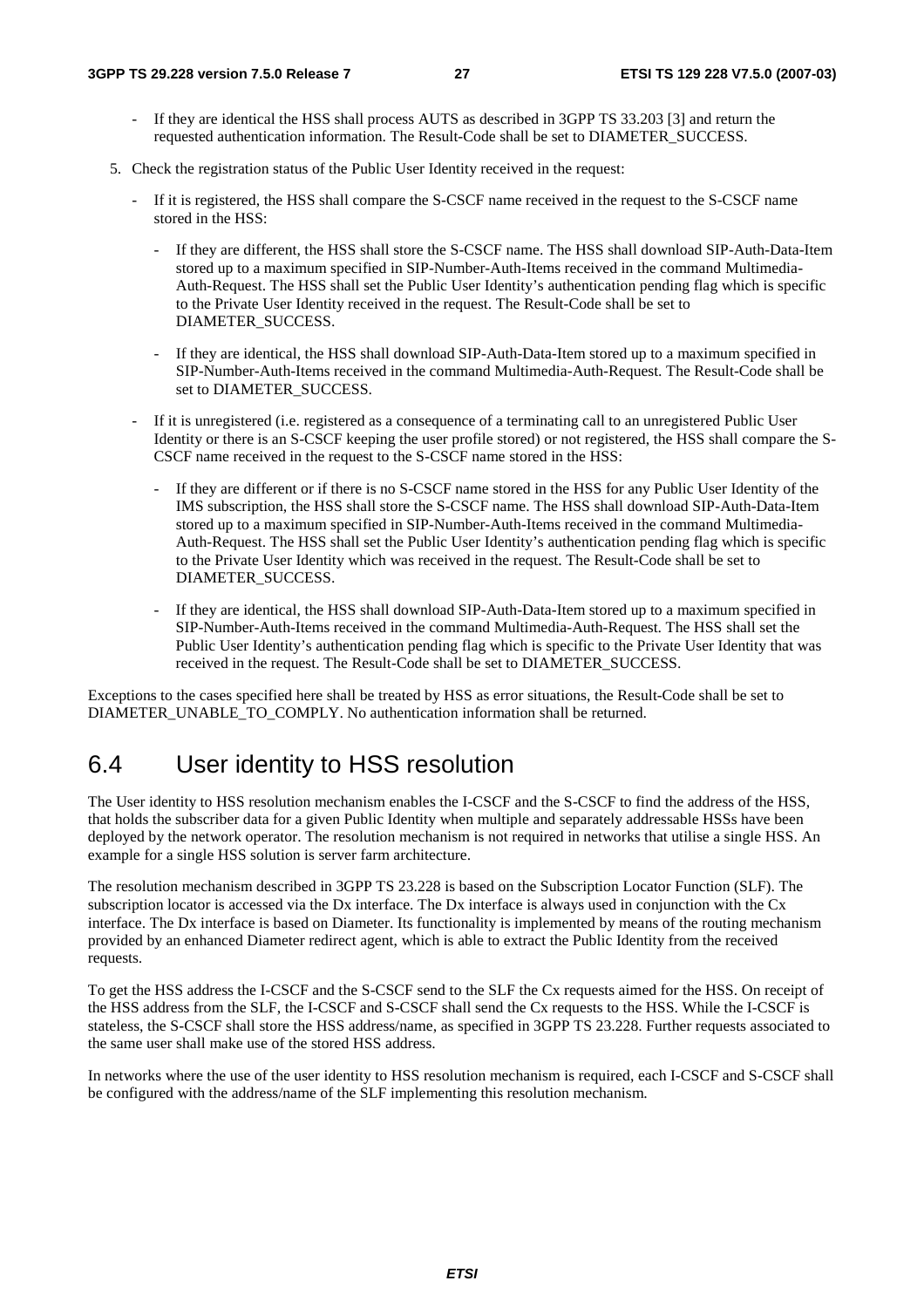## 6.5 Implicit registration

Implicit registration is the mechanism by which a user is allowed to register simultaneously more than one of his/her Public User Identities. The HSS knows the identities that are to be implicitly registered when it receives the indication of the registration of an individual identity.

What follows is an extension of the affected basic procedures.

## 6.5.1 S-CSCF initiated procedures

The result of the S-CSCF initiated procedures affects all the Public User Identities that are configured in the HSS to be in the same implicitly registered Public User Identity set with the targeted individual Public User Identity. Where the S-CSCF initiated procedure affects the Registration state of the targeted Public User Identity, the Registration states of the Public User Identities in the associated implicitly registered Public User Identity set are affected in the same way.

#### 6.5.1.1 Registration

The notification of a registration of a Public User Identity implies the registration of the corresponding implicitly registered Public User Identity set. The user information downloaded in the response contains the Public User Identities of the implicitly registered Public User Identity set with the associated service profiles. This allows the S-CSCF to know which Public User Identities belong to the implicitly registered Public User Identity set. The S-CSCF shall take from the set of implicitly registered Public User Identities the first identity which is not barred, and use this as the default Public User Identity.

#### 6.5.1.2 De-registration

The de-registration of a Public User Identity implies the de-registration of the corresponding implicitly registered Public User Identity set, both in the HSS and in the S-CSCF. The S-CSCF shall include in the request a single Public User Identity to deregister all the Public User Identities that belong to the corresponding implicitly registered Public User Identity set.

The de-registration of a Private User Identity implies the de-registration of all the corresponding Public User Identities, both in the HSS and in the S-CSCF.

#### 6.5.1.3 Authentication

Setting the authentication pending flag for a Public User Identity implies setting the authentication pending flag for each corresponding implicitly registered Public User Identity in the HSS.

#### 6.5.1.4 Downloading the user profile

If the S-CSCF requests to download a user profile from HSS, the user profile in the response shall contain the Public User Identities of the corresponding implicitly registered Public User Identity set with the associated service profiles.

#### 6.5.1.5 Initiation of a session to a non-registered user

The change of a Public User Identity to the Unregistered state due to the initiation of a session to a Public Identity that was in Not Registered state and the opposite change from Unregistered state to Not Registered state implies the same change for all the Public User Identities in the same Implicit Registration Set.

### 6.5.2 HSS initiated procedures

#### 6.5.2.1 Update of User Profile

A request sent by the HSS to update the user profile shall include only the Public User Identities of the implicitly registered Public User Identity set, with the associated service profiles (even if not updated). If other Public User Identities not associated with the implicitly registered Public User Identity set are affected, they shall be downloaded in separate commands.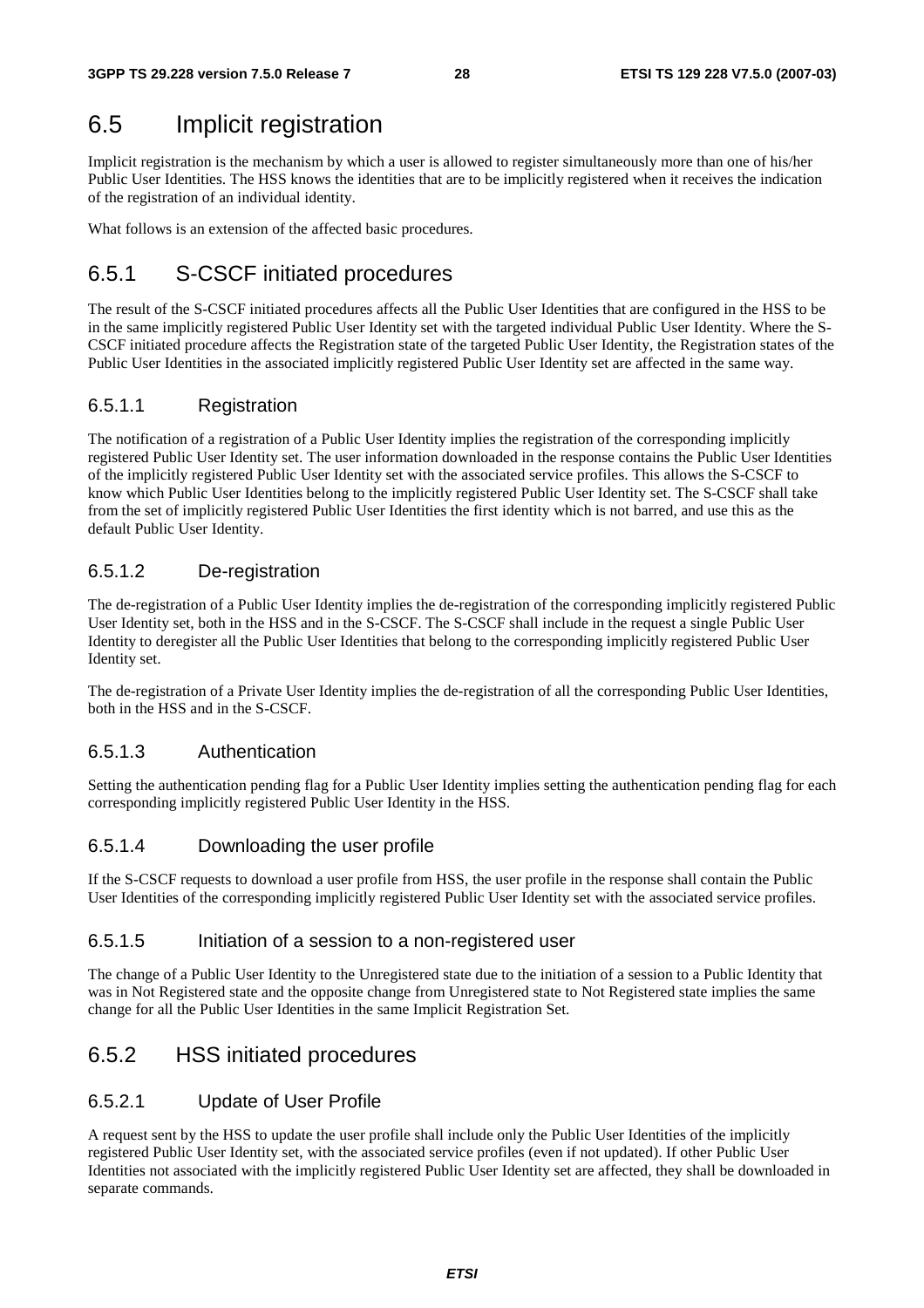This procedure shall be used by the HSS to add a newly provisioned or Not Registered Public User Identity or Identities to an existing implicitly registered Public User Identity set that is in the state Registered or Unregistered. The added Public User Identity gets the registration state of the set it is added to.

The HSS shall use this procedure if a Public User Identity or Identities are removed from the implicitly registered Public User Identity set that is in a state Registered or Unregistered. In practise, this is done by sending a PPR for the set without the removed identities. The S-CSCF shall remove all information stored in the S-CSCF for the removed identities.

The HSS shall not use this procedure if there is no Public User Identities left in the implicitly registered Public User Identity set after the removal. In that case HSS shall use the RTR command instead.

The HSS shall not use this procedure to change the default Public User Identity of the implicitly registered Public User Identity set that is in a state Registered. In that case the HSS shall use the RTR command to de-register the Public User Identity set.

Moving of a Public User Identity or Identities from one implicitly registered Public User Identity set to another set shall be done in two steps: First the identity or identities are removed from the "old" set as described above, then the identity or identities are added to the "new" set as described above.

#### 6.5.2.2 De-registration

A request sent by the HSS to de-register any of the identities included in an implicitly registered Public User Identity set shall affect all the Public User Identities of the deregistered set.

The de-registration of a Private User Identity implies the de-registration of all the corresponding Public User Identities, both in the HSS and in the S-CSCF.

#### 6.5.2.3 Update of the Charging information

A request sent by the HSS to update the charging information shall include the Private User Identity for whom the charging information changed.

## 6.6 Download of the Relevant User Profile

The download of the relevant user profile from the HSS to the S-CSCF depends on whether the user profile is already stored in the S-CSCF. If the SiFC feature is supported by the HSS and S-CSCF, the HSS shall download the identifiers of the shared iFC sets. If either the HSS or the S-CSCF does not support the SiFC feature, the HSS shall download the complete iFCs, and SiFC identifiers shall not be downloaded by the HSS. The SiFC feature is defined in 3GPP TS 29.229 [5].

If User-Data-Already-Available is set to USER\_DATA\_NOT\_AVAILABLE the HSS shall download the requested user profile. If the Public User Identity in the request is included in an implicitly registered Public User Identity set, the HSS shall include in the response the service profiles associated with all Public User Identities within the implicitly registered Public User Identity set to which the received Public User Identity belongs.

If User-Data-Already-Available is set to USER\_DATA\_ALREADY\_AVAILABLE, the HSS shall not return any user profile data.

#### 6.6.1 HSS initiated update of User Profile

The request to update the user profile in the S-CSCF includes only the Public User Identities of the implicitly registered Public User Identity set with the associated service profiles. See 6.5.2.1.

If the Public Identity is registered or unregistered (i.e. registered as a consequence of a terminating call or there is a S-CSCF keeping the user profile stored) and there are changes in the user profile, the HSS should immediately push the complete user profile to the S-CSCF. The HSS may override User-Data-Already-Available set to USER\_DATA\_ALREADY\_AVAILABLE and download the user profile.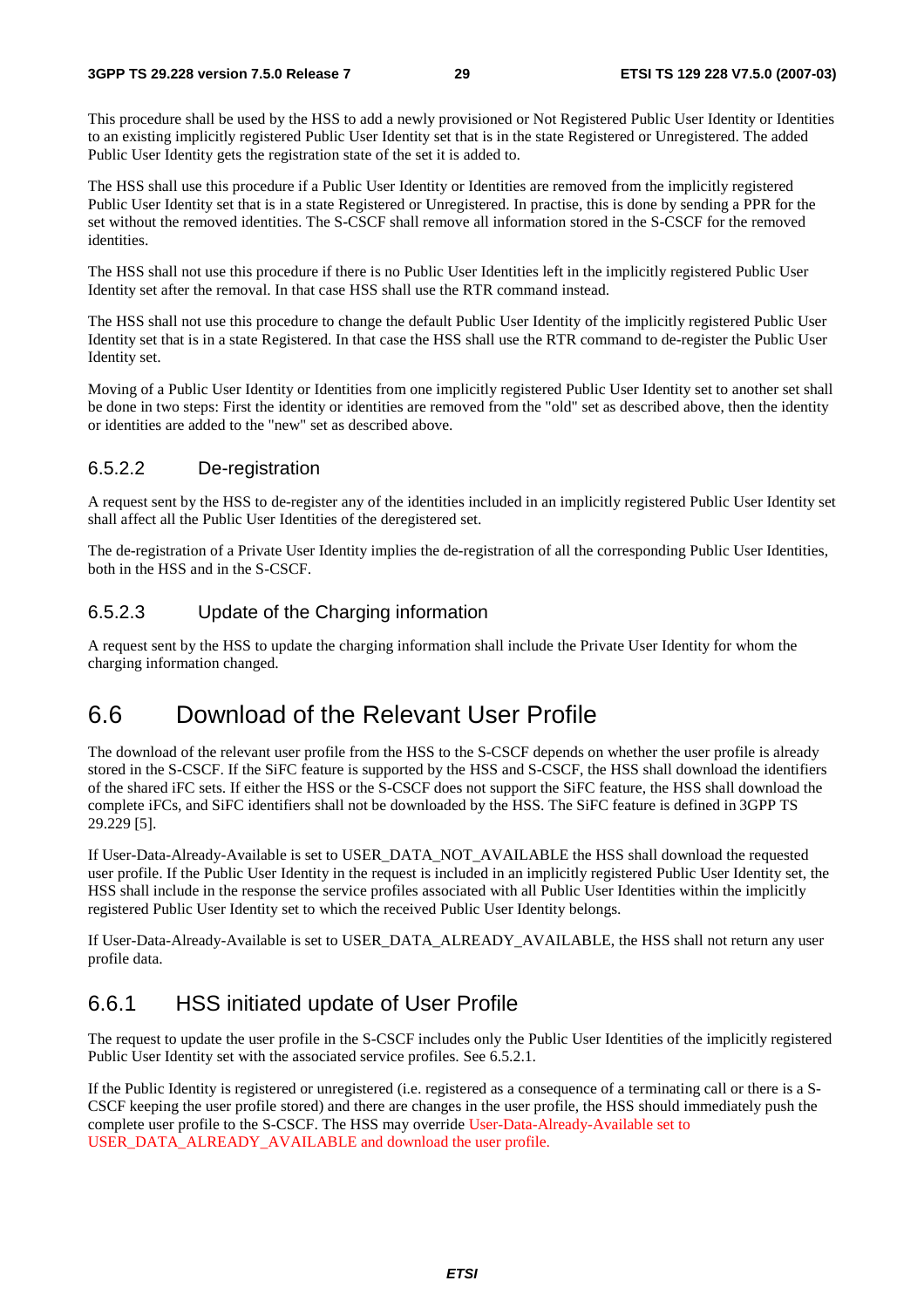## 6.6.2 S-CSCF operation

At deregistration of a Public User Identity, the S-CSCF shall store the user information if it sends Server-Assignment-Request command including Server-Assignment-Type AVP set to value

USER\_DEREGISTRATION\_STORE\_SERVER\_NAME or

TIMEOUT\_DEREGISTRATION\_STORE\_SERVER\_NAME and the HSS responds with DIAMETER\_SUCCESS. Otherwise the S-CSCF shall not keep user information.

# 6.7 S-CSCF Assignment

The list of mandatory and optional capabilities received by an I-CSCF from the HSS allows operators to distribute users between S-CSCFs, depending on the different capabilities (features, role, etc.) that each S-CSCF may have. Alternatively, an operator has the possibility to steer users to certain S-CSCFs.

The operator shall define (possibly based on the functionality offered by each S-CSCF installed in the network) the exact meaning of the mandatory and optional capabilities. It is a configuration task for the operator to ensure that the I-CSCF has a correct record of the capabilities of each S-CSCF available in his network. The I-CSCF does not need to know the semantic of the capabilities received from the HSS. This semantic is exclusively an operator issue.

As a first choice, the I-CSCF shall select an S-CSCF that has all the mandatory and optional capabilities for the user. Only if that is not possible shall the I-CSCF apply a 'best-fit' algorithm. If more than one S-CSCF is identified that supports all mandatory capabilities the I-CSCF may then consider optional capabilities in selecting a specific S-CSCF. The 'best-fit' algorithm is implementation dependent and out of the scope of this specification.

It is the responsibility of the operator to ensure that there are S-CSCFs which have mandatory capabilities indicated by the HSS for any given user. However, configuration errors may occur. If such errors occur and they prevent the I-CSCF from selecting an S-CSCF which meets the mandatory capabilities indicated by the HSS, the I-CSCF shall inform the operator via the O&M subsystem.

As an alternative to selecting an S-CSCF based on the list of capabilities received from the HSS, it is possible to steer users to certain S-CSCFs. To do this, the operator may include one or more S-CSCF names as part of the capabilities of the user profile. The reason for the selection (e.g. all the users belonging to the same company/group could be in the same S-CSCF to implement a VPN service) and the method of selection are operator issues and out of the scope of this specification.

The following table is a guideline for operators that records S-CSCF capabilities that need to be supported by an S-CSCF in order to serve a user or a service (identified by a Public User Identity or Public Service Identity), that cannot be served by an S-CSCF which is only compliant to a previous 3GPP release.

| <b>Capability</b>            | <b>Mandatory</b><br>or Optional<br>(note 1) | <b>Description</b>                                                                                                                                                                                                        |
|------------------------------|---------------------------------------------|---------------------------------------------------------------------------------------------------------------------------------------------------------------------------------------------------------------------------|
| Support of "Wildcarded PSI"  | M                                           | This capability indicates that the assigned S-CSCF shall<br>support the handling of Wildcarded PSIs.                                                                                                                      |
| Support of "OrigUnreg SPT"   | M                                           | This capability indicates that the assigned S-CSCF shall<br>be able to process iFCs with a Session Case<br>"Originating_Unregistered" received from the HSS in the<br>user profile.                                       |
| Support of "Shared iFC sets" | $\Omega$                                    | This capability indicates that the assigned S-CSCF may<br>support the "SiFC" feature defined in the 3GPP TS 29.229<br>$[5]$ .                                                                                             |
| Support of "Display Name"    | $\Omega$                                    | This capability indicates that the assigned S-CSCF may<br>support the handling of "Display Name". The behaviour of<br>the S-CSCF related to this missing data is the same as if<br>the HSS did not send the Display Name. |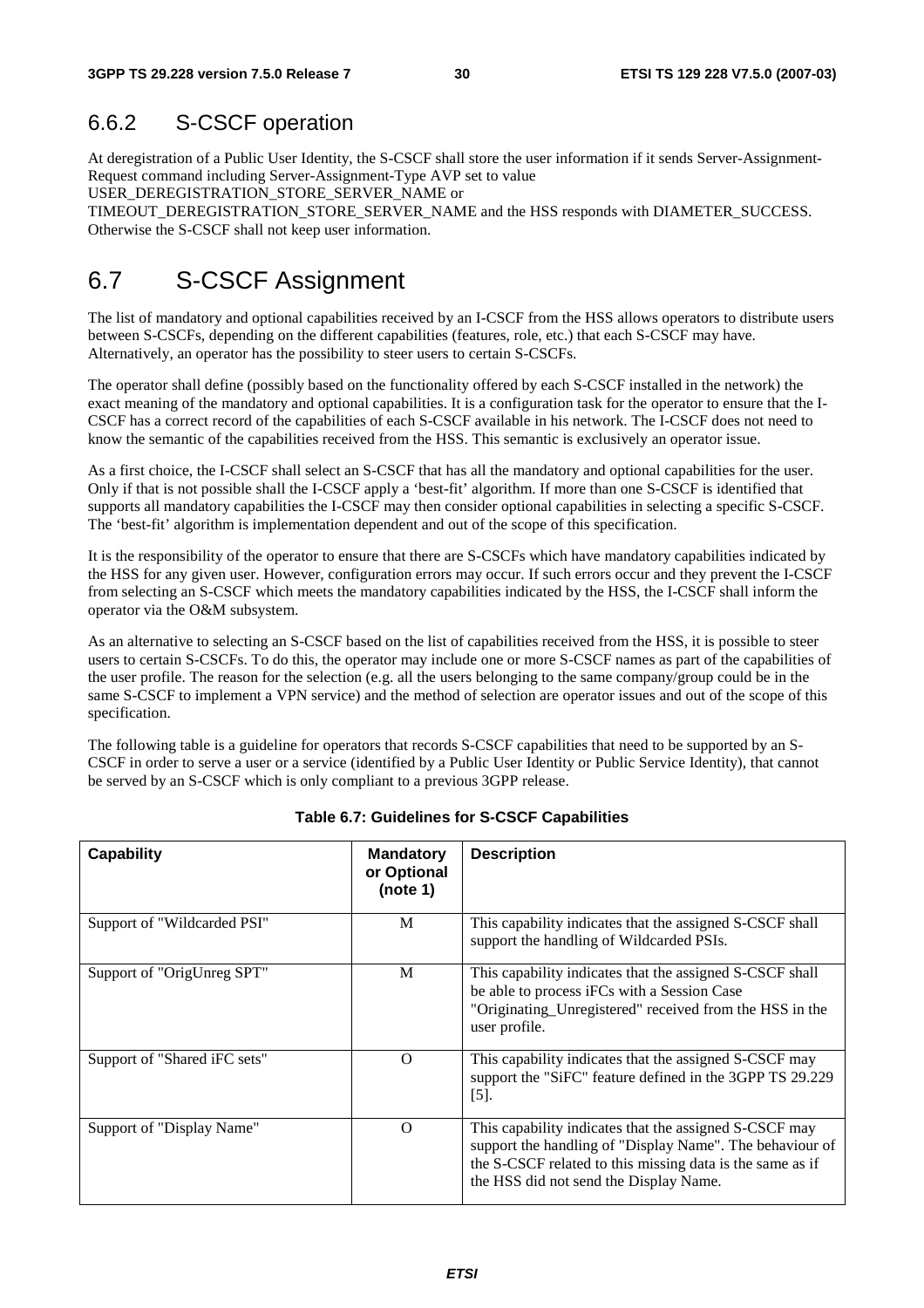Note 1: Mandatory (M) corresponds to a Mandatory Capability that shall be supported by the assigned S-CSCF for a given user. The I-CSCF shall not select an S-CSCF that does not meet a mandatory capability. The selection of a S-CSCF not supporting this capability would lead to an unspecified network behaviour.

 Optional (O) corresponds to an Optional Capability that may be supported by the assigned S-CSCF for a given user. The selection of a S-CSCF that would not support this capability will not significantly affect the network behaviour.

# 7 Information element contents

## 7.1 Visited Network Identifier

This information element contains the domain name of the visited network.

## 7.2 Public User Identity

This information element contains the Public User Identity. For definition of a Public User Identity, see 3GPP TS 23.003 [17].

## 7.2a Public Service Identity

This information element contains a Public Service Identity (PSI) that is hosted by an application server. For definition of a PSI, see 3GPP TS 23.003 [17].

## 7.2b Wildcarded PSI

This information element contains a Wildcarded PSI that is hosted by an application server. For definition of a Wildcarded PSI, see 3GPP TS 23.003 [17].

## 7.3 Private User Identity

This information element contains the Private User Identity. For definition of a Private User Identity, see 3GPP TS 23.003 [17].

## 7.3a Private Service Identity

This information element contains the Private Service Identity. For definition of a Private Service Identity, see 3GPP TS 23.003 [17].

## 7.4 S-CSCF Name

This information element contains the S-CSCF Name of the S-CSCF assigned to an IMS Subscription. For definition of a S-CSCF Name, see 3GPP TS 23.008 [18].

## 7.4a AS Name

This information element contains the AS Name of the AS hosting a Public Service Identity. For definition of AS Name, see 3GPP TS 23.008 [18].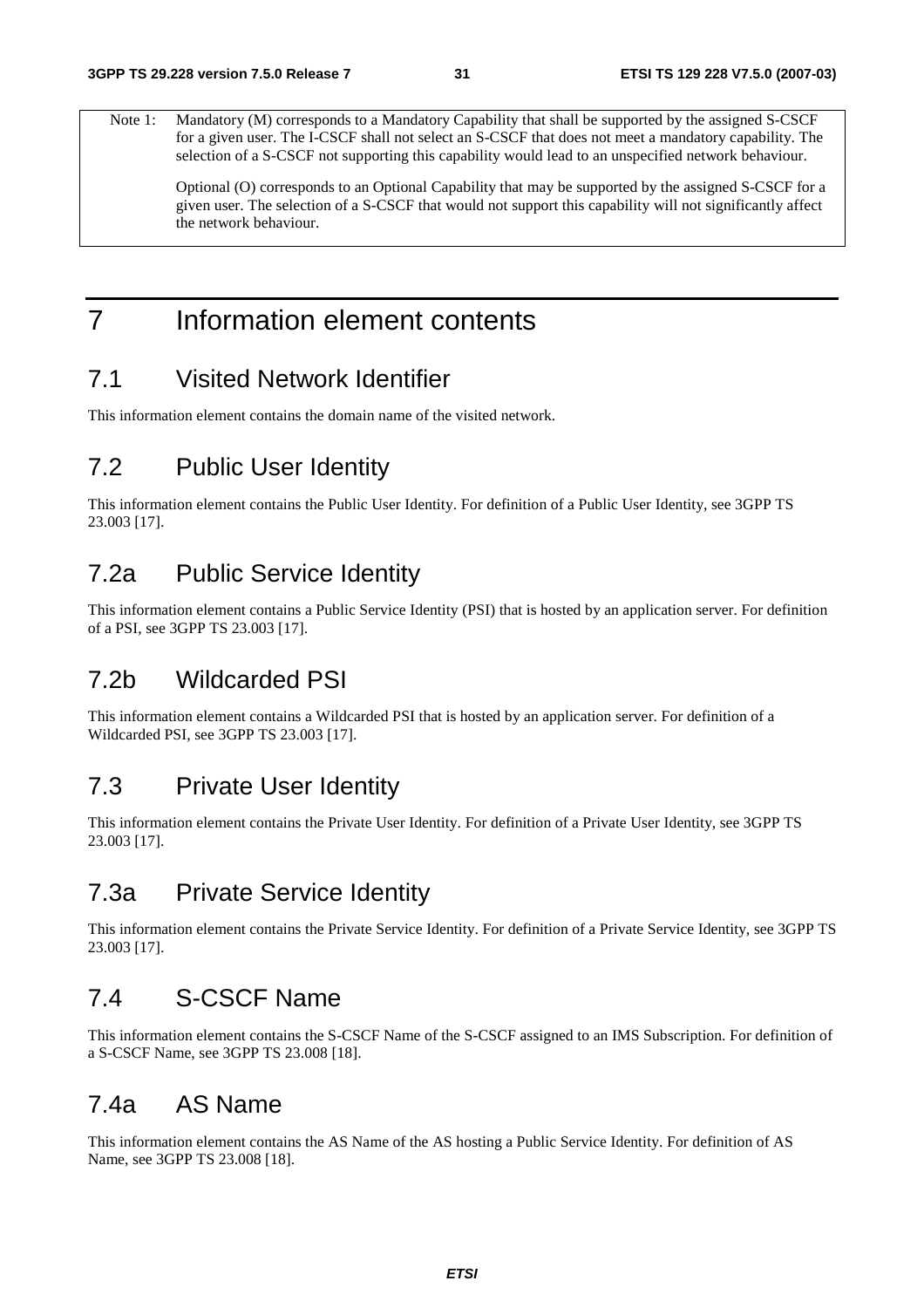## 7.5 S-CSCF Capabilities

This information element carries information to assist the I-CSCF during the process of selecting an S-CSCF for a certain IMS Subscription.

## 7.6 Result

This information element contains result of an operation. See 3GPP TS 29.229 [5] for the possible values.

## 7.7 User Profile

This information element contains the user profile in XML format. The user profile XML shall be valid against the user profile XML schema defined in Annex D.

Annex B specifies the UML logical model of the user profile downloaded via the Cx interface.

Annex D contains and informative, high level representation, of the wire representation of user profile data.

# 7.8 Server Assignment Type

Indicates the type of server assignment. See 3GPP TS 29.229 [5] for the list of existing values.

## 7.9 Authentication Data

This information element is composed of the following sub-elements.

#### 7.9.1 Item Number

This information element indicates the order in which the authentication vectors are to be consumed.

#### 7.9.2 Authentication Scheme

This information element contains the authentication scheme, which is used to encode the authentication parameters.

The scheme is "Digest-AKAv1-MD5".

#### 7.9.3 Authentication Information

This information element is used to convey the challenge and authentication token user during the authentication procedure. See 3GPP TS 33.203 [3] for details.

#### 7.9.4 Authorization Information

This information element is used, in an authentication request, to indicate a failure of synchronization. In a response, it is used to convey the expected response to the challenge used to authenticate the user. See 3GPP TS 33.203 [3].

### 7.9.5 Confidentiality Key

This information element contains the confidentiality key. See 3GPP TS 33.203 [3].

### 7.9.6 Integrity Key

This information element contains the integrity key. See 3GPP TS 33.203 [3].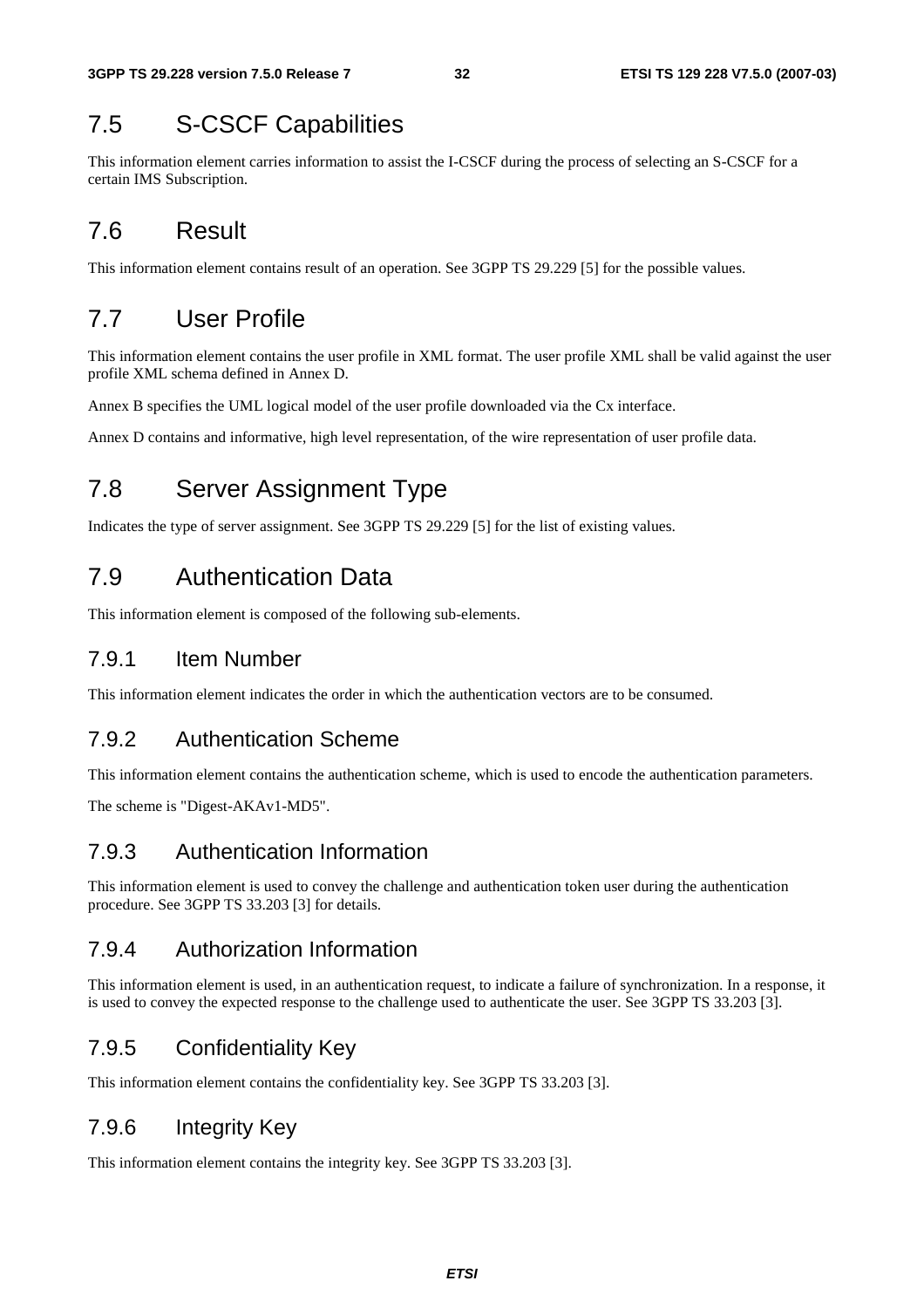## 7.9.7 Authentication Context

This information element contains authentication-related information relevant for performing the authentication but that is not part of the SIP authentication headers. Some mechanisms (e.g. PGP, digest with quality of protection set to authint defined in IETF RFC 2617 [16], digest with predictive nonces or sip access digest) request that part or the whole SIP request (e.g. the SIP method) is passed to the entity performing the authentication. In such cases the SIPAuthentication-Context AVP shall be carrying such information.

# 7.10 Number Authentication Items

This information element contains the number of authentication vectors requested or delivered.

## 7.11 Reason for de-registration

This information element contains the reason for a de-registration procedure.

# 7.12 Charging information

Addresses of the charging functions. See 3GPP TS 29.229 [5].

## 7.13 Routing information

Information to route requests.

# 7.14 Type of authorization

Type of authorization requested by the I-CSCF. See 3GPP TS 29.229 [5] for a list of values.

## 7.15 Void

Void

# 7.16 User Data Already Available

This information element indicates to the HSS if the user profile is already available in the S-CSCF. See 3GPP TS 29.229 [5] for a list of values.

# 7.17 Associated Private Identities

This information element indicates to the S-CSCF the Private Identities, which belong to the same IMS Subscription as the Private Identity received in the request command. See 3GPP TS 29.229 [5].

# 7.18 Originating-Request

This information element indicates to the HSS that the request is related to an originating SIP message. See 3GPP 29.229 [5].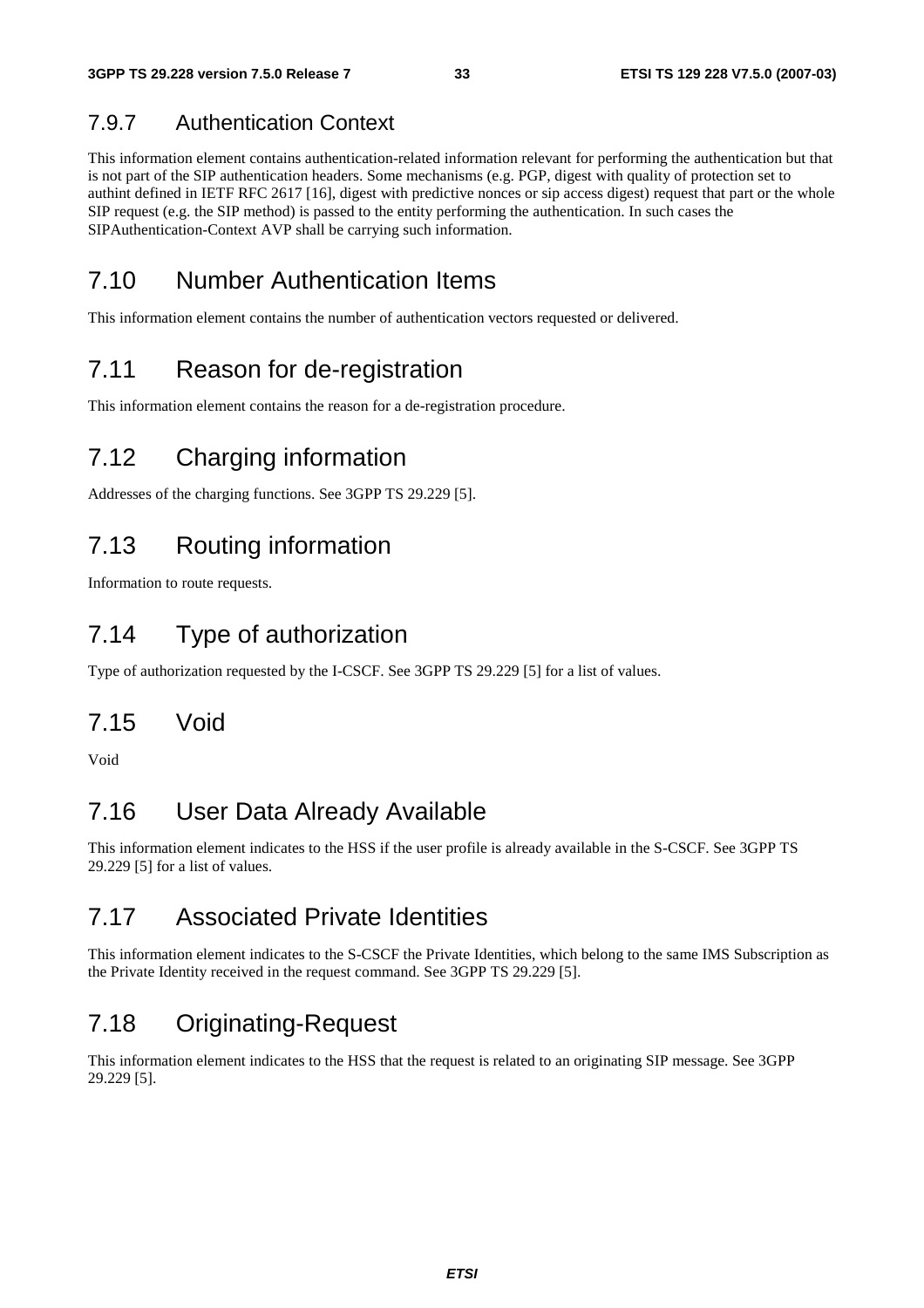# 8 Error handling procedures

## 8.1 Registration error cases

This section describes the handling of error cases, which can occur during the registration process. If the new and previously assigned S-CSCF names sent in the Multimedia-Auth-Request command are different and the Multimedia-Auth-Request is not indicating synchronisation failure (i.e.the request does not contain auts parameter), then the HSS shall overwrite the S-CSCF name.

If the new and previously assigned S-CSCF names sent in a command other than the Multimedia-Auth-Request command are different, then the HSS shall not overwrite the S-CSCF name; instead it shall send a response to the S-CSCF indicating an error.

#### 8.1.1 Cancellation of the old S-CSCF

It is possible that in certain situations the HSS receives a Multimedia-Auth-Request (MAR) command including a S-CSCF name, which is not the same as the previously assigned S-CSCF for the user. This can happen e.g. in case the new S-CSCF is selected due to a failure in the re-registration if the previously assigned S-CSCF does not respond to REGISTER message sent from the I-CSCF after a timeout.

In this case the new S-CSCF is assigned for the user and if registrations in the previously assigned S-CSCF exist for the user, these registrations in the old S-CSCF are handled locally in the old S-CSCF, e.g. re-registration timers in the old S-CSCF shall cancel the registrations. Alternatively, the HSS may de-register the registrations in the old S-CSCF by using the Registration-Termination-Request command. In this case the HSS shall first check whether the deregistration is really required by comparing the Diameter client address of the newly assigned S-CSCF received in the MAR command to the Diameter client address stored in the HSS. If the Diameter client addresses match, the deregistration shall not be initiated. Otherwise the deregistration may be initiated and it must be done in the following order:

- 1. Deregistration-Reason AVP value set to NEW\_SERVER\_ASSIGNED, for the Public User Identity, which is registered in the new S-CSCF.
- 2. Deregistration-Reason AVP value set to SERVER\_CHANGE, for the user Public User Identities, which are not registered in the new S-CSCF.

### 8.1.2 Error in S-CSCF name

If the S-CSCF name sent in the Server-Assignment-Request command and the previously assigned S-CSCF name stored in the HSS are different, then, the HSS shall not overwrite the S-CSCF name. If the Server Assignment Type indicates NO\_ASSIGNMENT, the HSS shall send a response to the S-CSCF with Result-Code value set to DIAMETER\_UNABLE\_TO\_COMPLY. For all other Server Assignment Types, the HSS shall send a response to the S-CSCF with Experimental-Result-Code value set to DIAMETER\_ERROR\_IDENTITY\_ALREADY\_REGISTERED.

## 8.1.3 Error in S-CSCF assignment type

If the Server-Assignment-Type in the Server-Assignment-Request command sent by the S-CSCF to the HSS is not allowed, e.g. Server-Assignment-Type set to UNREGISTERED\_USER for a Public User Identity already registered, the HSS shall send a response to the S-CSCF with the Experimental-Result-Code value set to DIAMETER\_ERROR\_IN\_ASSIGNMENT\_TYPE.

## 9 Protocol version identification

See 3GPP TS 29.229 [5].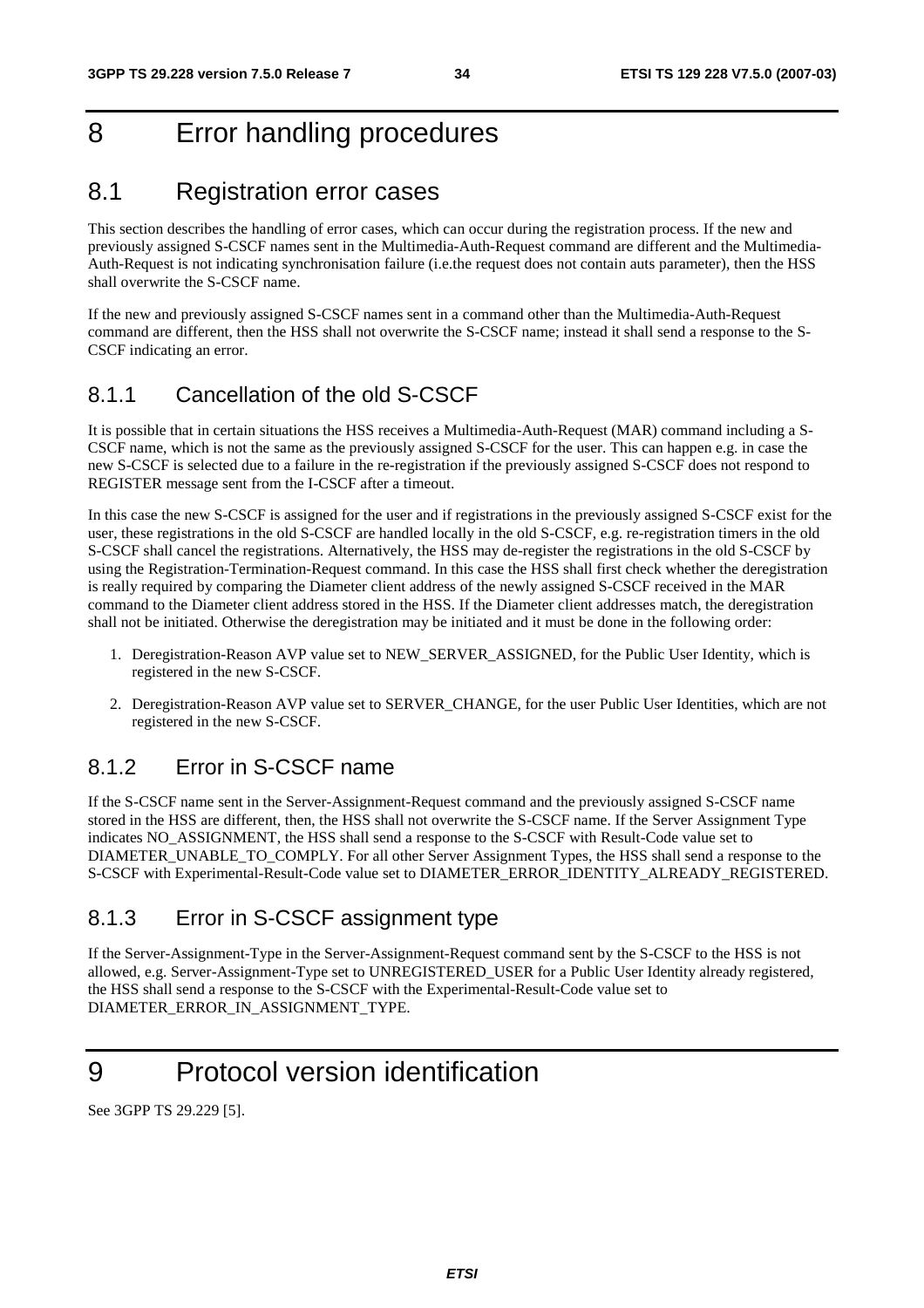# 10 Operational Aspects

See 3GPP TS 29.229 [5].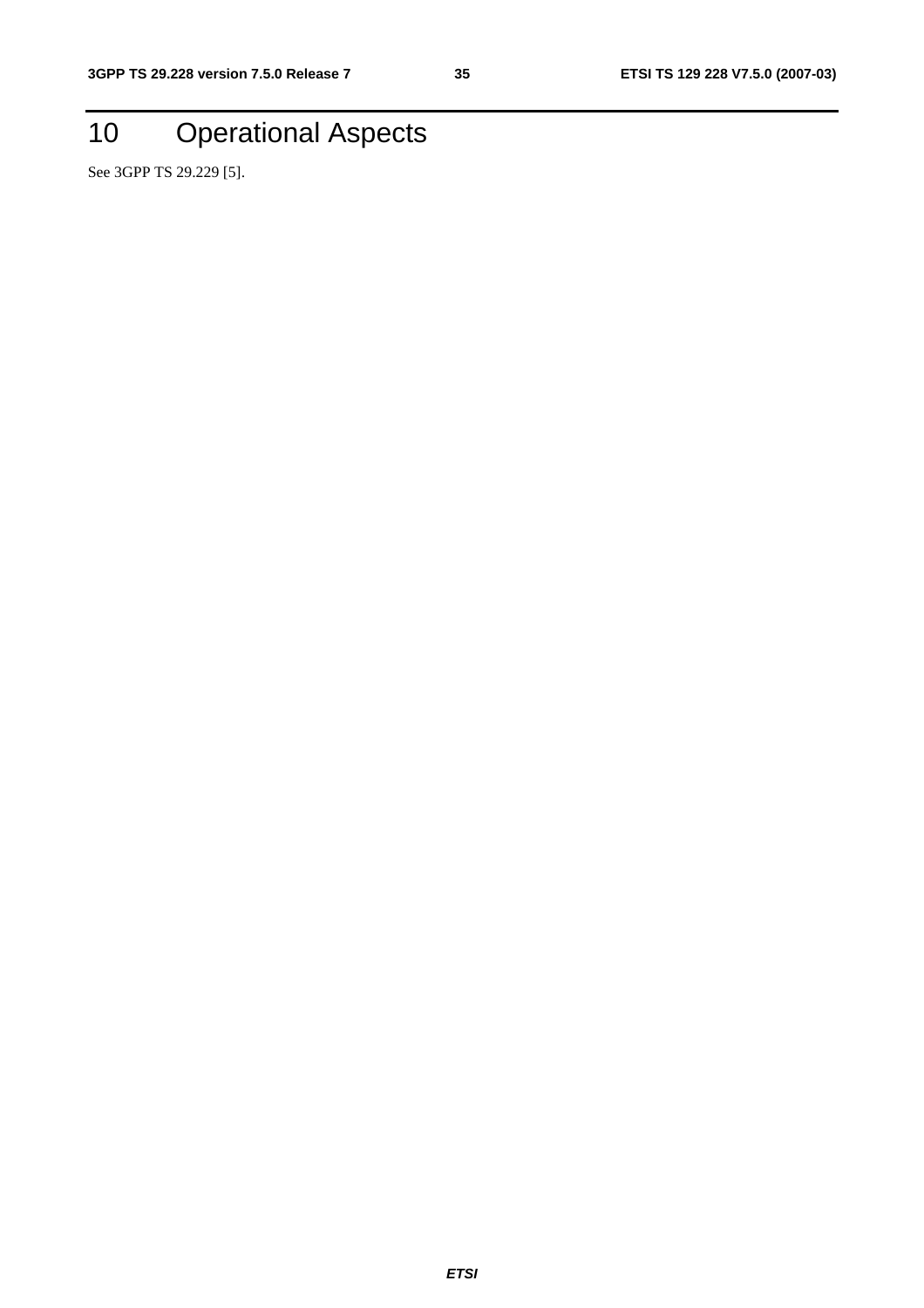# Annex A (normative): Mapping of Cx operations and terminology to Diameter

# A.1 Introduction

This appendix gives mappings from Cx to Diameter protocol elements. Diameter protocol elements are defined in 3GPP TS 29.229 [5].

# A.2 Cx message to Diameter command mapping

The following table defines the mapping between stage 2 operations and Diameter commands:

| Cx message                                    | <b>Source</b> | <b>Destination</b> | <b>Command-Name</b>                   | <b>Abbreviation</b> |
|-----------------------------------------------|---------------|--------------------|---------------------------------------|---------------------|
| $Cx$ -Query + $Cx$ -Select-Pull               | I-CSCF        | <b>HSS</b>         | User-Authorization-Request            | <b>UAR</b>          |
| $Cx$ -Query Resp + $Cx$ -Select-<br>Pull Resp | <b>HSS</b>    | I-CSCF             | User-Authorization-Answer             | <b>UAA</b>          |
| $Cx-Put + Cx-Pu11$                            | S-CSCF        | <b>HSS</b>         | Server-Assignment-Request             | <b>SAR</b>          |
| $Cx-Put Resp + Cx-Pull Resp$                  | <b>HSS</b>    | S-CSCF             | Server-Assignment-Answer              | <b>SAA</b>          |
| Cx-Location-Query                             | I-CSCF        | <b>HSS</b>         | Location-Info-Request                 | <b>LIR</b>          |
| Cx-Location-Query Resp                        | <b>HSS</b>    | I-CSCF             | Location-Info-Answer                  | <b>LIA</b>          |
| Cx-AuthDataReq                                | S-CSCF        | <b>HSS</b>         | Multimedia-Authentication-<br>Request | <b>MAR</b>          |
| Cx-AuthDataResp                               | <b>HSS</b>    | S-CSCF             | Multimedia-Authentication-<br>Answer  | <b>MAA</b>          |
| Cx-Deregister                                 | <b>HSS</b>    | S-CSCF             | Registration-Termination-Request      | <b>RTR</b>          |
| Cx-Deregister Resp                            | S-CSCF        | <b>HSS</b>         | Registration-Termination-Answer       | <b>RTA</b>          |
| Cx-Update_Subscr_Data                         | <b>HSS</b>    | S-CSCF             | Push-Profile-Request                  | <b>PPR</b>          |
| Cx-Update_Subscr_Data Resp                    | S-CSCF        | <b>HSS</b>         | Push-Profile-Answer                   | <b>PPA</b>          |

#### **Table A.2.1: Cx message to Diameter command mapping**

# A.3 Cx message parameters to Diameter AVP mapping

The following table gives an overview about the mapping: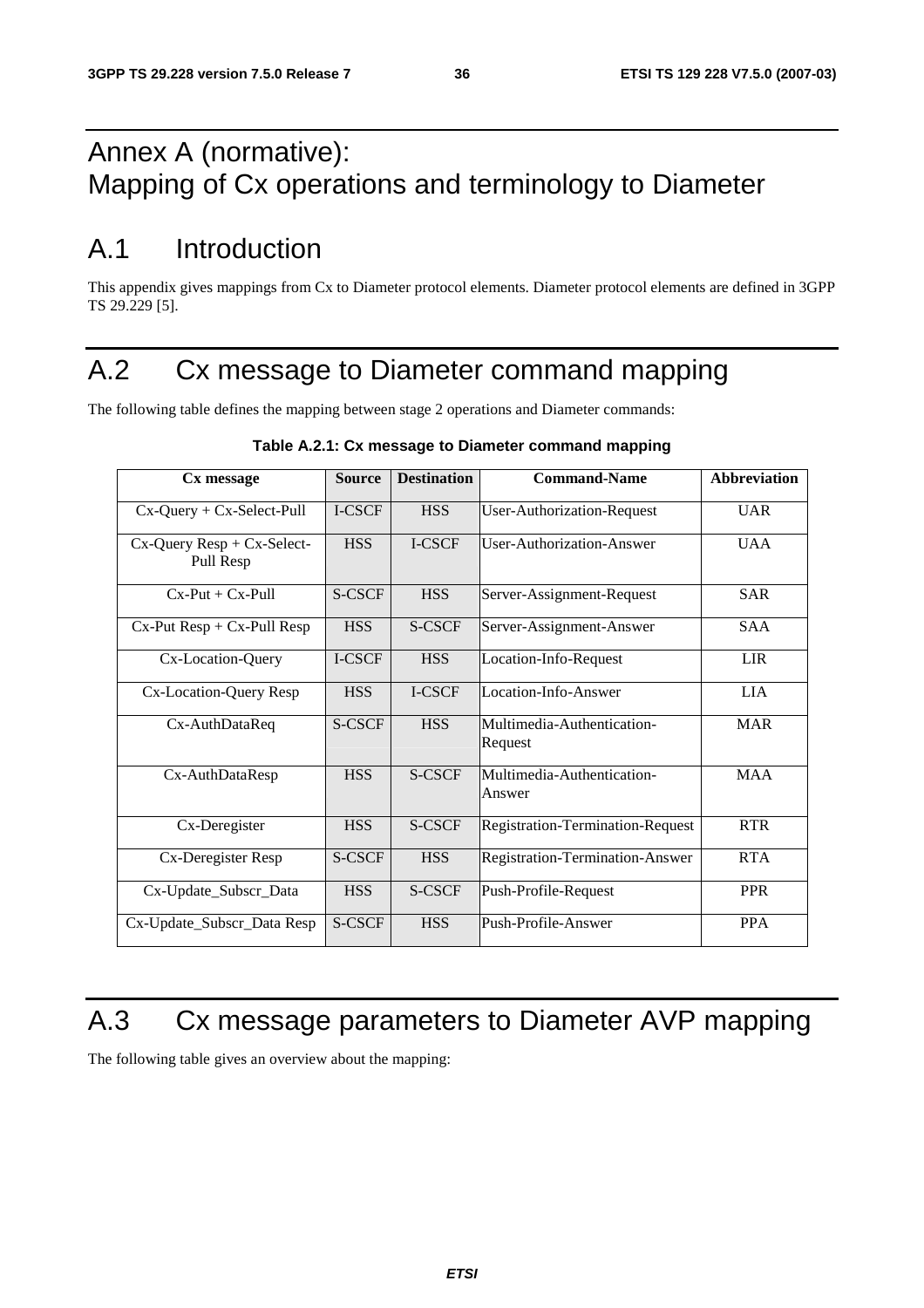| Cx parameter                            | <b>AVP Name</b>                |  |  |
|-----------------------------------------|--------------------------------|--|--|
| Visited Network Identifier              | Visited-Network-<br>Identifier |  |  |
| Public Identity                         | Public-Identity                |  |  |
| Private Identity                        | User-Name                      |  |  |
| <b>S-CSCF Name</b>                      | Server-Name                    |  |  |
| AS Name                                 |                                |  |  |
| S-CSCF capabilities                     | Server-Capabilities            |  |  |
| Result                                  | Result-Code                    |  |  |
|                                         | Experimental-Result-Code       |  |  |
| User profile                            | $\overline{\text{User-Data}}$  |  |  |
| Server Assignment Type                  | Server-Assignment-Type         |  |  |
| Authentication data                     | SIP-Auth-Data-Item             |  |  |
| <b>Item Number</b>                      | SIP-Item-Number                |  |  |
| <b>Authentication Scheme</b>            | SIP-Authentication-<br>Scheme  |  |  |
| Authentication<br>Information           | SIP-Authenticate               |  |  |
| <b>Authorization Information</b>        | SIP-Authorization              |  |  |
| Confidentiality Key                     | Confidentiality-Key            |  |  |
| <b>Integrity Key</b>                    | Integrity-Key                  |  |  |
| <b>Number Authentication</b><br>Items   | SIP-Number-Auth-Items          |  |  |
| Reason for de-registration              | Deregistration-Reason          |  |  |
| Charging Information                    | Charging-Information           |  |  |
| Routing Information                     | <b>Destination-Host</b>        |  |  |
| Type of Authorization                   | Authorization-Type             |  |  |
| <b>Associated Private</b><br>Identities | Associated-Identities          |  |  |

**Table A.3.1: Cx message parameters to Diameter AVP mapping** 

# A.4 Message flows

The following message flows give examples regarding which Diameter messages shall be sent in scenarios described in 3GPP TS 23.228 [1].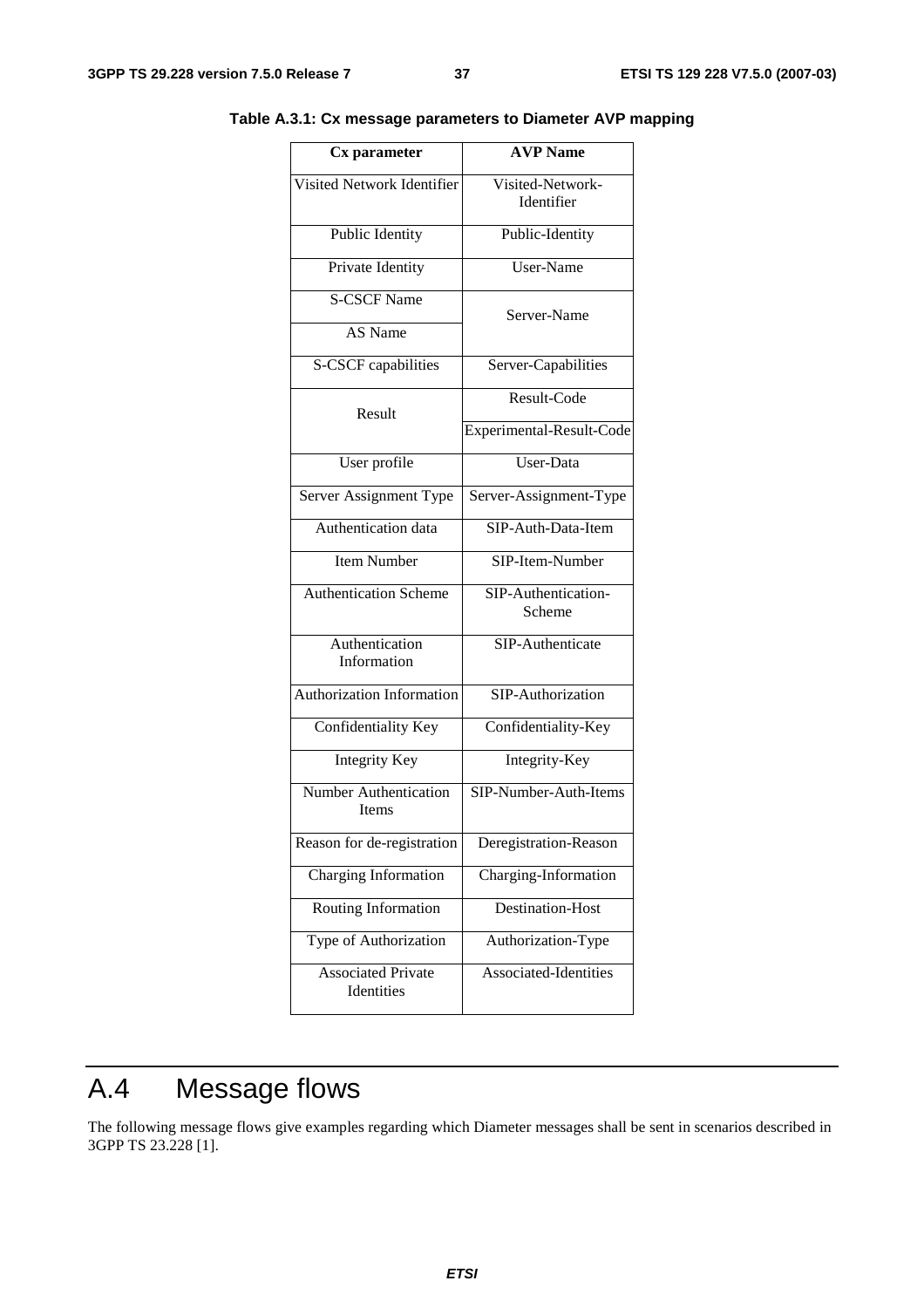## A.4.1 Registration– user not registered



**Figure A.4.1.1: Registration – user not registered**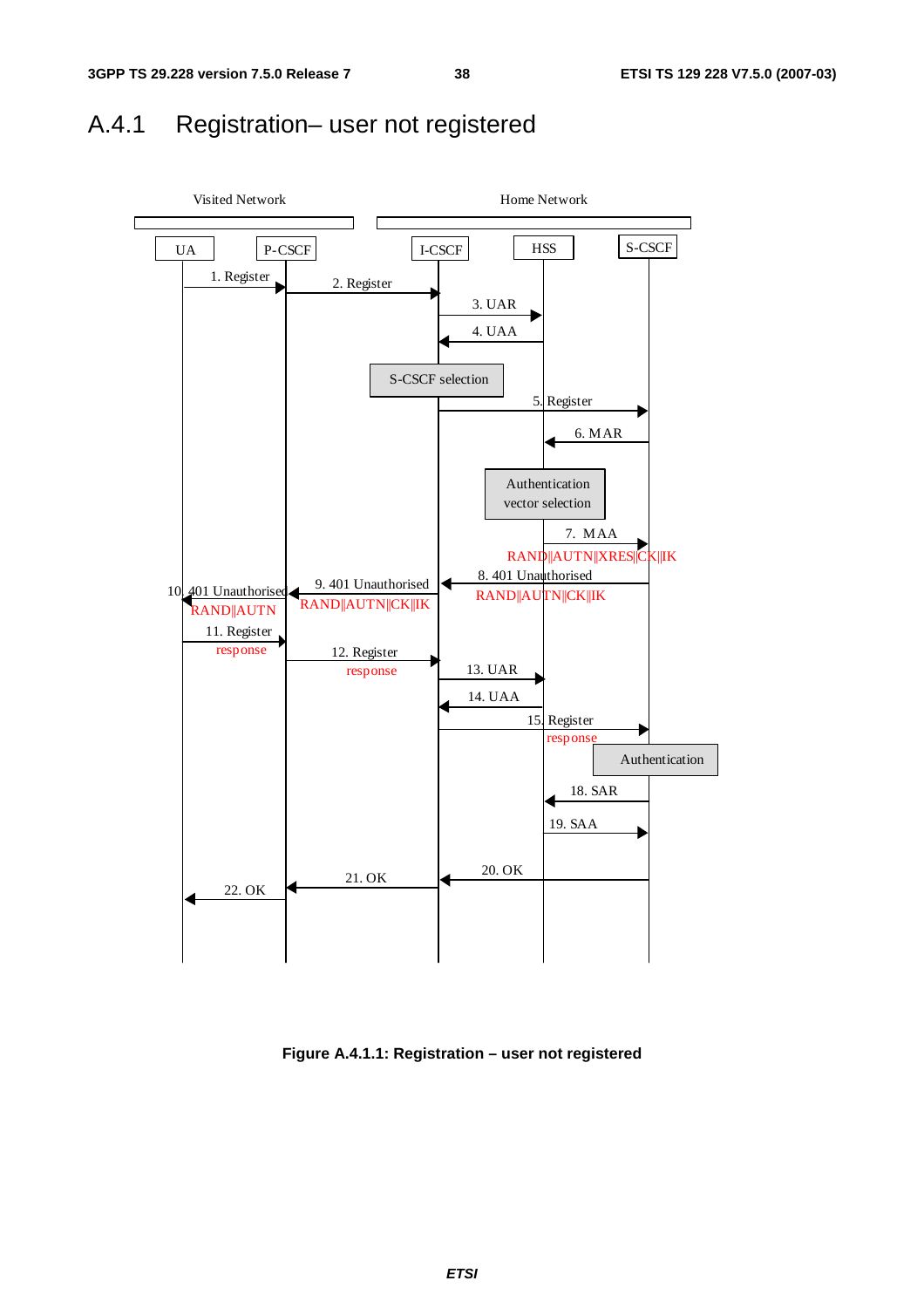# A.4.2 Registration – user currently registered



**Figure A.4.2.1: Re-registration** 

# A.4.3 UE initiated de-registration



**Figure A.4.3.1: UE initiated de-registration**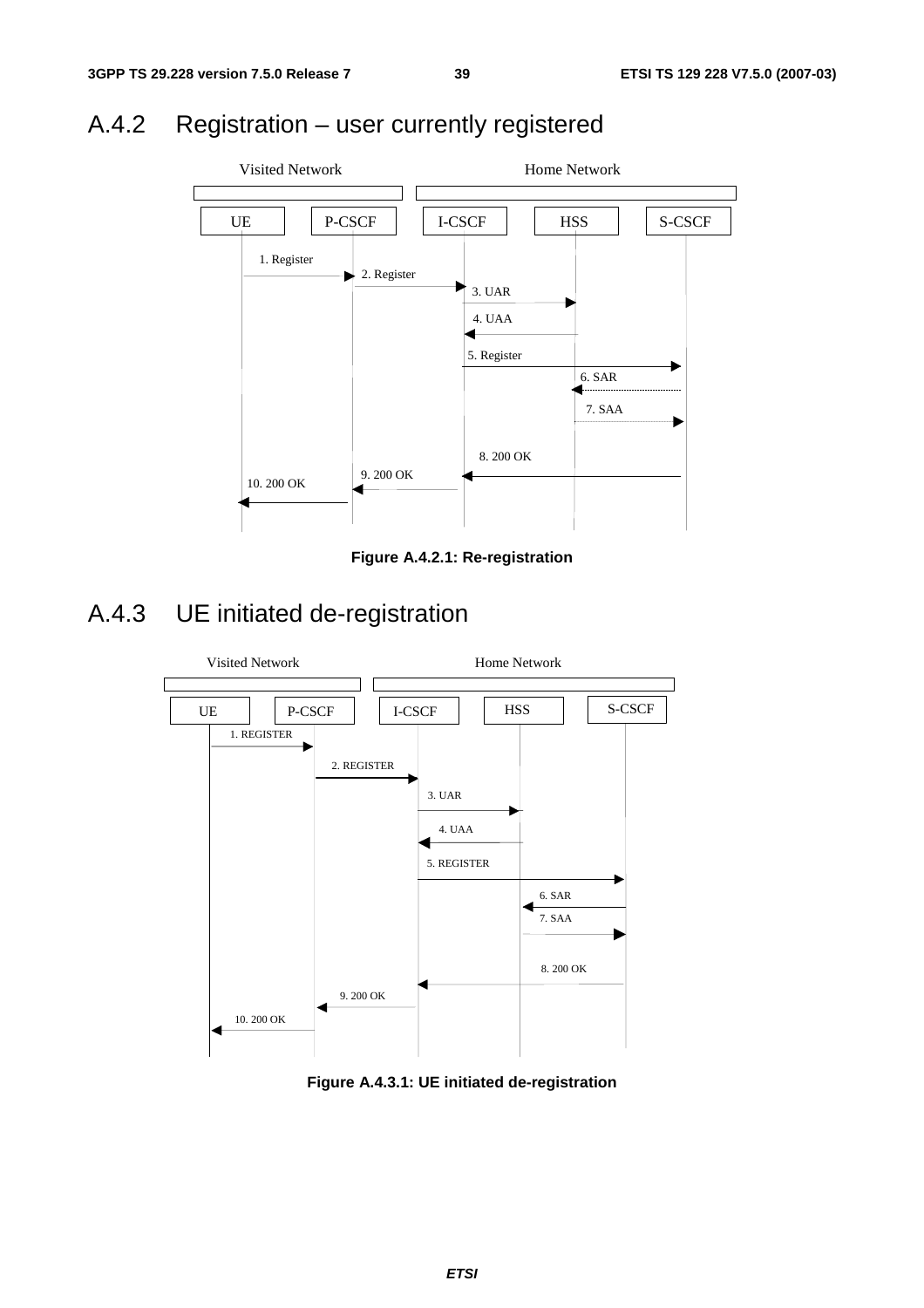# A.4.4 Network initiated de-registration

## A.4.4.1 Registration timeout



**Figure A.4.4.1.1: Network initiated de-registration – registration timeout** 

A.4.4.2 Administrative de-registration



**Figure A.4.4.2.1: Network initiated de-registration – administrative de-registration**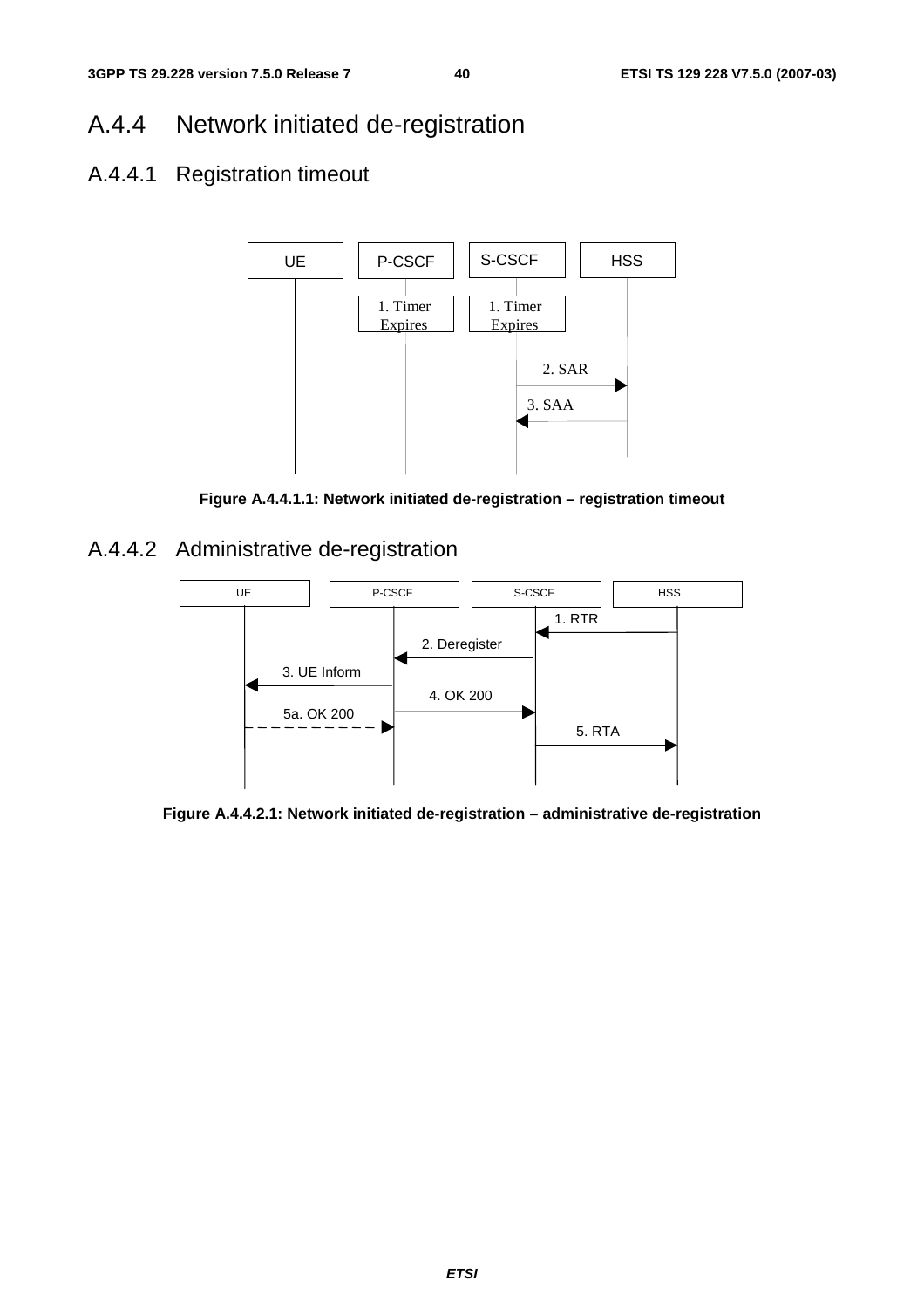

## A.4.4.3 De-registration initiated by service platform



# A.4.5 UE Terminating SIP session set-up



**Figure A.4.5.1: UE Terminating SIP session set-up**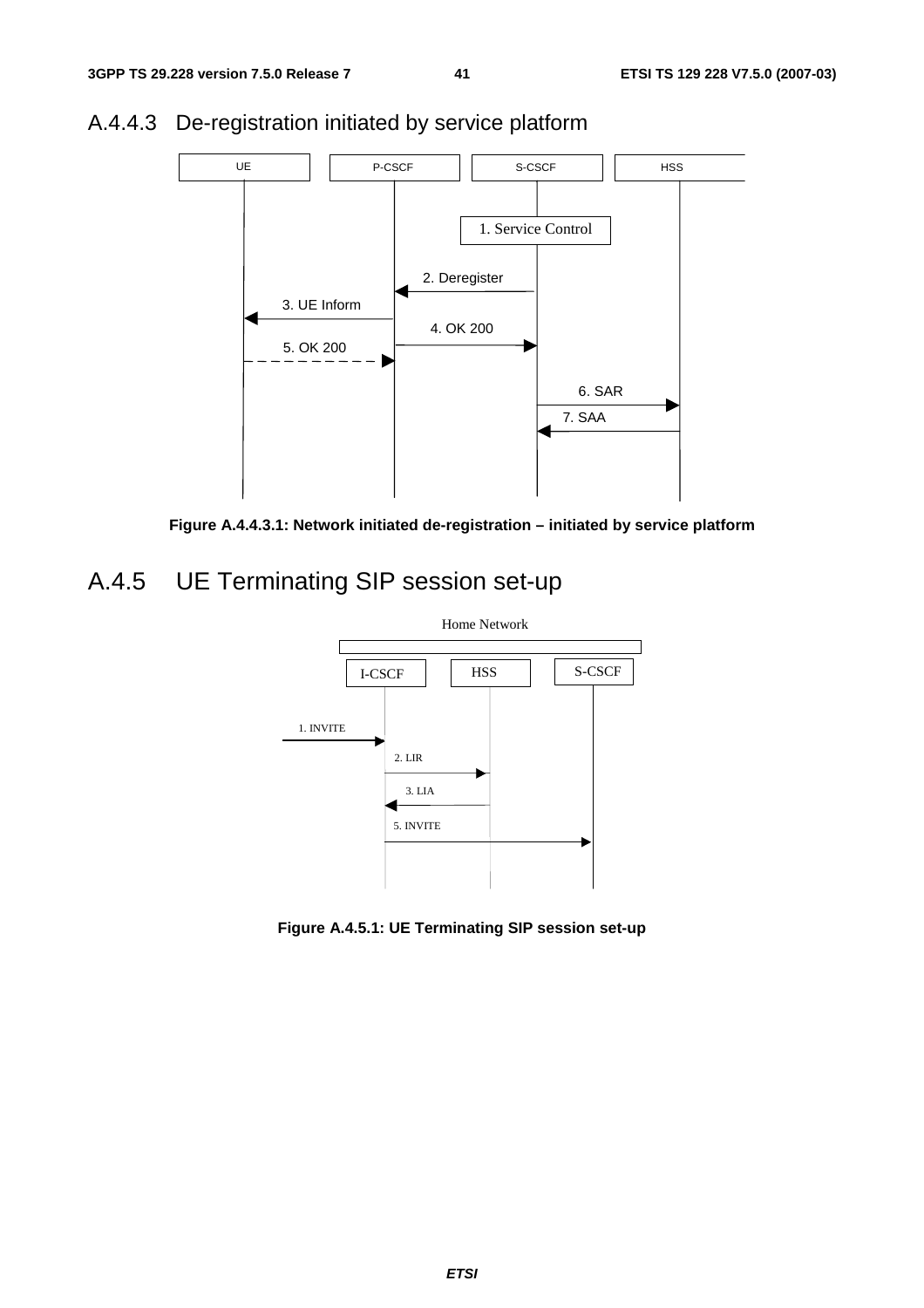



**Figure A.4.6.1: Initiation of a session to a non-registered user** 

A.4.6a AS originating session on behalf of a non-registered user



**Figure A.4.6a.1: AS originating session on behalf of a non-registered user**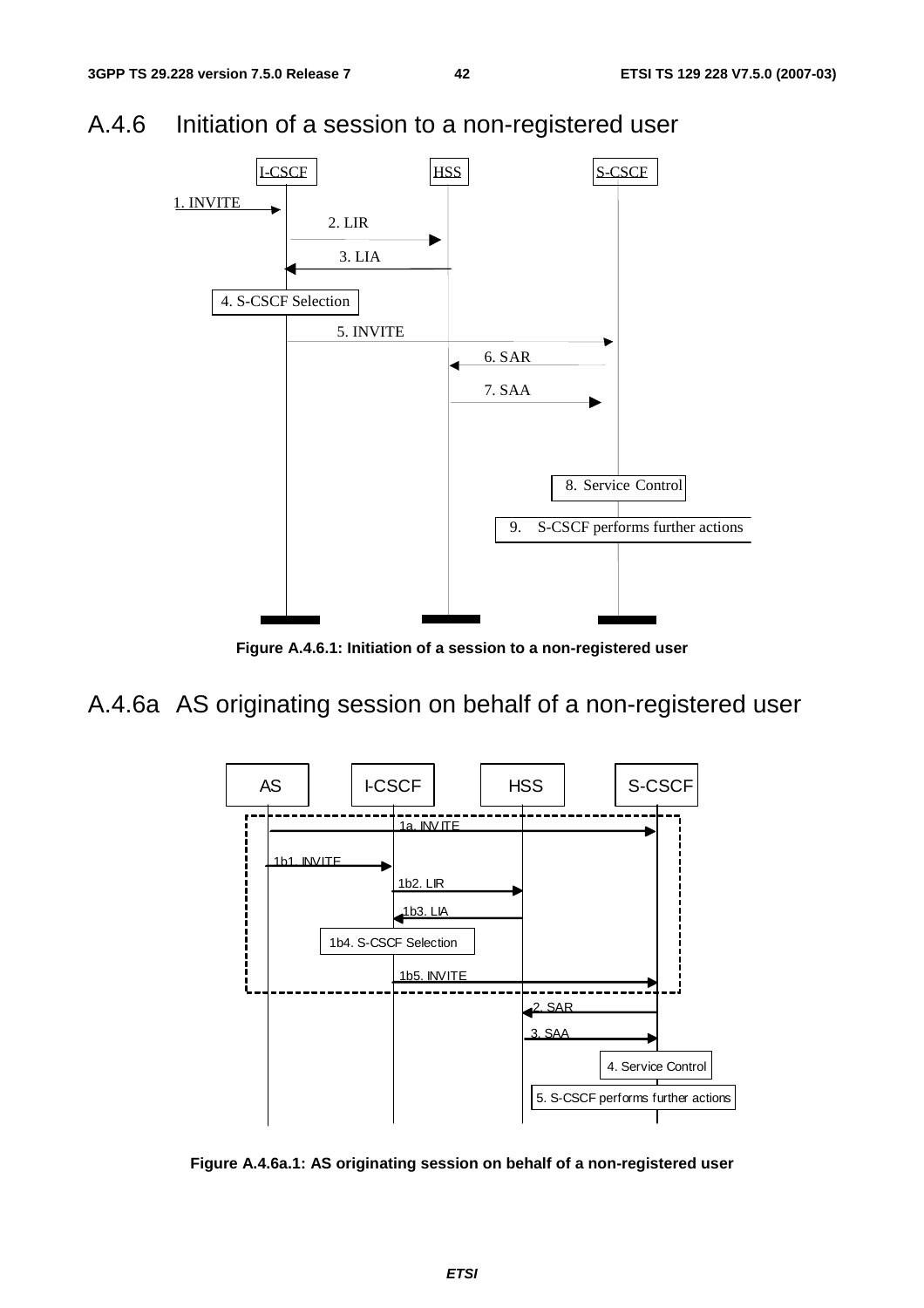# A.4.7 User Profile update



**Figure A.4.7.1: User profile update**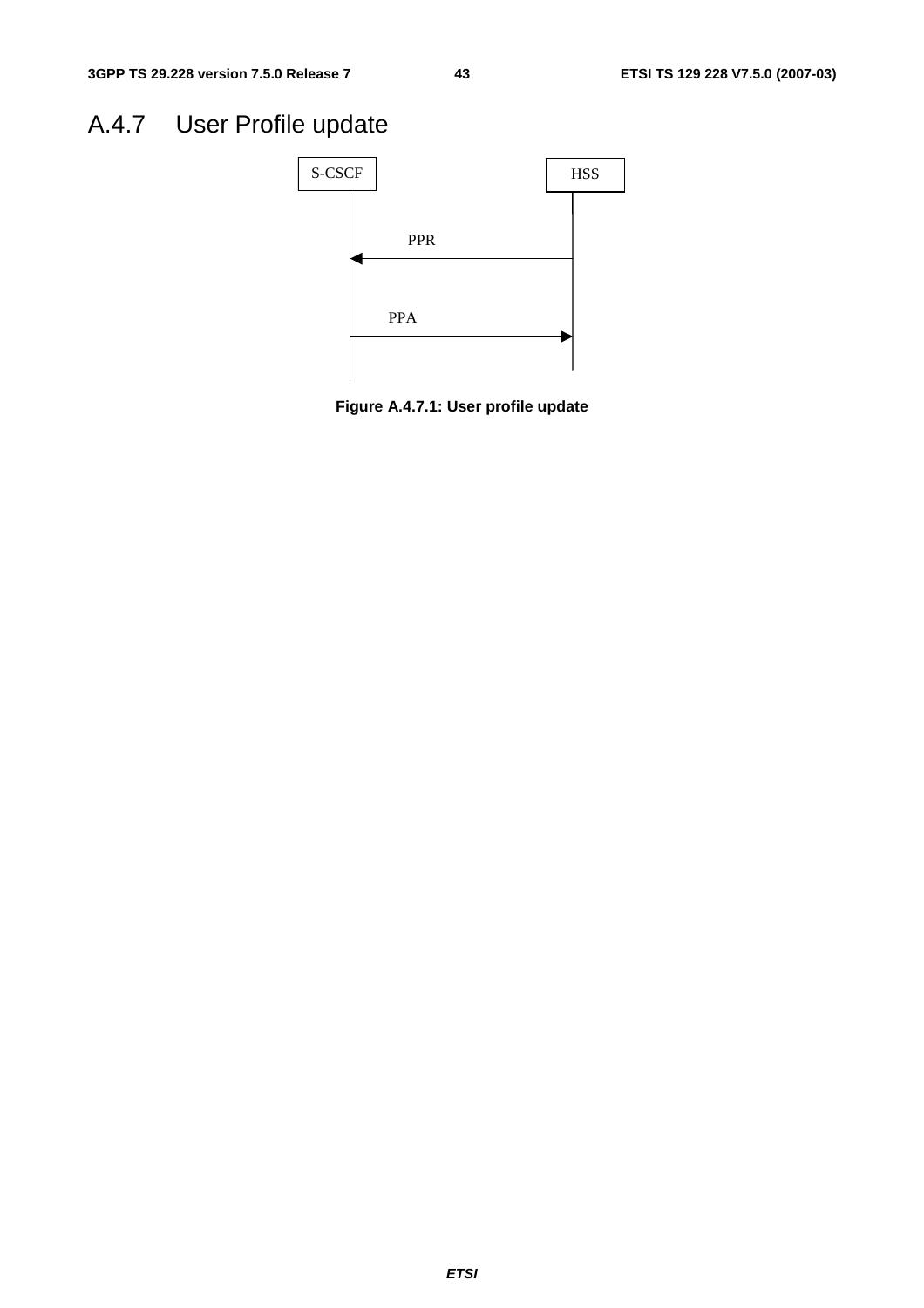# Annex B (informative): User profile UML model

The purpose of this UML model is to define in an abstract level the structure of the user profile downloaded over the Cx interface and describe the purpose of the different information classes included in the user profile.

# B.1 General description

The following picture gives an outline of the UML model of the user profile, which is downloaded from HSS to S-CSCF:



**Figure B.1.1: User Profile** 

IMS Subscription class contains as a parameter the private user identity of the user in NAI format.

Each instance of the IMS Subscription class contains one or several instances of the class Service Profile.

# B.2 Service profile

The following picture gives an outline of the UML model of the Service Profile class:



**Figure B.2.1: Service Profile** 

Each instance of the Service Profile class consists of one or several instances of the class Public Identification. Public Identification class contains the Public Identities associated with that service profile. The information in the Core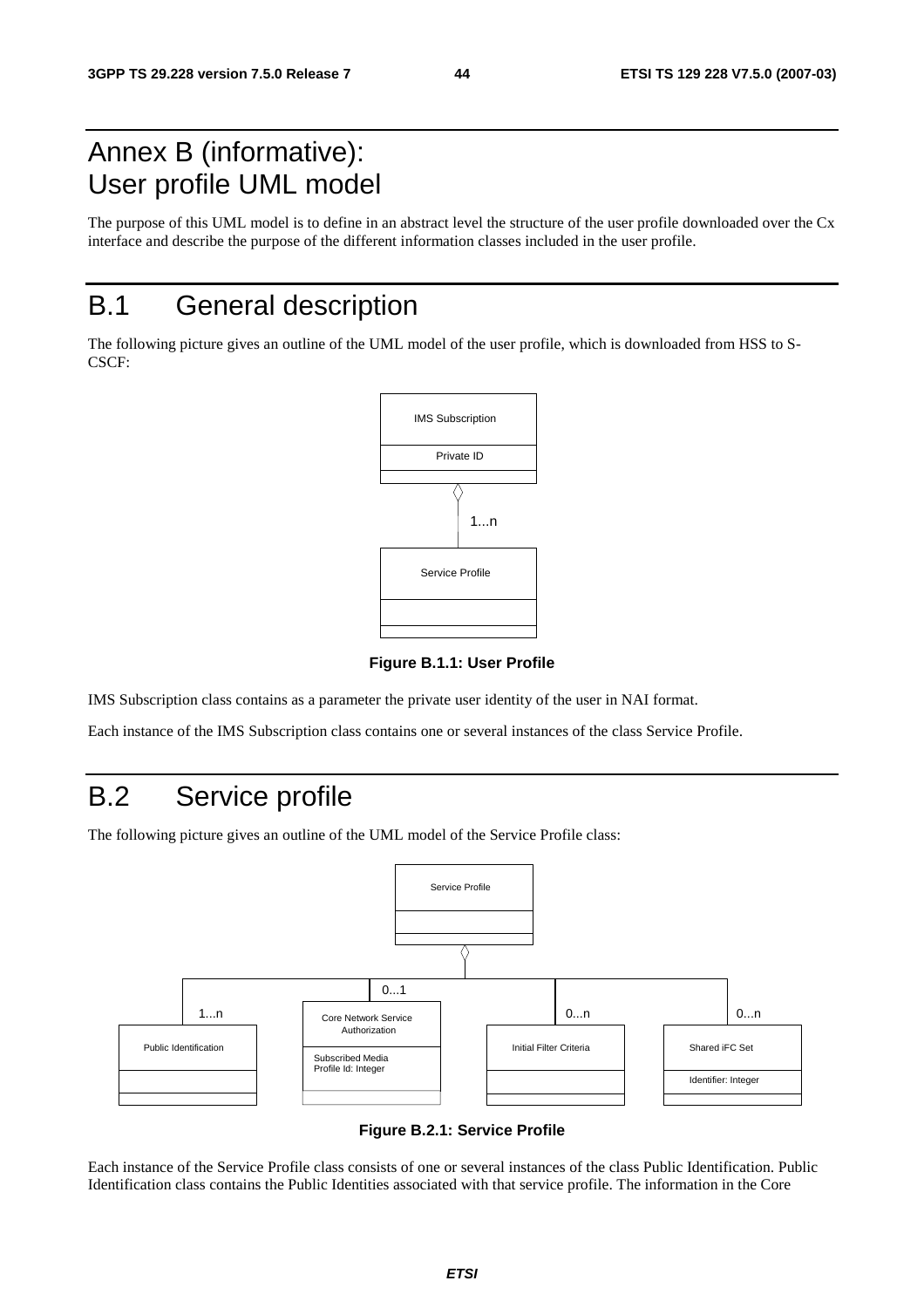Network Service Authorization, Initial Filter Criteria, and Shared iFC Set classes apply to all Public Identification instances, which are included in one Service profile class.

Each instance of the Service Profile class contains zero or one instance of the class Core Network Service Authorization. If no instance of the class Core Network Service Authorization is present, no filtering related to subscribed media applies in S-CSCF.

Each instance of the class Service Profile contains zero or several instances of the class Initial Filter Criteria.

Each instance of the class Service Profile contains zero or more instances of the class Shared iFC Set. A Shared iFC Set points to a set of Initial Filter Criteria locally administered and stored at the S-CSCF. Shared iFC Sets may be shared by several Service Profiles.

## B.2.1 Public Identification

The following picture gives an outline of the UML model of Public Identification class:



**Figure B.2.1.1: Public Identification** 

Public Identification class can contain either SIP URL Identity, i.e. SIP URL, or Tel URL Identity class, i.e. tel URL.

The attribute BarringIndication is of type Boolean. If it is absent, or if it is present and set to FALSE, the S-CSCF shall not restrict the use of that public user identity in any IMS communications. If it is present and set to TRUE, the S-CSCF shall prevent that public identity from being used in any IMS communication except registrations and reregistrations, as specified in 3GPP TS 24.229 [8].

The attribute IdentityType indicates if the identity is a Public User Identity, a distinct Public Service Identity or a Public Service Identity matching a Wildcarded Public Service Identity. If the identity type is not present, it is assumed to be Public User Identity.

The attribute WildcardedPSI shall be present and contain the Wildcarded Public Service Identity that matched the Public Service Identity if the identity is a Public Service Identity matching a Wildcarded Public Service Identity. This Wildcarded Public Service identity shall be sent as stored in the HSS, that is including the delimiter described in 3GPP TS 23.003 [17].

The attribute DisplayName allows a name to be associated with a Public Identity.

## B.2.2 Initial Filter Criteria

The following picture gives an outline of the UML model of Initial Filter Criteria class: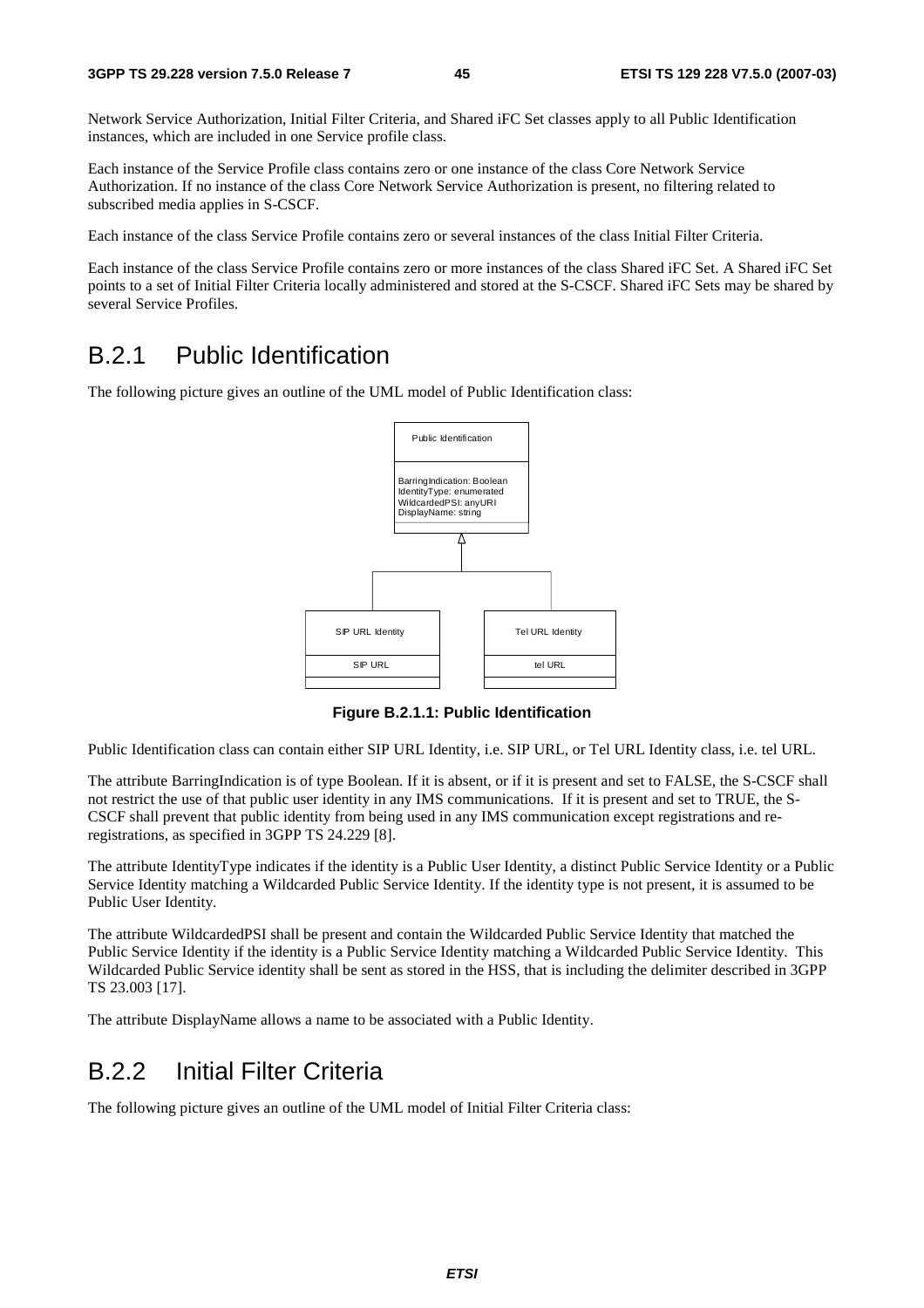

**Figure B.2.2.1.1: Initial Filter Criteria** 

Each instance of the Initial Filter Criteria class is composed of zero or one instance of a Trigger Point class and one instance of an Application Server class. Priority indicates the priority of the Filter Criteria. The higher the Priority Number the lower the priority of the Filter Criteria is; i.e., a Filter Criteria with a higher value of Priority Number shall be assessed after the Filter Criteria with a smaller Priority Number have been assessed. The same priority shall not be assigned to more than one initial Filter Criterion.

ProfilePartIndicator attribute is an enumerated type, with possible values "REGISTERED and UNREGISTERED, indicating if the iFC is a part of the registered or unregistered user profile. If ProfilePartIndicator is missing from the iFC, the iFC is considered to be relevant to both the registered and unregistered parts of the user profile, i.e. belongs to the common part of the user profile.

Trigger Point class describes the trigger points that should be checked in order to find out if the indicated Application Server should be contacted or not. Each TriggerPoint is a boolean expression in Conjuctive or Disjunctive Normal form (CNF of DNF). The absence of Trigger Point instance will indicate an unconditional triggering to Application Server.

The attribute ConditionTypeCNF attribute defines how the set of SPTs are expressed, i.e. either an Ored set of ANDed sets of SPT statements or an ANDed set of Ored sets of statements. Individual SPTstatements can also be negated. These combinations are termed, respectively, Disjunctive Normal Form (DNF) and Conjunctive Normal Form (CNF) for the SPT (see Annex C). Both DNF and CNF forms can be used. ConditionTypeCNF is a boolean that is TRUE when the Trigger Point associated with the FilterCriteria is a boolean expresion in Conjuctive Normal Form (CNF) and FALSE if the Trigger Point is expressed in Disjunctive Normal Form (DNF) (see Annex C).

Each Trigger Point is composed by 1 to n instances of the class Service Point Trigger.

Application Server class defines the application server, which is contacted, if the trigger points are met. Server Name is the SIP URL of the application server to contact. Default Handling determines whether the dialog should be released if the Application Server could not be reached or not; it is of type enumerated and can take the values: SESSION\_CONTINUED or SESSION\_TERMINATED.

The Application Server class contains zero or one instance of the Service Information class. Service Information class allows to download to S-CSCF information that is to be transferred transparently to an Application Server when the trigger points of a filter criterion are satisfied. ServiceInformation is a string conveying that information. See 3GPP TS 23.218 [7] for a description of the use of this information element.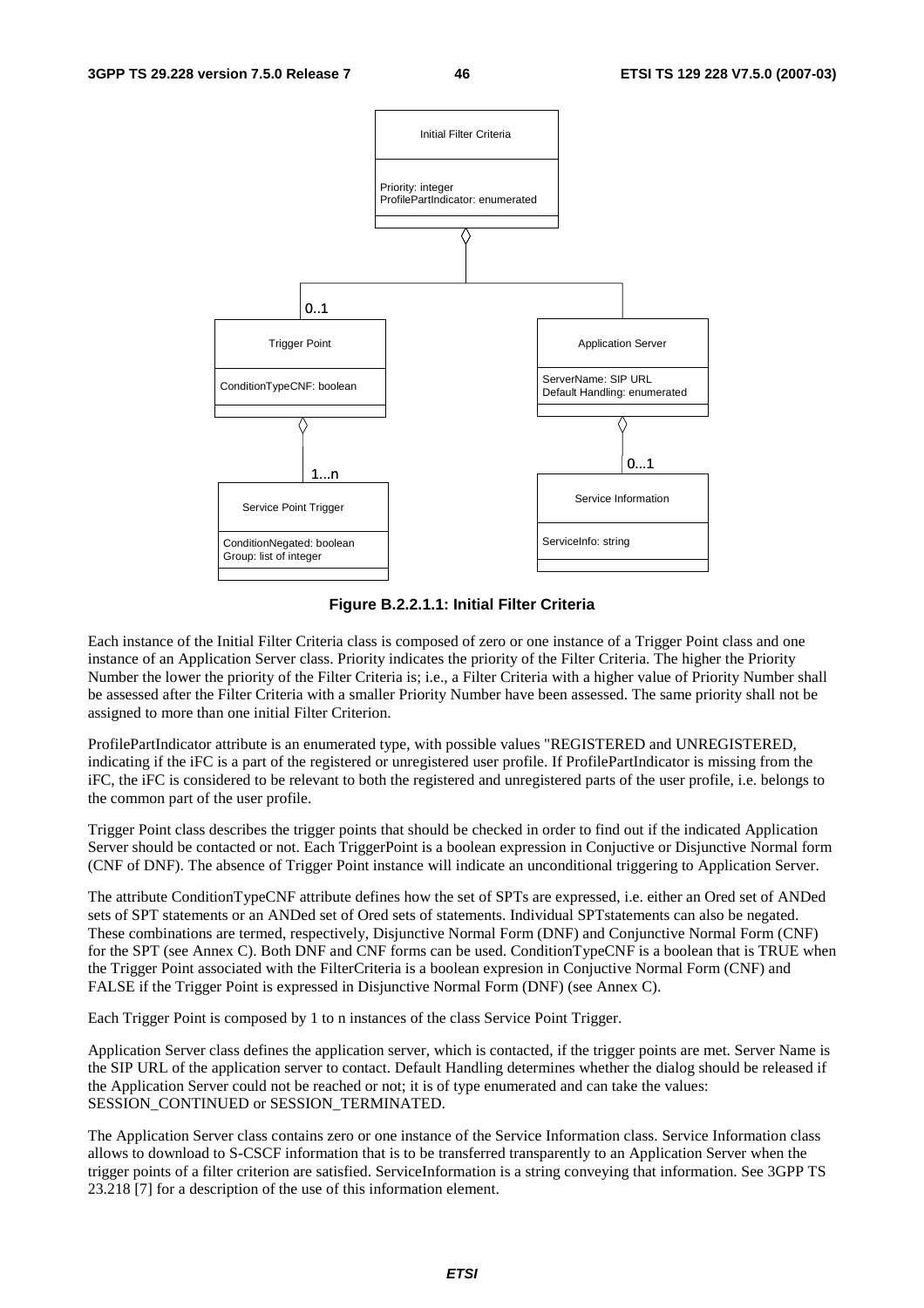## B.2.3 Service Point Trigger

The following picture gives an outline of the UML model of Service Point Trigger class:



**Figure B.2.3.1: Service Point Trigger** 

The attribute Group of the class Service Point Trigger allows the grouping of SPTs that will configure the subexpressions inside a CNF or DNF expression. For instance, in the following CNF expression (A+B).(C+D), A+B and C+D would correspond to different groups.

In CNF, the attribute Group identifies the ORed sets of SPT instances. If the SPT belongs to different ORed sets, SPTcan have more than one Group values assigned. At least one Group must be assigned for each SPT.

In DNF, the attribute Group identifies the ANDed sets of SPT instances. If the SPT belongs to different ANDed sets, SPTcan have more than one Group values assigned. At least one Group must be assigned for each SPI.

The attribute ConditionNegated of the class Service Point Trigger defines whether the individual SPT instance is negated (i.e. NOT logical expression).

The attribute RegistrationType of the class Service Point Trigger is relevant only to the SIP Method SPT with a value of "REGISTER" and its' support is optional in the HSS and in the S-CSCF. The RegistrationType may contain a list of values that define whether the SPT matches to REGISTER messages that are related to initial registrations, reregistrations, and/or de-registrations. If RegistrationTypes are given, the SIP Method SPT with a value of "REGISTER" shall match if any of the RegistrationTypes match and the S-CSCF supports the RegistrationType attribute. If the SIP Method SPT contains value "REGISTER", and no RegistrationType is given, or if the S-CSCF does not support the RegistrationType attribute, the SIP Method SPT matches to all REGISTER messages. The attribute RegistrationType may be discarded if it is present in an SPT other than SIP Method with value "REGISTER".

Request-URI class defines SPT for the Request-URI. Request-URI contains attribute RequestURI.

SIP Method class defines SPT for the SIP method. SIP Method contains attribute Method which holds the name of any SIP method.

SIP Header class defines SPT for the presence or absence of any SIP header or for the content of any SIP header. SIP Header contains attribute Header which identifies the SIP Header, which is the SPT, and the Content attribute defines the value of the SIP Header if required.

The absence of the Content attribute and ConditionNegated = TRUE indicates that the SPTis the absence of a determined SIP header.

Session Case class represents an enumerated type, with possible values "Originating", "Terminating\_Registered", "Terminating\_Unregistered", "Originating\_Unregistered" indicating whether the filter should be used by the S-CSCF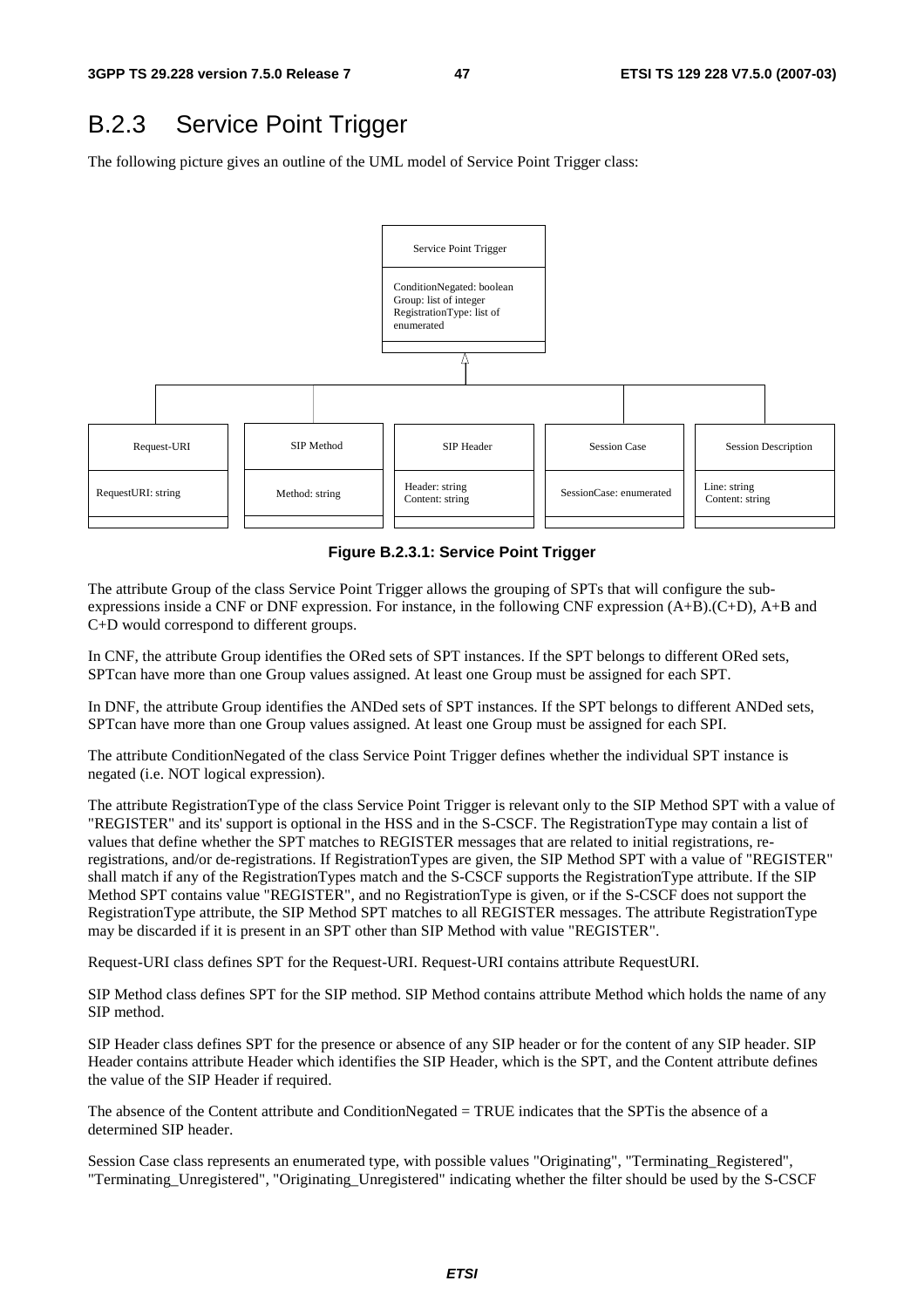handling the Originating, Terminating for a registered end user, Terminating for an unregistered end user, or Originating for an unregistered end user services.

Session Description Information class defines SPTfor the content of any SDP field within the body of a SIP Method. The Line attribute identifies the line inside the session description. Content is a string defining the content of the line identified by Line. Perl-like regular expressions shall be taken as a model for regular expressions for this function (as described above).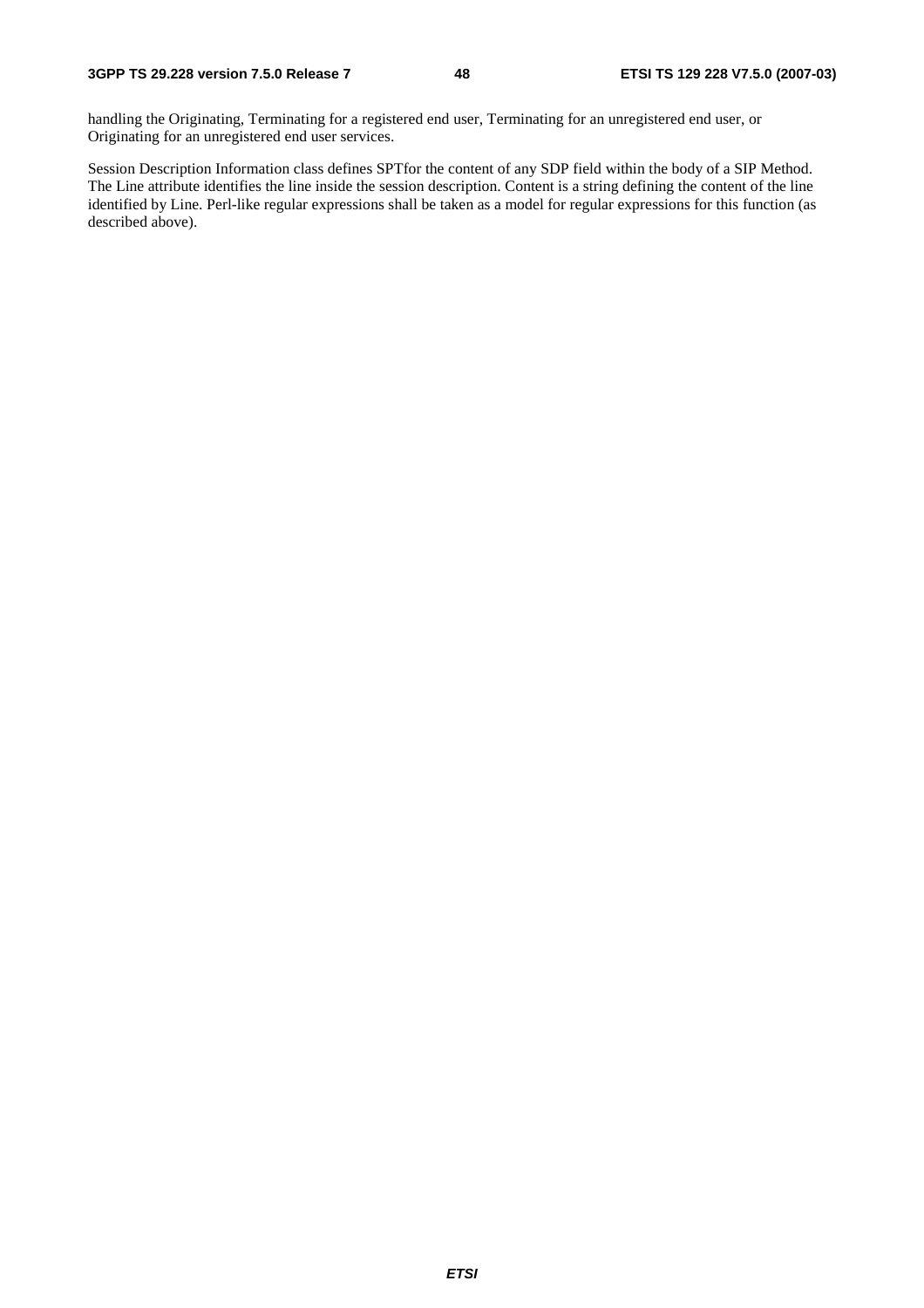# Annex C (informative): Conjunctive and Disjunctive Normal Form

A Trigger Point expression is constructed out of atomic expressions (i.e. Service Point Trigger) linked by Boolean operators AND, OR and NOT. Any logical expression constructed in that way can be transformed to forms called Conjunctive Normal Form (CNF) and Disjunctive Normal Form (DNF).

A Boolean expression is said to be in Conjunctive Normal Form if it is expressed as a conjunction of disjunctions of literals (positive or negative atoms), i.e. as an AND of clauses, each of which is the OR of one of more atomic expressions.

Taking as an example the following trigger:

Method = "INVITE" OR Method = "MESSAGE" OR (Method="SUBSCRIBE" AND NOT Header = "from" Content = "joe")

The trigger can be split into the following atomic expressions:

Method="INVITE"

Method="MESSAGE"

Method="SUBSCRIBE"

NOT header="from" Content ="joe"

Grouping the atomic expressions, the CNF expression equivalent to the previous example looks like:

(Method="INVITE" OR Method = "MESSAGE" OR Method="SUBSCRIBE") AND (Method="INVITE" OR Method  $=$  "MESSAGE" OR (NOT Header  $=$  "from" Content  $=$  "joe"))

This result in two "OR" groups linked by "AND" (CNF):

(Method="INVITE" OR Method = "MESSAGE" OR Method="SUBSCRIBE")

(Method="INVITE" OR Method = "MESSAGE" OR (NOT Header = "from" Content = "joe"))

The XML representation of the trigger is:

```
<?xml version="1.0" encoding="UTF-8"?> 
<IMSSubscription xmlns:xsi="http://www.w3.org/2001/XMLSchema-instance" 
xsi:noNamespaceSchemaLocation="D:\ \CxDataType.xsd"> 
         <PrivateID>IMPI1@homedomain.com</PrivateID> 
         <ServiceProfile> 
                 <PublicIdentity> 
                          <BarringIndication>1</BarringIndication> 
                          <Identity> sip:IMPU1@homedomain.com </Identity> 
                  </PublicIdentity> 
                  <PublicIdentity> 
                          <Identity> sip:IMPU2@homedomain.com </Identity> 
                  </PublicIdentity> 
                  <InitialFilterCriteria> 
                          <Priority>0</Priority> 
                          <TriggerPoint> 
                                  <ConditionTypeCNF>1</ConditionTypeCNF> 
                                 <SPT> <ConditionNegated>0</ConditionNegated> 
                                           <Group>0</Group> 
                                           <Method>INVITE</Method>
```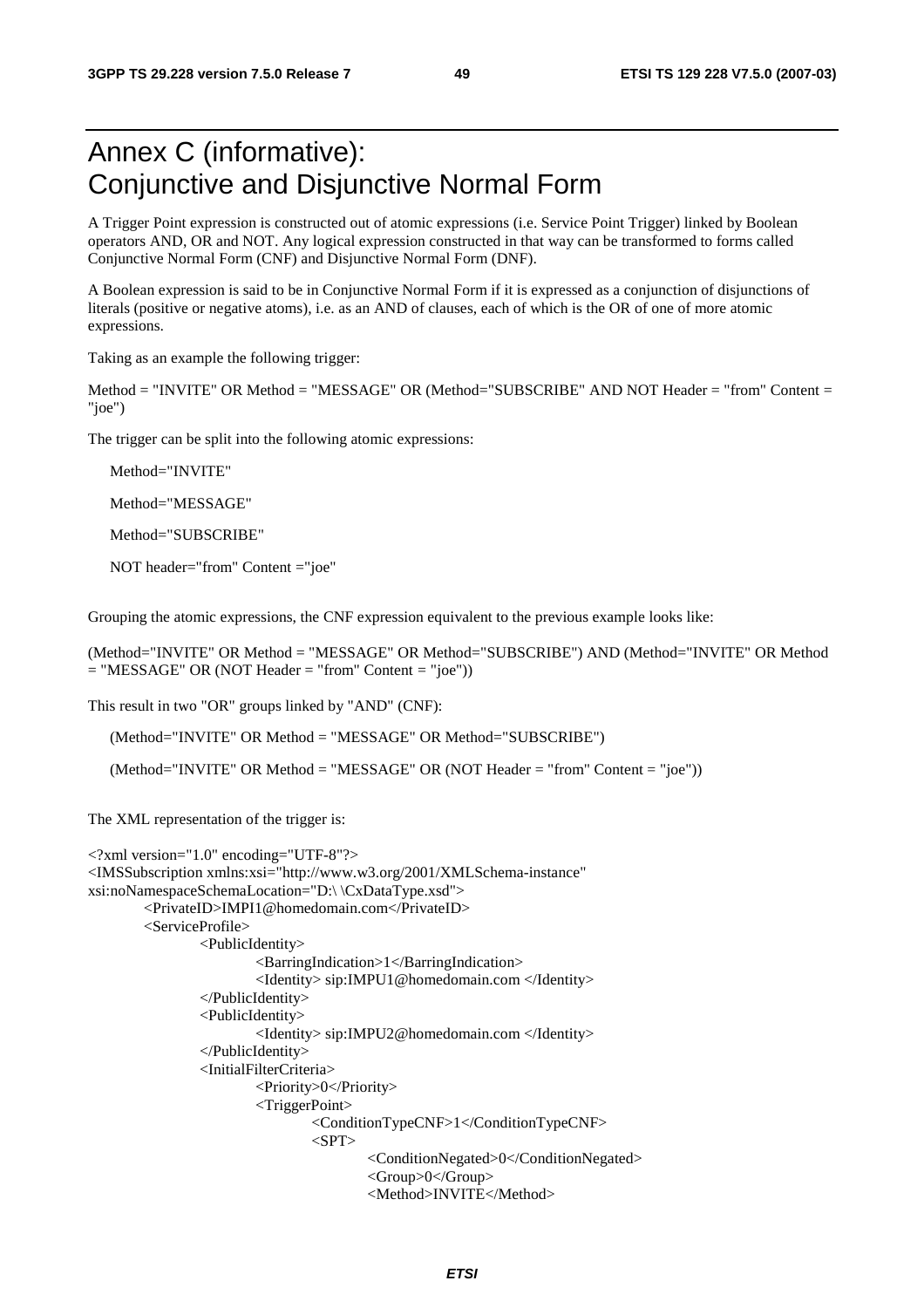$\langle$ SPT $>$  $<$ SPT $>$  <ConditionNegated>0</ConditionNegated> <Group>0</Group> <Method>MESSAGE</Method>  $<$ /SPT>  $<$ SPT $>$  <ConditionNegated>0</ConditionNegated> <Group>0</Group> <Method>SUBSCRIBE</Method>  $<$ /SPT>  $<$ SPT $>$  <ConditionNegated>0</ConditionNegated> <Group>1</Group> <Method>INVITE</Method>  $<$ /SPT>  $<$ SPT $>$  <ConditionNegated>0</ConditionNegated> <Group>1</Group> <Method>MESSAGE</Method>  $<$ /SPT $>$  $<$ SPT $>$  <ConditionNegated>1</ConditionNegated> <Group>1</Group> <SIPHeader> <Header>From</Header> <Content>"joe"</Content> </SIPHeader>  $<$ /SPT> </TriggerPoint> <ApplicationServer> <ServerName>sip:AS1@homedomain.com</ServerName> <DefaultHandling>0</DefaultHandling> </ApplicationServer> </InitialFilterCriteria> </ServiceProfile> </IMSSubscription>

A Boolean expression is said to be in Disjunctive Normal Form if it is expressed as a disjunction of conjuctions of literals (positive or negative atoms), i.e. as an OR of clauses, each of which is the AND of one of more atomic expressions.

The previous example is already in DNF, composed by the following groups:

Method="SUBSCRIBE" AND (NOT header="from" Content ="joe")

Method="INVITE"

Method="MESSAGE"

```
The XML representation of the trigger is: 
<?xml version="1.0" encoding="UTF-8"?> 
<IMSSubscription xmlns:xsi="http://www.w3.org/2001/XMLSchema-instance" 
xsi:noNamespaceSchemaLocation="D:\ CxDataType.xsd"> 
         <PrivateID>IMPI1@homedomain.com</PrivateID> 
         <ServiceProfile> 
                 <PublicIdentity> 
                          <BarringIndication>1</BarringIndication> 
                          <Identity> sip:IMPU1@homedomain.com </Identity> 
                  </PublicIdentity>
```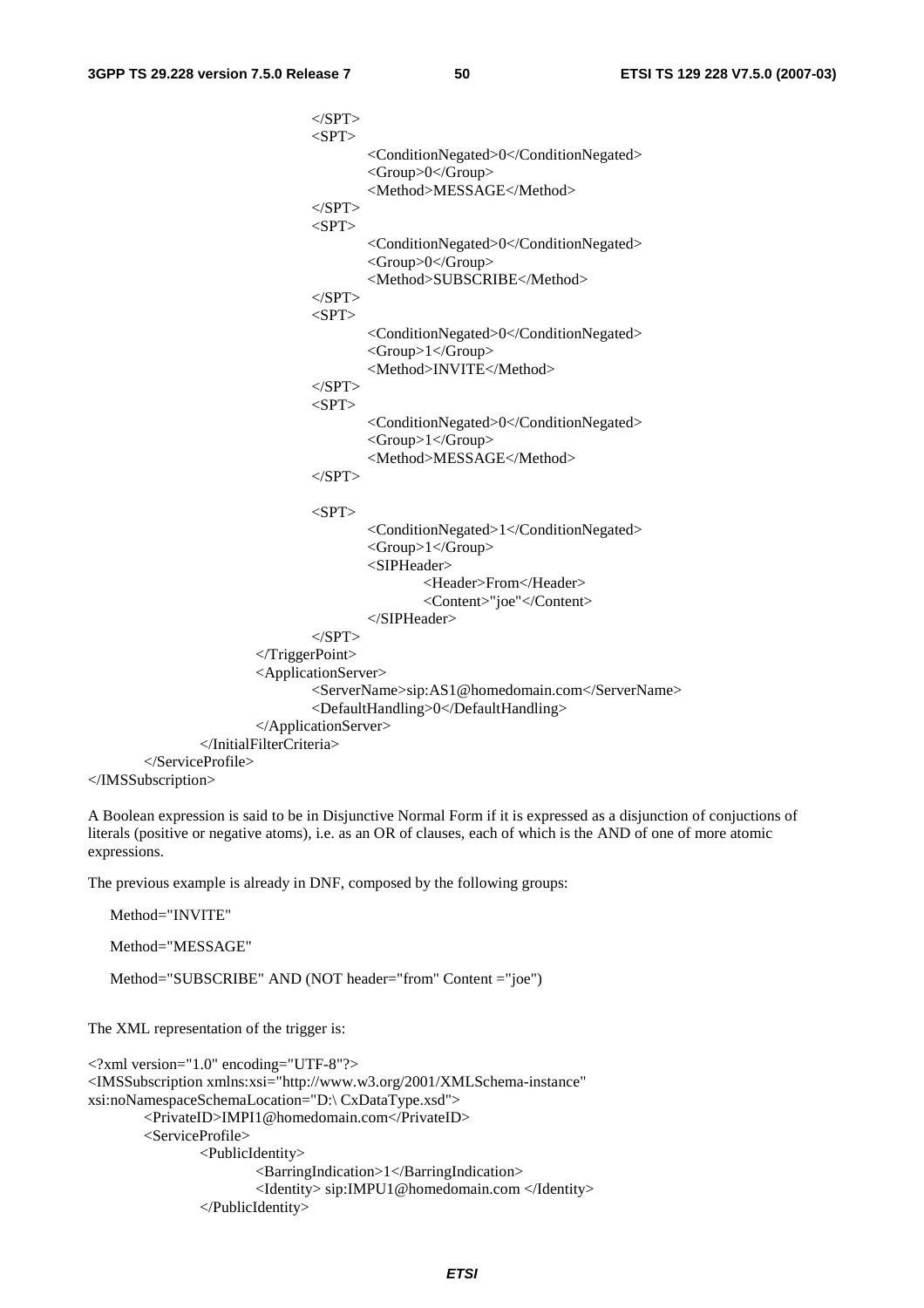<PublicIdentity> <Identity> sip:IMPU2@homedomain.com </Identity> </PublicIdentity> <InitialFilterCriteria> <Priority>0</Priority> <TriggerPoint> <ConditionTypeCNF>0</ConditionTypeCNF>  $<$ SPT $>$  <ConditionNegated>0</ConditionNegated> <Group>0</Group> <Method>INVITE</Method>  $<$ /SPT $>$  $<$ SPT $>$  <ConditionNegated>0</ConditionNegated> <Group>1</Group> <Method>MESSAGE</Method>  $<$ /SPT $>$  $<$ SPT $>$  <ConditionNegated>0</ConditionNegated> <Group>2</Group> <Method>SUBSCRIBE</Method>  $<$ /SPT>  $\langle$ SPT $>$  <ConditionNegated>1</ConditionNegated> <Group>2</Group> <SIPHeader> <Header>From</Header> <Content>"joe"</Content> </SIPHeader>  $<$ /SPT> </TriggerPoint> <ApplicationServer> <ServerName>sip:AS1@homedomain.com</ServerName> <DefaultHandling index="0">0</DefaultHandling> </ApplicationServer> </InitialFilterCriteria> </ServiceProfile> </IMSSubscription>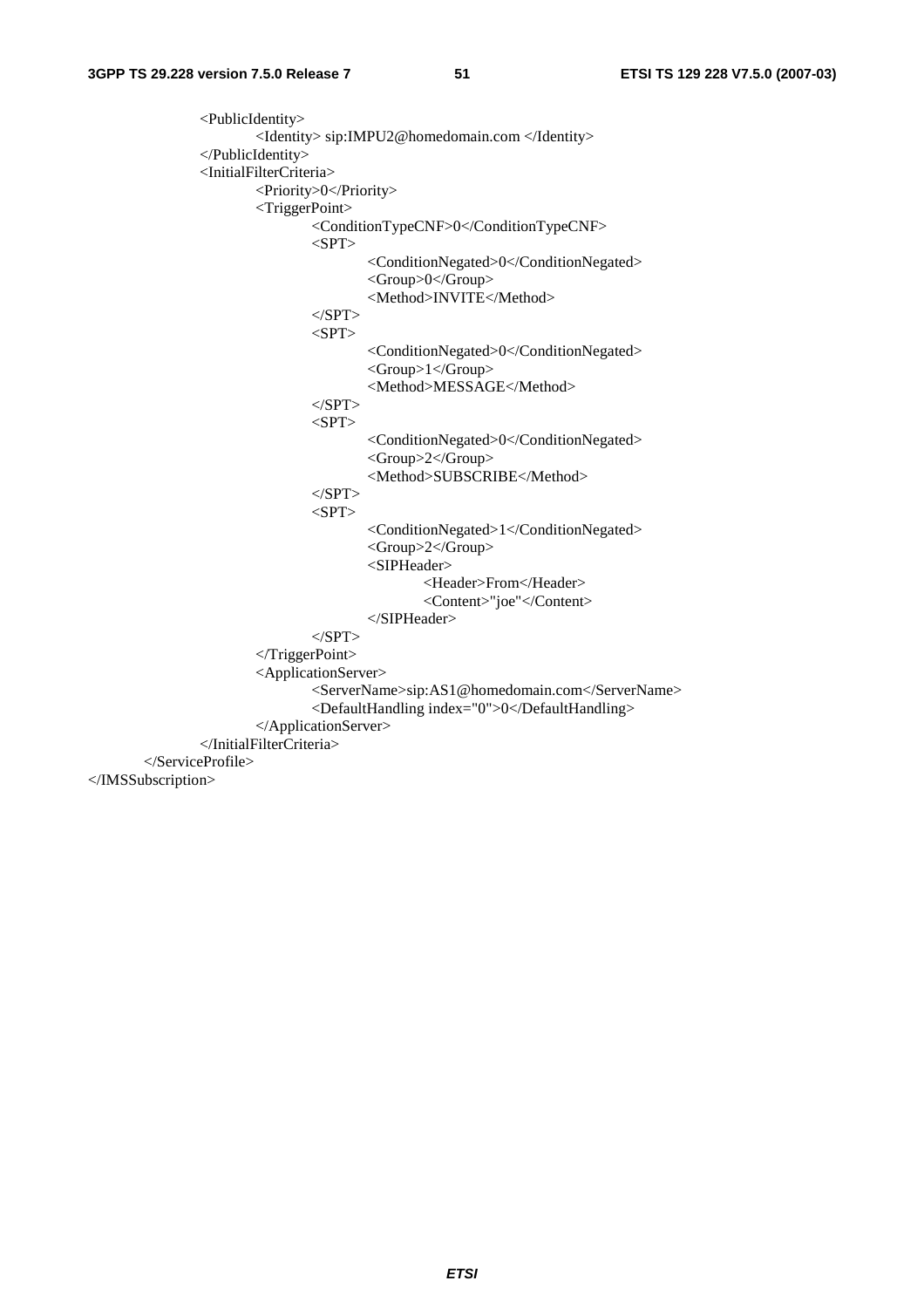# Annex D (informative): High-level format for the User Profile

The way the information shall be transferred through the Cx interface can be seen from a high-level point of view in the following picture:

| Private  |         |                                            |                    |
|----------|---------|--------------------------------------------|--------------------|
| identif. | Service | Public id. data   Core Network Serv. Auth. | App.&Serv. Filters |
| data     |         |                                            |                    |

**Figure C.1: Example of in-line format of user profile** 

If more than one service profile is created, for example to assign a different set of filters to public identifiers 1 and 2 and public identity 3, the information shall be packaged in the following way:

| Private  |          |             |                                       |           |                                       |  |
|----------|----------|-------------|---------------------------------------|-----------|---------------------------------------|--|
| identif. | Service  |             | Public id. 2 CN Serv. Aut A&S Filters | Service   | Public id. 3 CN Serv. Aut A&S Filters |  |
|          | $\cdots$ | ublic id. 1 |                                       | Profile 2 |                                       |  |
| data     |          |             |                                       |           |                                       |  |

**Figure C.2: Example of in-line format of user profile**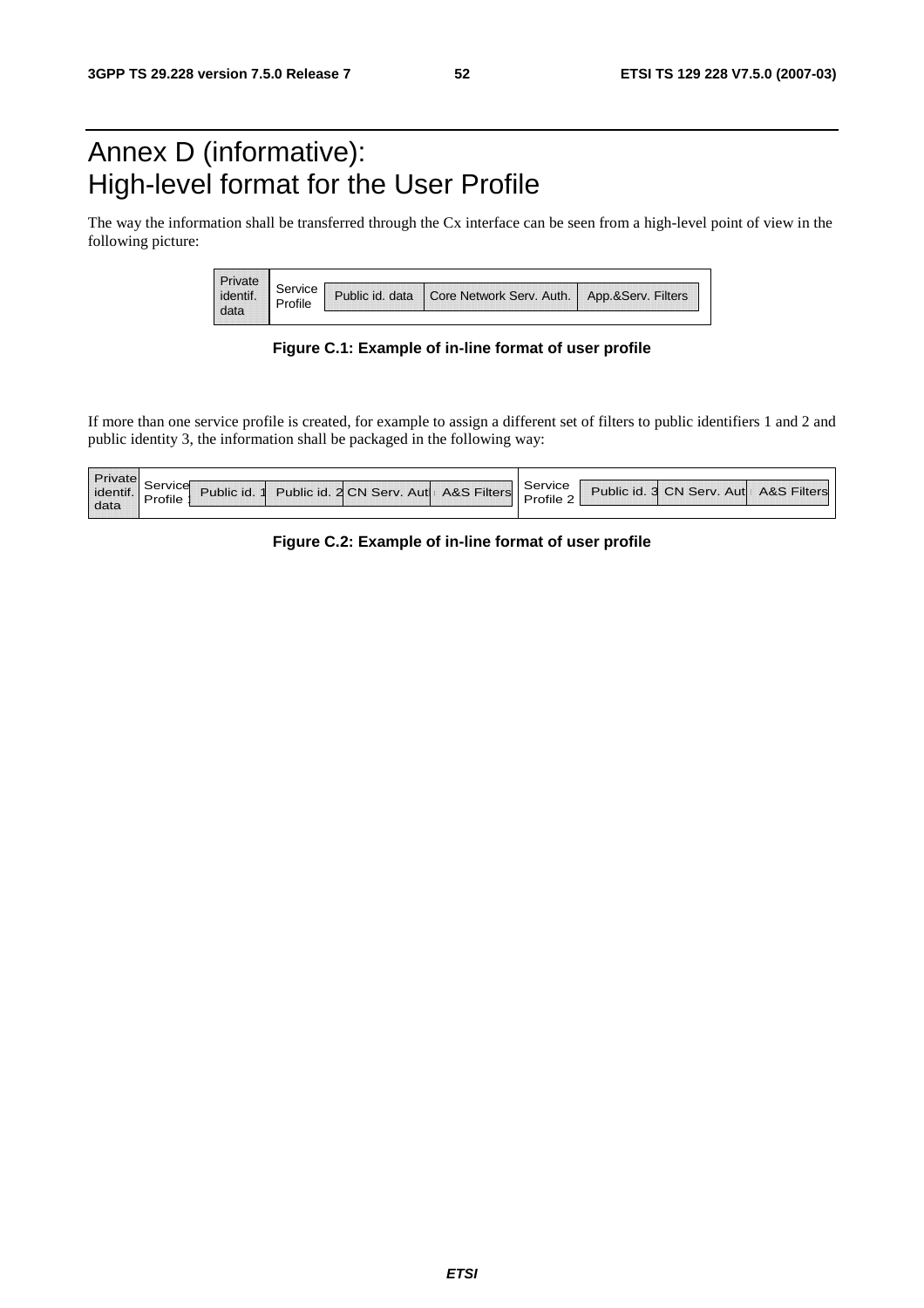# Annex E (normative): XML schema for the Cx interface user profile

The file CxDataType.xsd, attached to this specification, contains the XML schema for the user profile that is sent over the Cx interface. The user profile XML schema defines that are used in the user profile XML. The data that is allowed to be sent in the user profile may vary depending on the features supported by the Diameter end points, see 3GPP TS 29.229 [5]. The user profile XML schema file is intended to be used by an XML parser. The version of the Cx application sending the user profile XML shall be the same as the version of the sent user profile XML and thus it implies the version of the user profile XML schema to be used to validate it.

Table E.1 describes the data types and the dependencies among them that configure the user profile XML schema.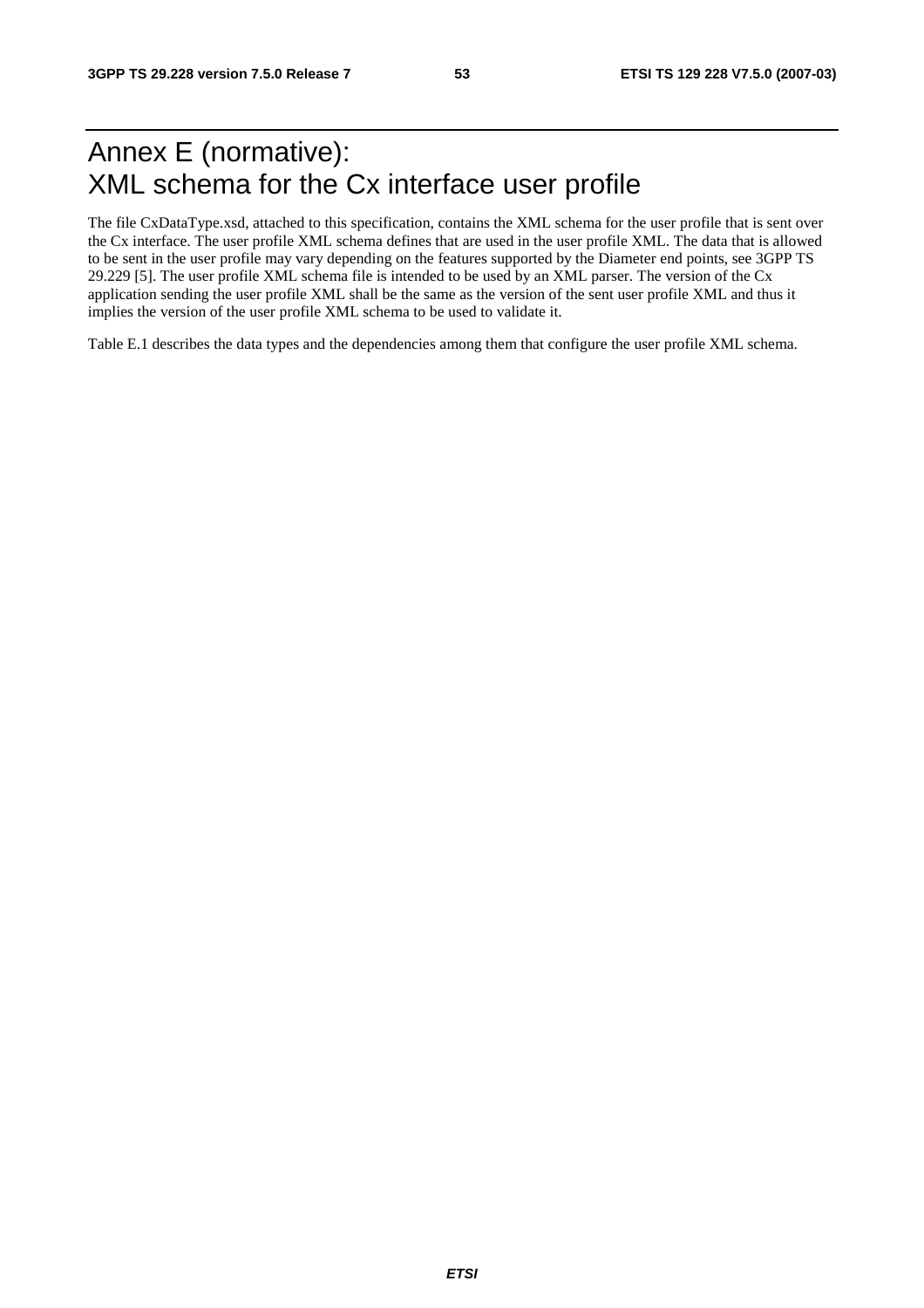| Data type             | Tag                  | <b>Base type</b> | <b>Comments</b>                          |
|-----------------------|----------------------|------------------|------------------------------------------|
| tPriority             | Priority             | integer          | $>= 0$                                   |
| tProfilePartIndicator | ProfilePartIndicator | enumerated       | Possible values:                         |
|                       |                      |                  | 0 (REGISTERED)                           |
|                       |                      |                  | 1 (UNREGISTERED)                         |
| tSharedIFCSetID       | SharedIFCSetID       | integer          | $>= 0$                                   |
| tGroupID              | Group                | integer          | $>= 0$                                   |
| tRegistrationType     | RegistrationType     | enumerated       | Possible values:                         |
|                       |                      |                  | 0 (INITIAL_REGISTRATION)                 |
|                       |                      |                  | 1 (RE-REGISTRATION)                      |
|                       |                      |                  | 2 (DE-REGISTRATION)                      |
| tDefaultHandling      | DefaultHandling      | enumerated       | Possible values:                         |
|                       |                      |                  | 0 (SESSION_CONTINUED)                    |
|                       |                      |                  | 1 (SESSION_TERMINATED)                   |
| tDirectionOfRequest   | <b>SessionCase</b>   | enumerated       | Possible values:                         |
|                       |                      |                  | 0 (ORIGINATING_SESSION)                  |
|                       |                      |                  | 1 TERMINATING_REGISTERED                 |
|                       |                      |                  | 2 (TERMINATING_UNREGISTERED)             |
|                       |                      |                  | 3 (ORIGINATING_UNREGISTERED)             |
| tPrivateID            | PrivateID            | anyURI           | Syntax described in IETF RFC 2486 [14]   |
| tSIP_URL              | Identity             | anyURI           | Syntax described in IETF RFC 3261 [11]   |
| tTEL_URL              | Identity             | anyURI           | Syntax described in IETF RFC 3966 [15]   |
| tIdentity             | Identity             | (union)          | Union of tSIP_URL and tTEL_URL           |
| tIdentityType         | IdentityType         | enumerated       | Possible values:                         |
|                       |                      |                  | 0 (PUBLIC_USER_IDENTITY)                 |
|                       |                      |                  | 1 (DISTINCT_PSI)                         |
|                       |                      |                  | 2 (WILDCARDED_PSI)                       |
| tWildcardedPSI        | WildcardedPSI        | anyURI           | Syntax described in 3GPP TS 23.003 [17]. |
| tServiceInfo          | ServiceInfo          | string           |                                          |

**Table E.1: XML schema for the Cx interface user profile: simple data types**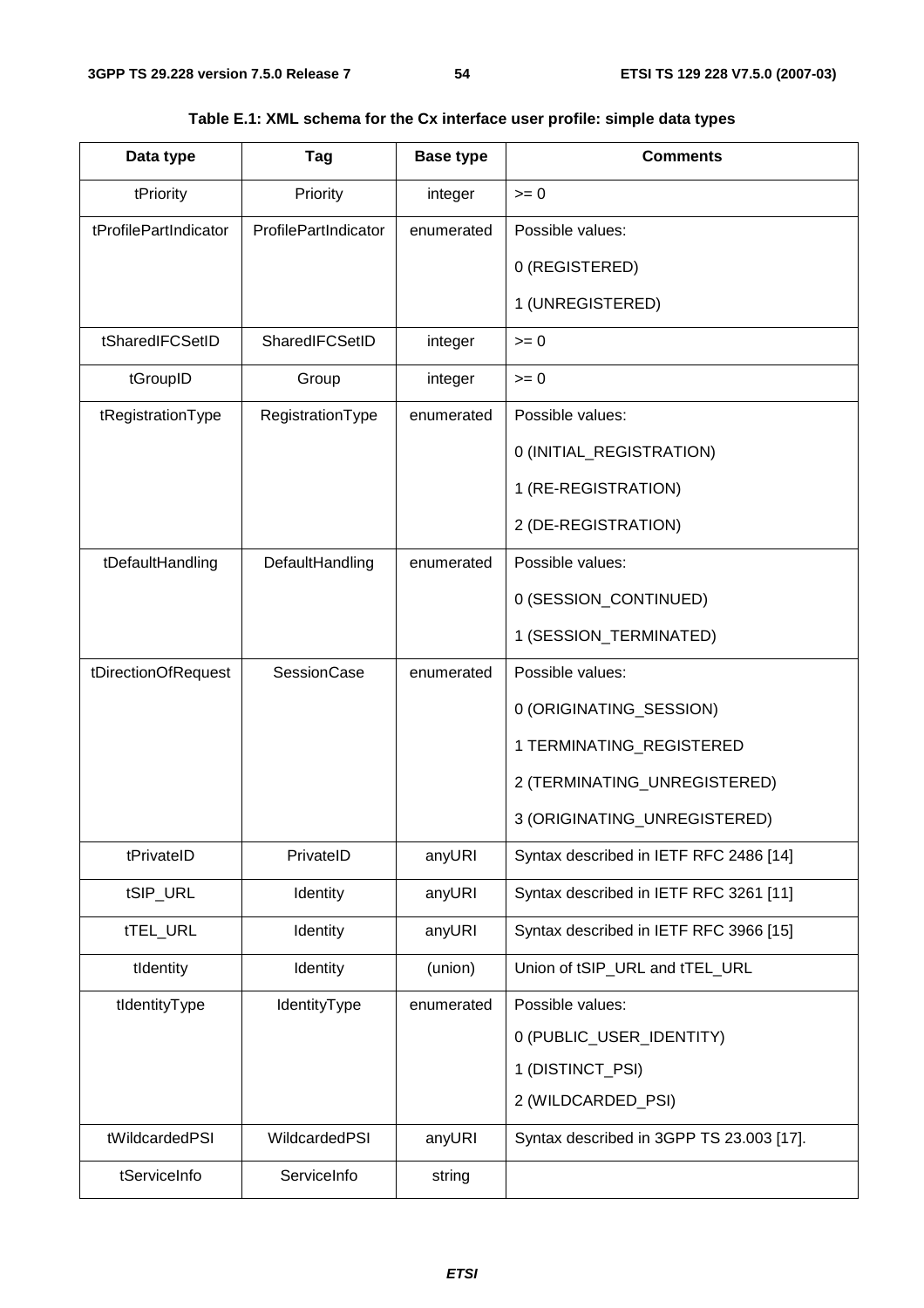| tString                       | RequestURI,<br>Method, Header,<br>Content, Line | string  |                  |
|-------------------------------|-------------------------------------------------|---------|------------------|
| tBool                         | ConditionTypeCNF,<br>ConditionNegated,          | boolean | Possible values: |
|                               | BarringIndication                               |         | $0$ (false)      |
|                               |                                                 |         | $1$ (true)       |
| tSubscribedMediaPr<br>ofileld | <b>SubscribedMediaPr</b><br>ofileld             | integer | $>=0$            |
| tDisplayName                  | DisplayName                                     | string  |                  |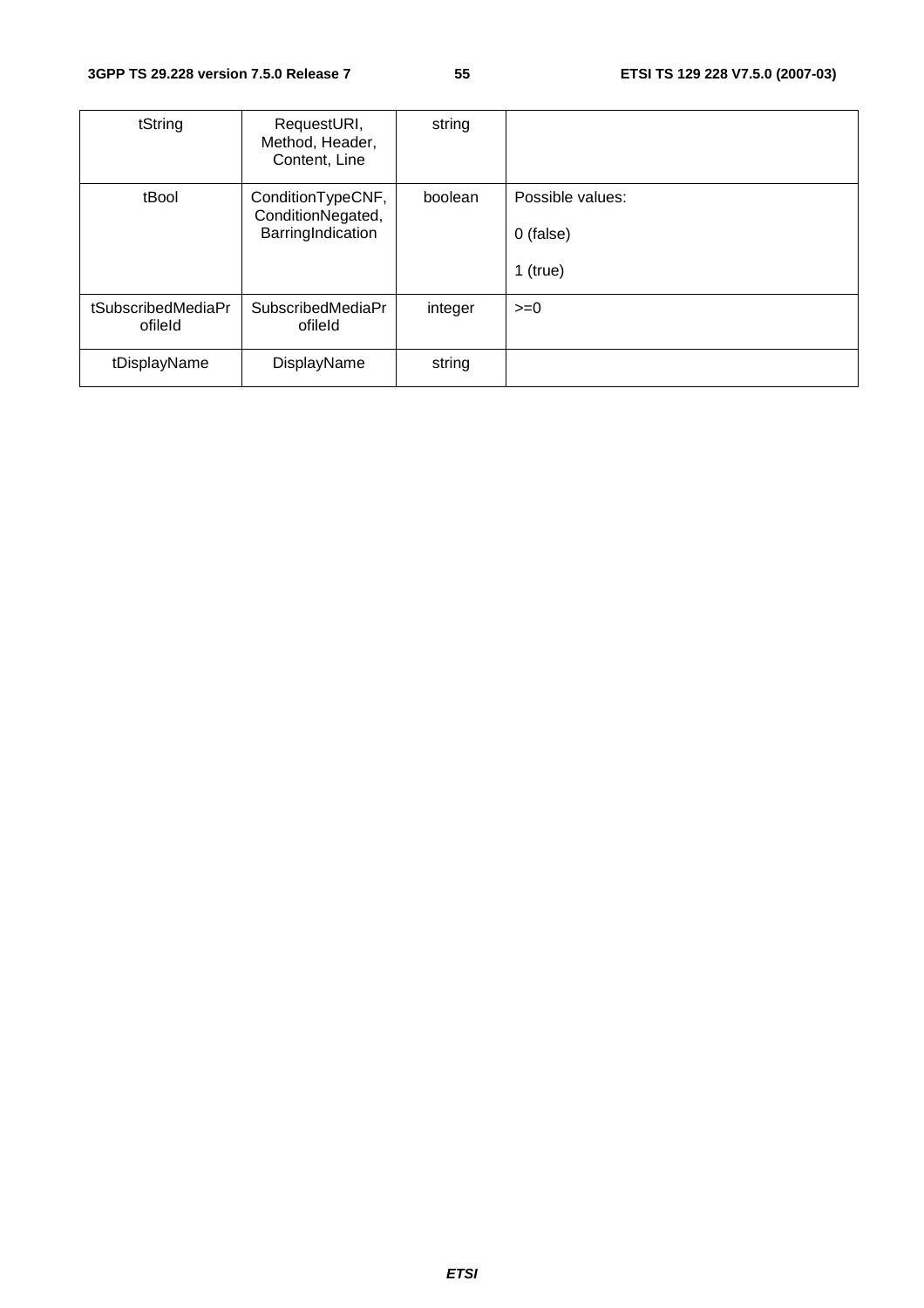| Data type                             | Tag                                  |            | <b>Compound of</b>                          |                                             |                    |  |  |
|---------------------------------------|--------------------------------------|------------|---------------------------------------------|---------------------------------------------|--------------------|--|--|
|                                       |                                      |            | <b>Tag</b>                                  | <b>Type</b>                                 | <b>Cardinality</b> |  |  |
| tIMSSubscription                      | <b>IMSSubscription</b>               | PrivateID  |                                             | tPrivateID                                  | 1                  |  |  |
|                                       |                                      |            | <b>ServiceProfile</b>                       | tServiceProfile                             | (1 to n)           |  |  |
| tServiceProfile                       | <b>ServiceProfile</b>                |            | PublicIdentity                              | tPublicIdentity                             | (1 to n)           |  |  |
|                                       |                                      |            | <b>InitialFilterCriteria</b>                | tInitialFilterCriteria                      | (0 to n)           |  |  |
|                                       |                                      |            | <b>CoreNetworkService</b><br>sAuthorization | <b>CoreNetworkServicesAut</b><br>horization | (0 to 1)           |  |  |
|                                       |                                      |            | Extension                                   | tServiceProfileExtension                    | (0 to 1)           |  |  |
| tServiceProfileExten<br>sion          | Extension                            |            | SharedIFCSetID                              | tSharedIFCSetID                             | (0 to n)           |  |  |
| tCoreNetworkServic<br>esAuthorization | CoreNetworkServic<br>esAuthorization | fileld     | SubscribedMediaPro                          | tSubscribedMediaProfileId                   | (0 to 1)           |  |  |
| tPublicIdentity                       | PublicIdentity                       |            | BarringIndication                           | tBool                                       | (0 to 1)           |  |  |
|                                       |                                      | Identity   |                                             | tIdentity                                   | 1                  |  |  |
|                                       |                                      | Extension  |                                             | tPublicIdentityExtension                    | (0 to 1)           |  |  |
| tInitialFilterCriteria                | <b>InitialFilterCriteria</b>         | Priority   |                                             | tPriority                                   | 1                  |  |  |
|                                       |                                      |            | TriggerPoint                                | tTrigger                                    | (0 to 1)           |  |  |
|                                       |                                      |            | ApplicationServer                           | tApplicationServer                          | 1                  |  |  |
|                                       |                                      |            | ProfilePartIndicator                        | tProfilePartIndicator                       | (0 to 1)           |  |  |
| tTrigger                              | <b>TriggerPoint</b>                  |            | ConditionTypeCNF                            | tBool                                       | 1                  |  |  |
|                                       |                                      | <b>SPT</b> |                                             | tSePoTri                                    | (1 to n)           |  |  |
| tSePoTri                              | <b>SPT</b>                           |            | ConditionNegated                            | tBool                                       | (0 to 1)           |  |  |
|                                       |                                      | Group      |                                             | tGroupID                                    | (1 to n)           |  |  |
|                                       |                                      |            | RequestURI                                  | tString                                     | $\mathbf{1}$       |  |  |
|                                       |                                      | Choice of  | Method                                      | tString                                     | 1                  |  |  |
|                                       |                                      |            | SIPHeader                                   | tHeader                                     | $\mathbf 1$        |  |  |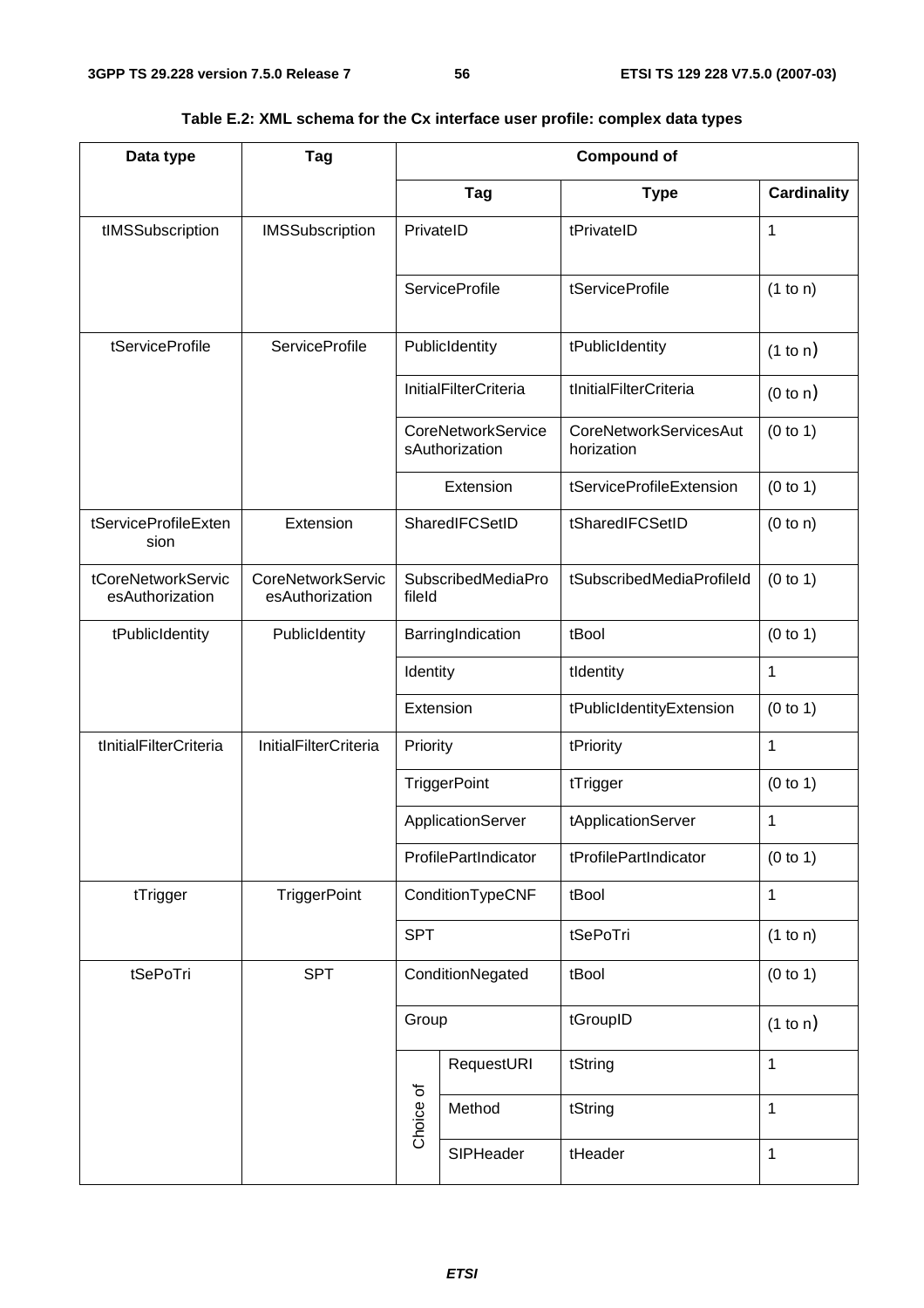|                                                |                    |         | <b>SessionCase</b>            | tDirectionOfRequest       | 1        |
|------------------------------------------------|--------------------|---------|-------------------------------|---------------------------|----------|
|                                                |                    |         | <b>SessionDescri</b><br>ption | tSessionDescription       | 1        |
|                                                |                    |         | Extension                     | tSePoTriExtension         | (0 to 1) |
| tSePoTriExtension                              | Extension          |         | RegistrationtType             | tRegistrationType         | (0 to 2) |
| tHeader                                        | SIPHeader          | Header  |                               | tString                   | 1        |
|                                                |                    | Content |                               | tString                   | (0 to 1) |
| tSessionDescription                            | SessionDescription | Line    |                               | tString                   | 1        |
|                                                |                    | Content |                               | tString                   | (0 to 1) |
| tApplicationServer                             | ApplicationServer  |         | <b>ServerName</b>             | tSIP_URL                  | 1        |
|                                                |                    |         | DefaultHandling               | tDefaultHandling          | (0 to 1) |
|                                                |                    |         | ServiceInfo                   | tServiceInfo              | (0 to 1) |
| tPublicIdentityExtens<br>ion                   | Extension          |         | IdentityType                  | tIdentityType             | (0 to 1) |
|                                                |                    |         | WildcardedPSI                 | tWildcardedPSI            | (0 to 1) |
|                                                |                    |         | Extension                     | tPublicIdentityExtension2 | (0 to 1) |
| tPublicIdentityExtens<br>ion2                  | Extension          |         | DisplayName                   | tDisplayName              | (0 to 1) |
| NOTE: "n" shall be interpreted as non-bounded. |                    |         |                               |                           |          |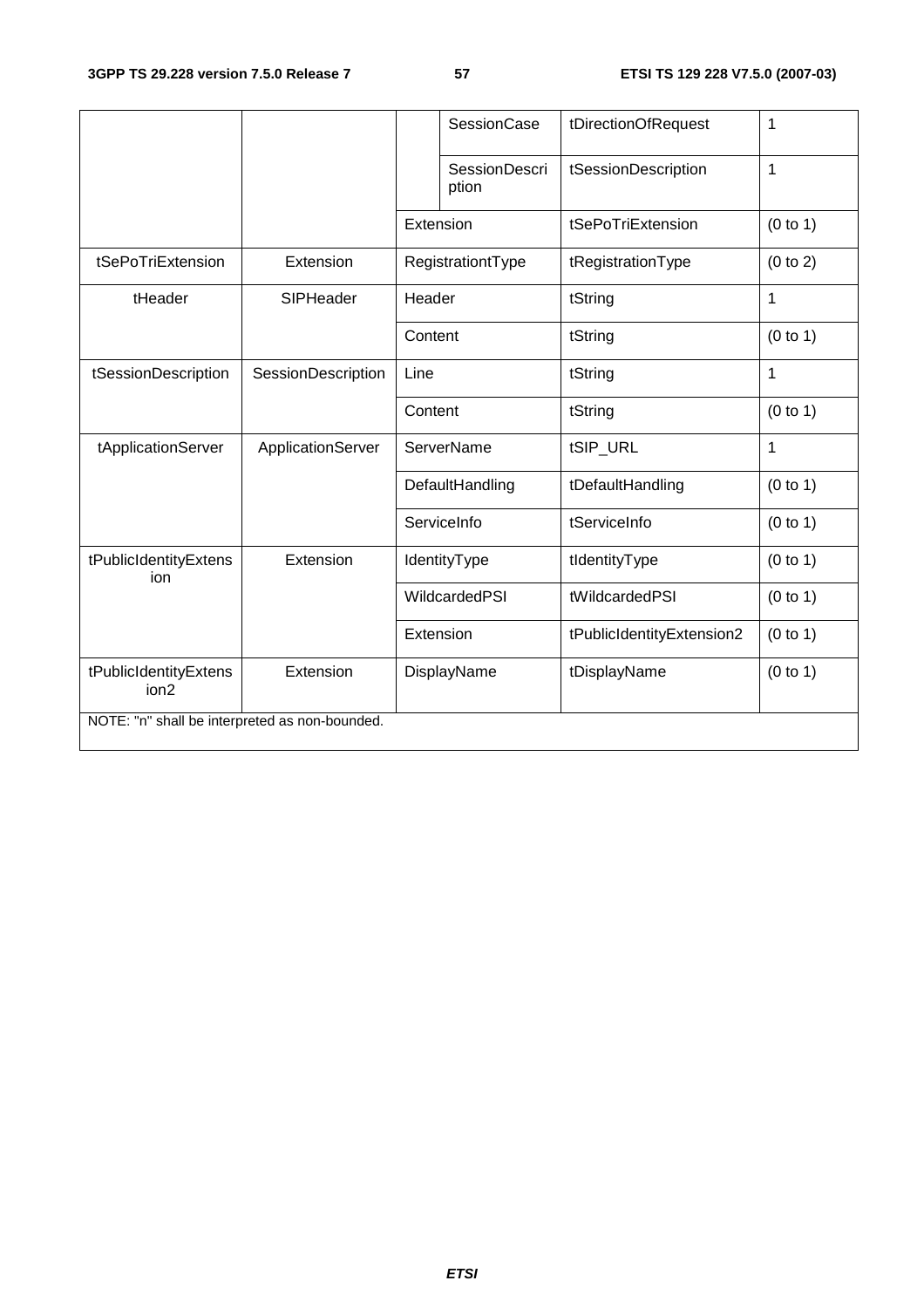# Annex F (normative): Definition of parameters for service point trigger matching

Table F.1 defines the parameters that are transported in the user profile XML.

#### **Table F.1: Definition of parameters in the user profile XML**

| Tag                                | <b>Description</b>                                                                                                                                                                                                                                                                                                                                                                                                                                                                                                                                                                                                                                                                                                                                            |
|------------------------------------|---------------------------------------------------------------------------------------------------------------------------------------------------------------------------------------------------------------------------------------------------------------------------------------------------------------------------------------------------------------------------------------------------------------------------------------------------------------------------------------------------------------------------------------------------------------------------------------------------------------------------------------------------------------------------------------------------------------------------------------------------------------|
| SIPHeader                          | A SIP Header SPT shall be evaluated separately against each header instance within the SIP<br>message. The SIP Header SPT matches if at least one header occurrence matches the SPT.                                                                                                                                                                                                                                                                                                                                                                                                                                                                                                                                                                          |
| Header (of<br>SIPHeader)           | Header tag shall include a regular expression in a form of Extended Regular Expressions<br>(ERE) as defined in chapter 9 in IEEE 1003.1-2004 Part 1 [13]. The regular expression shall<br>be matched against the header-name of the SIP header. For definition of header and header-<br>name, see IETF RFC 3261 [11]. Before matching the header-name to the pattern, all SWSs<br>shall be removed from the header-name and all LWSs in the header-name shall be reduced to<br>a single white space character (SP). For definition of SWS and LWS, see IETF RFC 3261<br>$[11]$ .                                                                                                                                                                              |
| Content (of<br>SIPHeader)          | Content tag shall include a regular expression in a form of Extended Regular Expressions<br>(ERE) as defined in chapter 9 in IEEE 1003.1-2004 Part 1 [13]. The regular expression shall<br>be matched against the header-value of the SIP header. For definition of header and header-<br>value, see IETF RFC 3261 [11]. If the SIP header contains several header-values in a comma-<br>separated list, each of the header-value shall be matched against the pattern for the Content<br>separately. Before matching the header-value to the pattern, all SWSs shall be removed from<br>the header-value and all LWSs in the header-value shall be reduced to a single white space<br>character (SP). For definition of SWS and LWS, see IETF RFC 3261 [11]. |
| SessionDescription                 | A Session Description SPT shall be evaluated separately against each SDP field instance<br>within the SIP message. The Session Description SPT matches if at least one field occurrence<br>matches the SPT.                                                                                                                                                                                                                                                                                                                                                                                                                                                                                                                                                   |
| Line (of<br>SessionDescription)    | Line tag shall include a regular expression in a form of Extended Regular Expressions (ERE)<br>as defined in chapter 9 in IEEE 1003.1-2004 Part 1 [13]. The regular expression shall be<br>matched against the type of the field inside the session description. For definition of type, see<br>chapter 6 in IETF RFC 4566 [12].                                                                                                                                                                                                                                                                                                                                                                                                                              |
| Content (of<br>SessionDescription) | Content tag shall include a regular expression in a form of Extended Regular Expressions<br>(ERE) as defined in chapter 9 in IEEE 1003.1-2004 Part 1 [13]. The regular expression shall<br>be matched against the value of the field inside the session description. For definition of<br>value, see chapter 6 in IETF RFC 4566 [12].                                                                                                                                                                                                                                                                                                                                                                                                                         |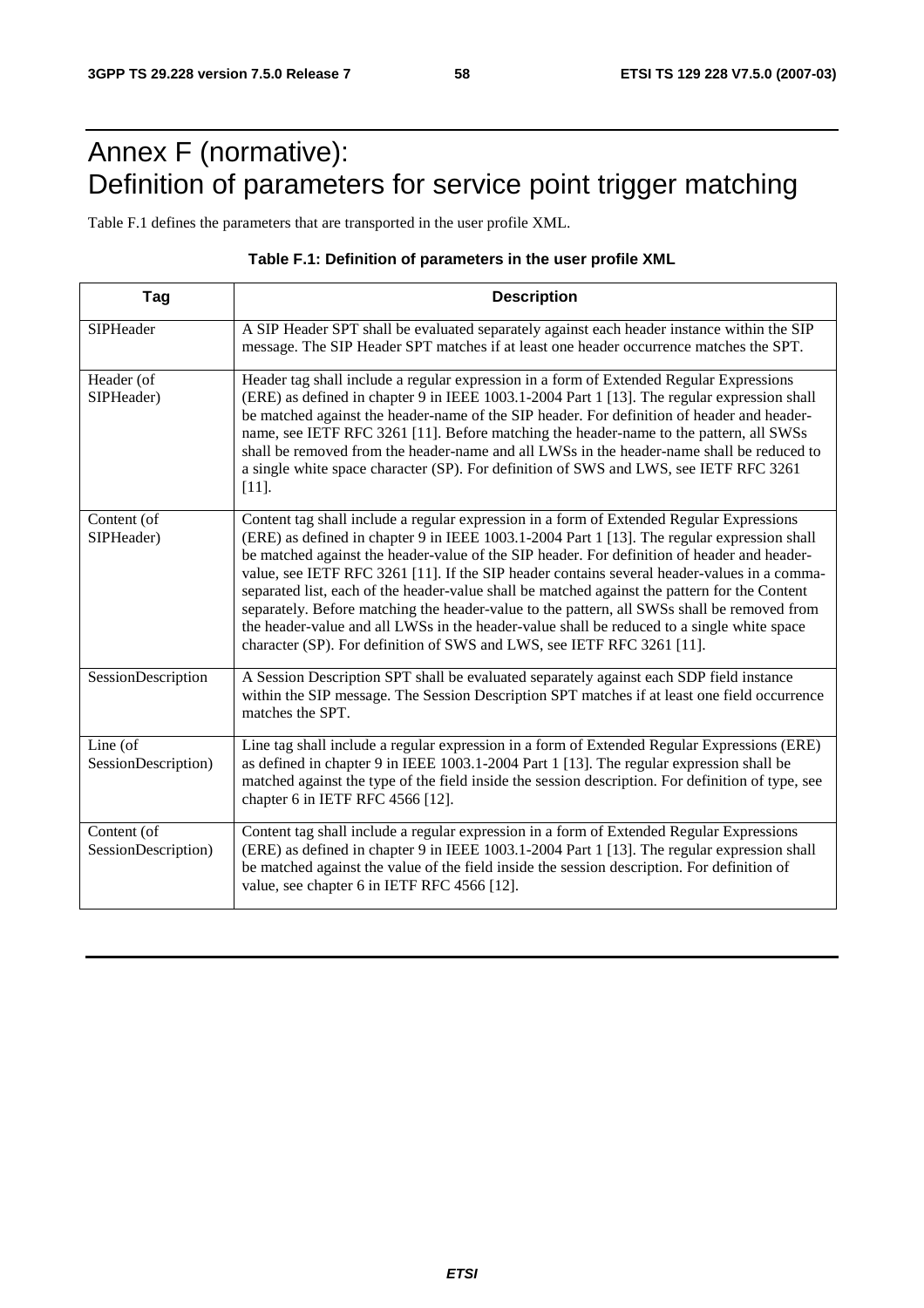# Annex G (informative): Change history

| <b>Change history</b> |  |                                      |           |                          |                                                                                                             |       |                |
|-----------------------|--|--------------------------------------|-----------|--------------------------|-------------------------------------------------------------------------------------------------------------|-------|----------------|
| Date                  |  | TSG # TSG Doc.                       | <b>CR</b> |                          | <b>Rev Subject/Comment</b>                                                                                  | Old   | <b>New</b>     |
| Jun 2002              |  | CN#16 NP-020264                      |           |                          | Version 2.0.0 approved at CN#16                                                                             | 2.0.0 | 5.0.0          |
| Sep 2002              |  | CN#17 NP-020449                      | 001       | $\overline{2}$           | Clarification of implicit registration                                                                      | 5.0.0 | 5.1.0          |
| Sep 2002              |  | CN#17 NP-020449                      | 002       | 1                        | Clarification of user registration status query                                                             | 5.0.0 | 5.1.0          |
| Sep 2002              |  | CN#17 NP-020449                      | 003       | 1                        | Clarification of HSS initiated update of user profile                                                       | 5.0.0 | 5.1.0          |
| Sep 2002              |  | CN#17 NP-020449                      | 004       | $\overline{2}$           | Clarification of MAR command                                                                                | 5.0.0 | 5.1.0          |
| Sep 2002              |  | CN#17   NP-020449                    | 005       | $\mathbf{1}$             | Conditionality of the SIP-Auth-Data-Item in MAA command                                                     | 5.0.0 | 5.1.0          |
| Dec 2002              |  | CN#18 NP-020587                      | 008       | 2                        | Rejection of registration of a Temporary Public Identity without                                            | 5.1.0 | 5.2.0          |
|                       |  |                                      |           |                          | active implicit registration                                                                                |       |                |
| Dec 2002              |  | CN#18 NP-020587                      | 010       | $\overline{\phantom{a}}$ | Removal of upper bounds in Cx i/f user profile                                                              | 5.1.0 | 5.2.0          |
| Dec 2002              |  | CN#18 NP-020587                      | 011       |                          | S-CSCF Assignment                                                                                           | 5.1.0 | 5.2.0          |
| Dec 2002              |  | CN#18 NP-020587                      | 012       |                          | NAS-Session-Key AVPs in MAA command                                                                         | 5.1.0 | 5.2.0          |
| Dec 2002              |  | CN#18 NP-020587                      | 013       | 1                        | Correction to detailed behaviour of user registration status query                                          | 5.1.0 | 5.2.0          |
| Dec 2002              |  | CN#18 NP-020587                      | 014       | $\mathbf{1}$             | Removing the DDF dependencies from Cx interface                                                             | 5.1.0 | 5.2.0          |
| Dec 2002              |  | CN#18 NP-020587                      | 015       | 1                        | Clarification of SERVER_CHANGE de-registration reason code                                                  | 5.1.0 | 5.2.0          |
| Dec 2002              |  | CN#18 NP-020589                      | 016       | 1                        | Clarification of User-Authorization-Type AVP usage within the UAR                                           | 5.1.0 | 5.2.0          |
| Dec 2002              |  | CN#18 NP-020587                      | 017       | $\mathbf{1}$             | Correction to HSS initiated update of user profile                                                          | 5.1.0 | 5.2.0          |
| Dec 2002              |  | CN#18 NP-020588                      | 019       | $\blacksquare$           | Correction in charging information                                                                          | 5.1.0 | 5.2.0          |
| Dec 2002              |  | CN#18 NP-020590                      | 020       | $\mathbf{1}$             | Error handling in S-CSCF when receiving too much data                                                       | 5.1.0 | 5.2.0          |
| Dec 2002              |  | CN#18 NP-020587                      | 021       | $\mathbf{1}$             | Re-allocation of S-CSCF                                                                                     | 5.1.0 | 5.2.0          |
| Dec 2002              |  | CN#18 NP-020591                      | 022       | $\overline{\phantom{a}}$ | Correction of the SPI                                                                                       | 5.1.0 | 5.2.0          |
| Mar 2003              |  | CN#19 NP-030101                      | 025       | 1                        | Clarification of service profile download at service profile                                                | 5.2.0 | 5.3.0          |
|                       |  |                                      |           |                          | modification                                                                                                |       |                |
| Mar 2003              |  | CN#19 NP-030101                      | 028       | $\blacksquare$           | Filter ID field removal in InitialFilterCriteria class                                                      | 5.2.0 | 5.3.0          |
| Mar 2003              |  | CN#19 NP-030101                      | 030       | 1                        | Clarification of IMPU barring handling                                                                      | 5.2.0 | 5.3.0          |
| Mar 2003              |  | CN#19 NP-030101                      | 032       | $\mathbf{1}$             | The default public user identity in the Server-Assignment-Answer                                            | 5.2.0 | 5.3.0          |
| Mar 2003              |  | CN#19 NP-030101                      | 034       | $\overline{2}$           | Corrections to service profile                                                                              | 5.2.0 | 5.3.0          |
| Mar 2003              |  | CN#19 NP-030101                      | 037       | 3                        | Handling of non supported data in the S-CSCF when the profile is                                            | 5.2.0 | 5.3.0          |
|                       |  |                                      |           |                          | being updated                                                                                               |       |                |
| Mar 2003              |  | CN#19 NP-030101                      | 024       | 1                        | Clarification of the HSS behaviour in REGISTRATION and<br>DE_REGISTRATION procedures at IMPU checking time. | 5.2.0 | 5.3.0          |
| Mar 2003              |  | CN#19 NP-030101                      | 027       | $\blacksquare$           | Deletion of Annex F                                                                                         | 5.2.0 | 5.3.0          |
| Mar 2003              |  | CN#19 NP-030101                      | 029       | $\blacksquare$           | Clarification of User-Authorization-Type AVP usage within UAR                                               | 5.2.0 | 5.3.0          |
| Mar 2003              |  | CN#19 NP-030101                      | 031       | $\mathbf{1}$             | Update TS 29.228 after Diameter has become RFC                                                              | 5.2.0 | 5.3.0          |
| Mar 2003              |  | CN#19 NP-030101                      | 033       | 1                        | Replacement of the NAS-Session-Key AVP                                                                      | 5.2.0 | 5.3.0          |
| Mar 2003              |  | CN#19 NP-030101                      | 035       | $\overline{2}$           | Clarification on Re-allocation of S-CSCF                                                                    | 5.2.0 | 5.3.0          |
| Mar 2003              |  | CN#19 NP-030101                      | 038       | 1                        | Change of SPI to SPT                                                                                        | 5.2.0 | 5.3.0          |
| Mar 2003              |  | CN#19 NP-030101                      | 040       | 1                        | Definition of the Subscribed Media Profile Identifier                                                       | 5.2.0 | 5.3.0          |
| Mar 2003              |  | CN#19 NP-030101                      | 026       |                          | Error in definition of Service Point of Interest class                                                      | 5.2.0 | 5.3.0          |
|                       |  | CN#20 NP-030215                      |           |                          |                                                                                                             |       |                |
| Jun 2003              |  |                                      | 043       |                          | Correct use of the Result-Code AVP                                                                          | 5.3.0 | 5.4.0          |
| Jun 2003              |  | CN#20 NP-030215                      | 044       | 1                        | Conditionality of User-Name AVP in Server-Assignment-Answer                                                 | 5.3.0 | 5.4.0<br>5.4.0 |
| Jun 2003              |  | CN#20   NP-030215<br>CN#20 NP-030215 | 045       | 2                        | Corrections to the base 64 encoding examples                                                                | 5.3.0 |                |
| Jun 2003              |  |                                      | 046       | 1                        | Deregistration of implicitly registered public user identities                                              | 5.3.0 | 5.4.0          |
| Jun 2003              |  | CN#20 NP-030215                      | 047       |                          | Clarification on the Server-Assignment-Type NO_ASSIGNMENT                                                   | 5.3.0 | 5.4.0          |
| Jun 2003              |  | CN#20 NP-030215                      | 048       | $\mathbf{1}$             | Incorrect use of result-code                                                                                | 5.3.0 | 5.4.0          |
| Jun 2003              |  | CN#20 NP-030215                      | 049       | 1                        | Misalignment in the Public-User-Identity IE                                                                 | 5.3.0 | 5.4.0          |
| Jun 2003              |  | CN#20 NP-030215                      | 050       | 1                        | Duplicated Destination-Host AVP within MAR command code                                                     | 5.3.0 | 5.4.0          |
| Sep 2003              |  | CN#21   NP-030383                    | 042       | 3                        | Error in S-CSCF Assignment Type                                                                             | 5.4.0 | 5.5.0          |
| Sep 2003              |  | CN#21 NP-030383                      | 051       | 2                        | Mistakes in the XML schema of 29.228-540                                                                    | 5.4.0 | 5.5.0          |
| Sep 2003              |  | CN#21   NP-030383                    | 055       | 1                        | Extensibility of the public identity structure in the XML schema                                            | 5.4.0 | 5.5.0          |
| Sep 2003              |  | CN#21 NP-030394                      | 041       | $\overline{2}$           | Introduction of Presence Stage 3 (Px) to the Cx interface                                                   | 5.5.0 | 6.0.0          |
| Sep 2003              |  | CN#21 NP-030394                      | 052       |                          | Sharing public identities across multiple UEs                                                               | 5.5.0 | 6.0.0          |
| Dec 2003              |  | CN#22 NP-030585                      | 057       | 3                        | Conditions for inclusion of Charging Information                                                            | 6.0.0 | 6.1.0          |
| Dec 2003              |  | CN#22 NP-030500                      | 060       | 1                        | MAR in synchronisation failure case                                                                         | 6.0.0 | 6.1.0          |
| Dec 2003              |  | CN#22 NP-030500                      | 061       | 1                        | The S-CSCF name needs to be checked always in MAR                                                           | 6.0.0 | 6.1.0          |
| Dec 2003              |  | CN#22 NP-030500                      | 063       | $\blacksquare$           | Conditional AVPs in answer commands                                                                         | 6.0.0 | 6.1.0          |
| Dec 2003              |  | CN#22 NP-030500                      | 065       | 1                        | Server-Assignment-Request                                                                                   | 6.0.0 | 6.1.0          |
| Dec 2003              |  | CN#22 NP-030500                      | 067       |                          | Determination of User-Authorization-Type AVP based on                                                       | 6.0.0 | 6.1.0          |
| Dec 2003              |  | CN#22 NP-030500                      | 069       | $\overline{2}$           | registration expiration<br>Not registered state after deregistration with S-CSCF deleted at the 6.0.0       |       | 6.1.0          |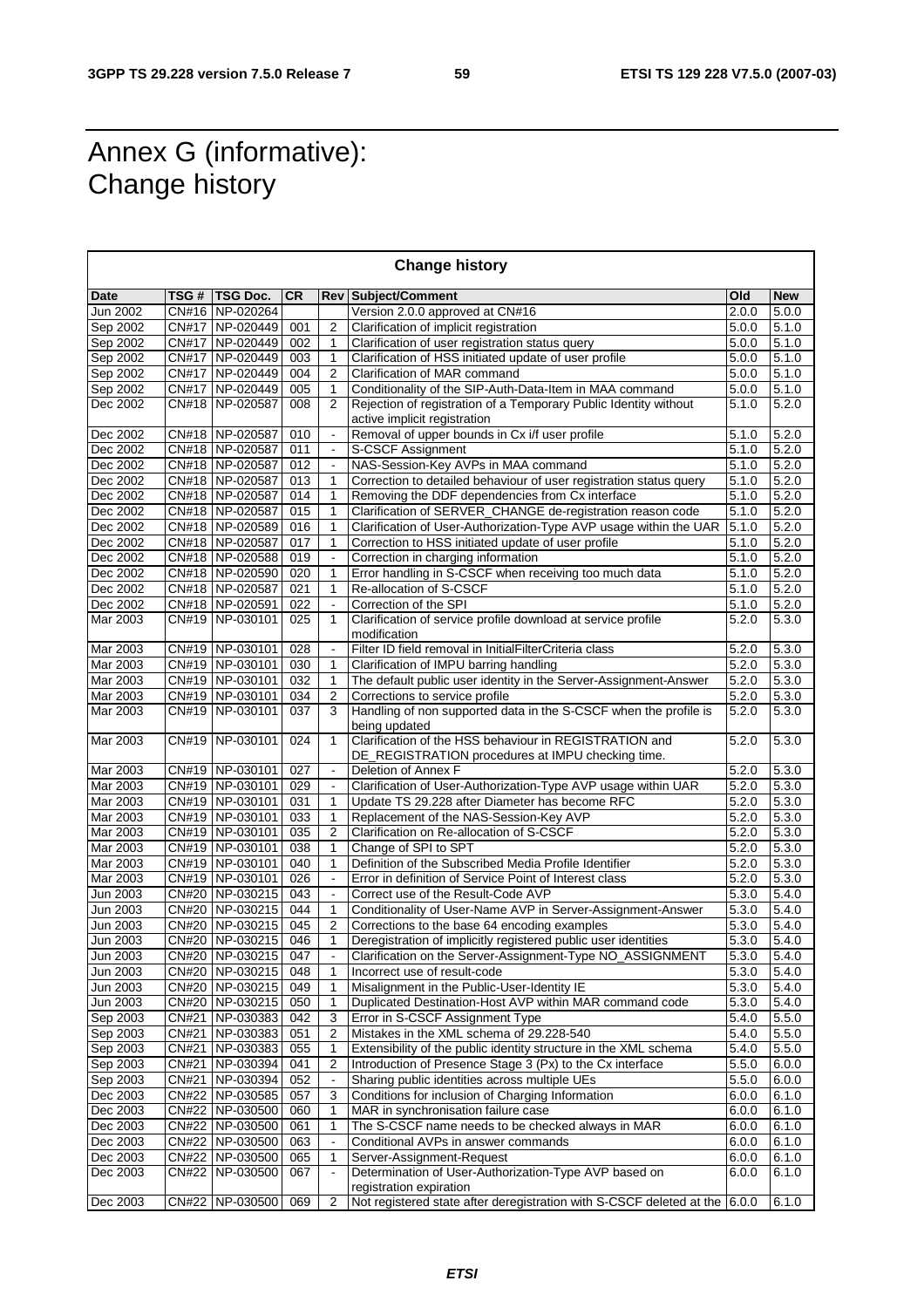|                 |                     |                      |     |                | <b>HSS</b>                                                                  |       |       |
|-----------------|---------------------|----------------------|-----|----------------|-----------------------------------------------------------------------------|-------|-------|
| Dec 2003        |                     | CN#22 NP-030500      | 071 | $\mathbf{r}$   | The extensibility of the XML schema                                         | 6.0.0 | 6.1.0 |
| Dec 2003        | <b>CN#22</b>        |                      |     |                | Reference [9] updated                                                       | 6.0.0 | 6.1.0 |
| Mar 2004        |                     | CN#23 NP-040046      | 077 | 1              | Clarification on S-CSCF-Name comparison                                     | 6.1.0 | 6.2.0 |
| Mar 2004        |                     | CN#23 NP-040055      | 081 |                | Error for missing identification in SAR command                             | 6.1.0 | 6.2.0 |
| Mar 2004        |                     | CN#23 NP-040046      | 085 | 1              | Conditions for inclusion of Public Identity in SAR                          | 6.1.0 | 6.2.0 |
|                 |                     |                      |     | 1              |                                                                             |       |       |
| Mar 2004        |                     | CN#23 NP-040046      | 087 |                | Correction to sending the Charging-Information AVP                          | 6.1.0 | 6.2.0 |
| Mar 2004        |                     | CN#23 NP-040046      | 089 |                | Correction to User-Authorization-Answer                                     | 6.1.0 | 6.2.0 |
| Mar 2004        |                     | CN#23 NP-040046      | 091 |                | Default handling of error cases during IMS registration                     | 6.1.0 | 6.2.0 |
| Jun 2004        |                     | CN#24 NP-040215      | 097 | $\overline{2}$ | Update of the charging addresses from HSS                                   | 6.2.0 | 6.3.0 |
| Jun 2004        |                     | CN#24 NP-040215      | 095 | 1              | Content of the User Profile                                                 | 6.2.0 | 6.3.0 |
| Jun 2004        |                     | CN#24 NP-040215      | 099 |                | Correction of SessionCase attribute ambiguity                               | 6.2.0 | 6.3.0 |
| Sep 2004        |                     | CN#25 NP-040416      | 109 | 1              | LIR and services related to unregistered state                              | 6.3.0 | 6.4.0 |
| Sep 2004        |                     | CN#25 NP-040401      | 121 | $\overline{2}$ | <b>Triggering initial REGISTER messages</b>                                 | 6.3.0 | 6.4.0 |
| Sep 2004        |                     | CN#25 NP-040401      | 118 | 1              | XML versioning                                                              | 6.3.0 | 6.4.0 |
| Sep 2004        |                     | CN#25 NP-040401      | 122 | 1              | Optimization of User Profile Download                                       | 6.3.0 | 6.4.0 |
|                 |                     | CN#25 NP-040396      | 124 | $\overline{2}$ |                                                                             | 6.3.0 | 6.4.0 |
| Sep 2004        |                     |                      |     |                | Simplification of the User Profile Split concept                            |       |       |
| Sep 2004        |                     | CN#25 NP-040416      | 120 | 3              | Use of regular expressions                                                  | 6.3.0 | 6.4.0 |
| Dec 2004        |                     | CN#26 NP-040523      | 138 | 1              | HSS initiated deregistration with "not registered" registration state       | 6.4.0 | 6.5.0 |
| Dec 2004        |                     | CN#26 NP-040530      | 140 | 1              | HSS initiated deregistration with user profile removal for permanent        | 6.4.0 | 6.5.0 |
|                 |                     |                      |     |                | termination                                                                 |       |       |
| Dec 2004        |                     | CN#26 NP-040523      | 142 | 2              | HSS initiated deregistration using the network initiated de-                | 6.4.0 | 6.5.0 |
|                 |                     |                      |     |                | registration procedure                                                      |       |       |
| Dec 2004        |                     | CN#26 NP-040530      | 146 | 1              | Clarification of R6 authentication scheme                                   | 6.4.0 | 6.5.0 |
| Dec 2004        |                     | CN#26 NP-040523      | 150 |                | <b>Regular Expressions</b>                                                  | 6.4.0 | 6.5.0 |
| Dec 2004        |                     | CN#26 NP-040530      | 155 |                | Correction to XML Root Element                                              | 6.4.0 | 6.5.0 |
| Dec 2004        |                     | CN#26 NP-040530      | 156 | 1              | Modification of User-Data-Already-Available in SAR command.                 | 6.4.0 | 6.5.0 |
| Dec 2004        |                     | CN#26 NP-040523      | 159 | $\overline{2}$ | Handling of Information Element marked as (M), (C) or (O)                   | 6.4.0 | 6.5.0 |
|                 |                     |                      |     |                |                                                                             |       |       |
| Mar 2005        |                     | CN#27 NP-050030      | 166 |                | Avoiding undesired deregistration                                           | 6.5.0 | 6.6.0 |
| Mar 2005        |                     | CN#27 NP-050030      | 168 | 1              | Correction to authentication procedures in not registered case              | 6.5.0 | 6.6.0 |
| Mar 2005        | <b>CN#27</b>        | NP-050037            | 170 | 3              | Clarification of behaviour for Shared Public User Identities                | 6.5.0 | 6.6.0 |
| Mar 2005        | <b>CN#27</b>        | NP-050037            | 172 |                | Distribution of Cipher Key and Integrity Key                                | 6.5.0 | 6.6.0 |
| Apr 2005        |                     |                      |     |                | Editorial correction on figure figure A.4.1.1 and on clauses: 6.1.4.1,      | 6.6.0 | 6.6.1 |
|                 |                     |                      |     |                | 6.2.2, B.2.1 and 6.2.1.1                                                    |       |       |
| Jun 2005        |                     | CT#28 CP-050086      | 181 |                | TEL-URI reference correction                                                | 6.6.1 | 6.7.0 |
| Jun 2005        |                     | CT#28 CP-050086      | 183 |                | <b>Clarification on Server Capabilities</b>                                 | 6.6.1 | 6.7.0 |
| Jun 2005        |                     | CT#28 CP-050086      | 185 |                | Incorrect Implementation of CR172                                           | 6.6.1 | 6.7.0 |
| Jun 2005        |                     | CT#28 CP-050081      | 188 | 1              | Clarification of the content of SIP-Authentication-Context                  | 6.6.1 | 6.7.0 |
| Jun 2005        |                     | CT#28 CP-050086      | 192 |                | Syntax correction for XML                                                   | 6.6.1 | 6.7.0 |
|                 | CT#29               | CP-050422            | 196 |                | Authentication Registration with synchronization failure, Data              |       | 6.8.0 |
| Sep 2005        |                     |                      |     |                | requested from HSS                                                          | 6.7.0 |       |
|                 |                     |                      |     |                |                                                                             |       |       |
| Sep 2005        | CT#29               | CP-050296            | 200 |                | Correction to XML Schema for SharedIFCSet                                   | 6.7.0 | 6.8.0 |
| Sep 2005        |                     | CT#29 CP-050440      | 202 | 2              | Private identities on the Cx                                                | 6.7.0 | 6.8.0 |
| Sep 2005        | CT#29               | CP-050282            | 204 | 1              | Charging-Information correction                                             | 6.7.0 | 6.8.0 |
| Sep 2005        |                     | CT#29 CP-050296      | 207 | 1              | Corrections to UAR and LIR for shared public identities                     | 6.7.0 | 6.8.0 |
| Sep 2005        |                     | CT#29 CP-050422      | 208 |                | Behaviour of the Implicit Registration Set for the Unregistered state 6.7.0 |       | 6.8.0 |
| Sep 2005        |                     | CT#29 CP-050296      | 210 |                | Change of stage 2 reference from Release 5 to Release 6                     | 6.7.0 | 6.8.0 |
| Sep 2005        |                     | CT#29 CP-050294      | 211 |                | <b>PSI Activation</b>                                                       | 6.7.0 | 6.8.0 |
| Sep 2005        |                     | CT#29 CP-050271      | 213 | 2              | Removal of redundant restrictions for one Public User Identity in           | 6.7.0 | 6.8.0 |
|                 |                     |                      |     |                | <b>SAR</b>                                                                  |       |       |
| Sep 2005        |                     | CT#29 CP-050296      | 216 |                | Error code clean up                                                         | 6.7.0 | 6.8.0 |
| Sep 2005        |                     | CT#29 CP-050296      | 217 | 1              | Clarification of User Profile update                                        | 6.7.0 | 6.8.0 |
| Dec 2005        |                     | CT#30 CP-050604      | 198 | 5              | XML syntax correction                                                       | 6.8.0 | 6.9.0 |
|                 |                     | CT#30 CP-050611      |     |                |                                                                             |       |       |
| Dec 2005        |                     |                      | 220 | 1              | PSI impacts on the Cx Interface                                             | 6.8.0 | 6.9.0 |
| Dec 2005        |                     | CT#30 CP-050611      | 221 | 3              | Routing for PSIs Matching a Wildcarded PSI                                  | 6.8.0 | 6.9.0 |
| Dec 2005        |                     | CT#30 CP-050611      | 222 | 2              | Removal of overhead in Private Identities handling in RTR                   | 6.8.0 | 6.9.0 |
| Dec 2005        |                     | CT#30 CP-050605      | 229 | 2              | Use-Data description corrections                                            | 6.8.0 | 6.9.0 |
| Dec 2005        |                     | CT#30 CP-050605      | 232 | 2              | S-CSCF assignment checking for notregistered state                          | 6.8.0 | 6.9.0 |
| Dec 2005        |                     | CT#30 CP-050605      | 236 | 4              | <b>RTR</b> correction                                                       | 6.8.0 | 6.9.0 |
| Dec 2005        |                     | CT#30 CP-050605      | 238 | 1              | PPR correction                                                              | 6.8.0 | 6.9.0 |
| Dec 2005        |                     | CT#30 CP-050611      | 239 | 1              | Private User Id in RTR                                                      | 6.8.0 | 6.9.0 |
| Dec 2005        | CT#30               | CP-050611            | 246 | 1              | Server capabilities associations with features                              | 6.8.0 | 6.9.0 |
| Dec 2005        | CT#30               |                      |     |                | Rel-7 version was created because of ETSI TISPAN references.                | 6.9.0 | 7.0.0 |
|                 |                     |                      |     |                |                                                                             |       |       |
| Mar 2006        |                     | CT#31 CP-060084 0243 |     | 1              | SPT for mobile orig unregistered                                            | 7.0.0 | 7.1.0 |
| Mar 2006        | $\overline{C}$ T#31 | CP-060159 0247       |     | 2              | Removal of the terms Mobile Originated and Mobile Terminated                | 7.0.0 | 7.1.0 |
| <b>Mar 2006</b> |                     |                      |     |                | Alignment of Annex E with .xsd file                                         | 7.0.0 | 7.1.0 |
|                 | CT#31               | CP-060154 0254       |     |                |                                                                             |       |       |
| Mar 2006        | CT#31               | CP-060154 0256       |     |                | Incorrect implementation of CR 0198                                         | 7.0.0 | 7.1.0 |
| Mar 2006        | CT#31               | CP-060065 0260       |     | 2              | Handling of unknown errors                                                  | 7.0.0 | 7.1.0 |
| <b>Mar 2006</b> | CT#31               | CP-060154 0263       |     | 2              | Private User ID in PPR and RTR                                              | 7.0.0 | 7.1.0 |
| Mar 2006        | CT#31               | CP-060065 0269       |     |                | Message flow correction                                                     | 7.0.0 | 7.1.0 |
| Mar 2006        | CT#31               | CP-060065 0274       |     |                | Default public-id and PPR                                                   | 7.0.0 | 7.1.0 |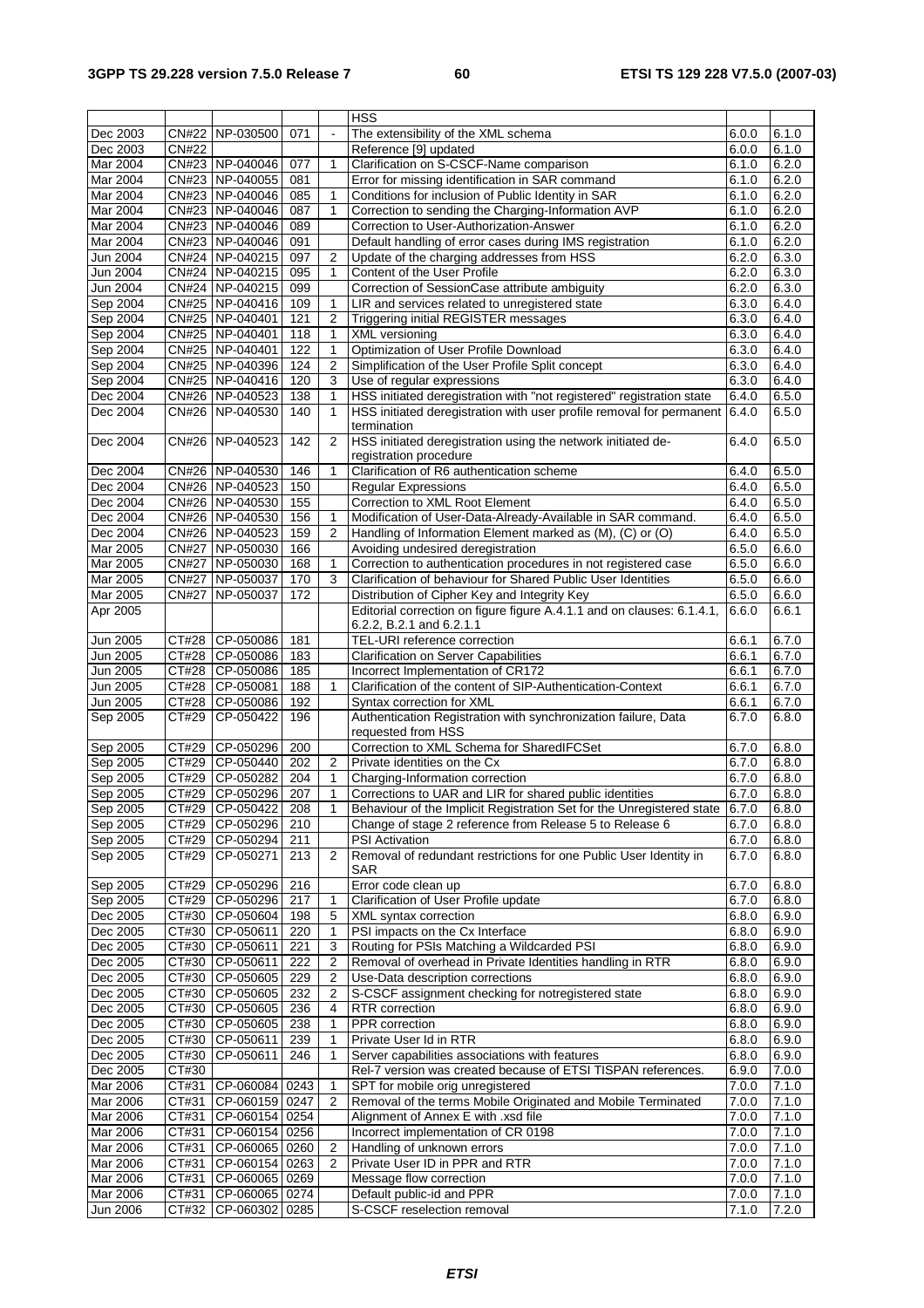#### **3GPP TS 29.228 version 7.5.0 Release 7 61 ETSI TS 129 228 V7.5.0 (2007-03)**

| Jun 2006 | CT#32 | CP-060308         | 0290 | 3             | Correction of the normative text in the table 6.7                | 7.1.0 | 7.2.0 |
|----------|-------|-------------------|------|---------------|------------------------------------------------------------------|-------|-------|
| Jun 2006 | CT#32 | CP-060308         | 0292 | 2             | Using SiFC feature to define optional S-CSCF capabilities        | 7.1.0 | 7.2.0 |
| Sep 2006 | CT#33 | CP-060308         | 0296 |               | S-CSCF assignment correction                                     | 7.2.0 | 7.3.0 |
| Sep 2006 | CT#33 | CP-060417         | 0299 |               | Default Public User ID either SIP URI or tel URI                 | 7.2.0 | 7.3.0 |
| Sep 2006 | CT#33 | CP-060399         | 0304 |               | Barring Indication for public user identity                      | 7.2.0 | 7.3.0 |
| Sep 2006 | CT#33 | CP-060417         | 0306 | 2             | Deletion of description about Authentication-Data-Item           | 7.2.0 | 7.3.0 |
| Sep 2006 | CT#33 | CP-060399         | 0313 |               | Registration message flow correction                             | 7.2.0 | 7.3.0 |
| Sep 2006 | CT#33 | CP-060417         | 0314 | 4             | AS originating requests on behalf of a user                      | 7.2.0 | 7.3.0 |
| Sep 2006 | CT#33 | CP-060416         | 0317 | $\mathcal{P}$ | Allowing a Display Name to be associated with a Public Identity. | 7.2.0 | 7.3.0 |
| Sep 2006 | CT#33 | CP-060417         | 0320 |               | Update of the Table 6.7 "Guidelines for S-CSCF Capabilities"     | 7.2.0 | 7.3.0 |
| Dec 2006 | CT#34 | CP-060553         | 0325 |               | SDP reference correction                                         | 7.3.0 | 7.4.0 |
| Dec 2006 | CT#34 | CP-060566         | 0326 |               | New message flow about AS originating session                    | 7.3.0 | 7.4.0 |
| Dec 2006 | CT#34 | CP-060566         | 0327 |               | Correction of Private Identity description in SAR                | 7.3.0 | 7.4.0 |
| Dec 2006 | CT#34 | CP-060566         | 0330 | 3             | Correction of error code in SAA                                  | 7.3.0 | 7.4.0 |
| Dec 2006 | CT#34 | CP-060566         | 0332 |               | Clarification on use of Authentication pending flag              | 7.3.0 | 7.4.0 |
| Dec 2006 | CT#34 | CP-060566         | 0336 | 3             | Optimization of handling of Wildcarded PSIs                      | 7.3.0 | 7.4.0 |
| Dec 2006 | CT#34 | CP-060555         | 0338 |               | Wildcarded PSI as key in PPR                                     | 7.3.0 | 7.4.0 |
| Dec 2006 | CT#34 | CP-060553         | 0342 |               | Correction of the HSS behaviour in UAR/UAA command pair          | 7.3.0 | 7.4.0 |
| Dec 2006 | CT#34 | CP-060735         | 0343 | 3             | Clarification regarding URI canonicalization - 29.228            | 7.3.0 | 7.4.0 |
| Mar 2007 | CT#35 | CP-070020         | 0346 | 3             | Clarification of the server name in LIA                          | 7.4.0 | 7.5.0 |
| Mar 2007 | CT#35 | CP-070020         | 0350 | 3             | User profile data synchronisation                                | 7.4.0 | 7.5.0 |
| Mar 2007 | CT#35 | CP-070020         | 0352 |               | SAA result code correction                                       | 7.4.0 | 7.5.0 |
| Mar 2007 | CT#35 | CP-070019         | 0353 | $\mathcal{P}$ | Removal of roaming restrictions for Emergency Registrations      | 7.4.0 | 7.5.0 |
| Mar 2007 |       | CT#35   CP-070020 | 0354 |               | Definition and use of the Wildcarded PSI information element     | 7.4.0 | 7.5.0 |